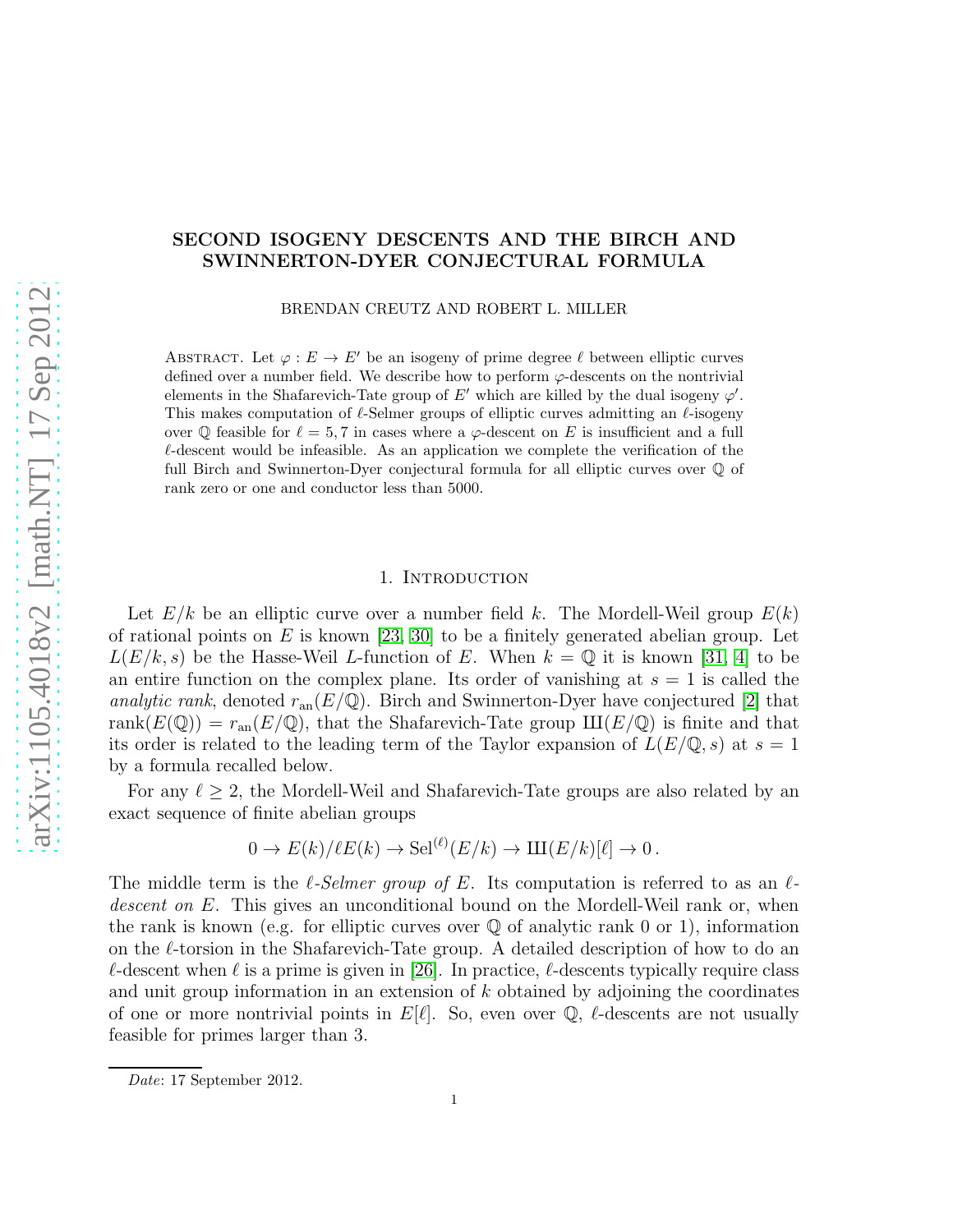When E admits an isogeny  $\varphi : E \to E'$  of degree  $\ell$  one can compute Selmer groups associated to  $\varphi$  and the dual isogeny  $\varphi'$ . The two are related by a 5-term exact sequence (see  $(2.2)$  below), which often allows one to compute the full  $\ell$ -Selmer group. The advantage to this approach is that, generically, a full  $\ell$ -descent would require working with an extension of degree  $\ell^2 - \ell$  (assuming E admits an  $\ell$ -isogeny), whereas the  $\varphi$ - and  $\varphi'$ -Selmer groups can be determined from class and unit group information in extensions of degree  $\ell - 1$ . In many cases, the  $\varphi$ - and  $\varphi'$ -Selmer groups can actually be determined with very little explicit computation. For details in various specific cases, the reader may wish to consult  $[1, 8, 13, 14, 17, 27, 28, 29]$  $[1, 8, 13, 14, 17, 27, 28, 29]$  $[1, 8, 13, 14, 17, 27, 28, 29]$  $[1, 8, 13, 14, 17, 27, 28, 29]$  $[1, 8, 13, 14, 17, 27, 28, 29]$  $[1, 8, 13, 14, 17, 27, 28, 29]$  $[1, 8, 13, 14, 17, 27, 28, 29]$  $[1, 8, 13, 14, 17, 27, 28, 29]$ . General treatments are given in [\[26\]](#page-32-3) and [\[22\]](#page-32-11), the latter also containing a recent and rather thorough review of the existing literature. The disadvantages are that this does not apply to general elliptic curves and that, even when it does, it may fail to yield sufficient information to compute the  $\ell$ -Selmer group.

The latter issue can be dealt with if one can determine the subgroup

$$
\varphi(\mathrm{III}(E/k)[\ell]) \subset \mathrm{III}(E'/k)[\varphi'] .
$$

In principle this can be achieved by computing the Cassels pairing [\[5\]](#page-31-3) on  $III(E'/k)[\varphi'] \times$  $\mathrm{III}(E'/k)[\varphi']$ . When  $E[\ell] \simeq \mathbb{Z}/\ell \mathbb{Z} \times \mu_{\ell}$  as a Galois module, the pairing can be evaluated by writing it as a sum of local pairings [\[15\]](#page-32-12). However, such splittings do not occur generically; over  $\mathbb Q$  this is only possible for  $\ell \leq 5$ . In general one can try to reduce to the split case by passing to an appropriate extension [\[15,](#page-32-12) Section 2.5], but there is no guarantee that this will yield the required information over Q.

In this paper we give an alternative method for computing the subgroup  $\varphi(\text{III}(E/k)[\ell])$ , analogous to the approach for computing  $\ell^2$ -Selmer groups developed in [\[11,](#page-32-13) [12\]](#page-32-14). Given  $C \in \mathrm{III}(E'/k)[\varphi']$  we compute a finite set, called the  $\varphi$ -Selmer set of C, which consists of certain everywhere locally solvable coverings of C. This set is nonempty precisely when C admits a lift to  $\text{III}(E/k)[\ell]$ . We refer to our method as a second  $\varphi$ -descent. Together with  $\varphi$ - and  $\varphi'$ -descents on E' and E, this always allows one to determine the  $\ell$ -Selmer group. All of the descents involved require class and unit group information in extensions of degree at most  $\ell$ , making computation of  $\ell$ -Selmer groups of general elliptic curves admitting an  $\ell$ -isogeny over  $\mathbb Q$  feasible in practice for  $\ell = 5, 7$ .

As an application we complete the proof of the following theorem.

<span id="page-1-0"></span>**Theorem 1.1.** Let E be an elliptic curve over Q of conductor  $N < 5000$  and such that  $r_{an}(E/\mathbb{Q}) \leq 1$ . Then the full Birch and Swinnerton-Dyer conjecture holds for E. This means that  $r_{an}(E/\mathbb{Q})$  is equal to the rank of  $E(\mathbb{Q})$ ,  $\text{III}(E/\mathbb{Q})$  is finite and that

$$
\frac{L^{(r)}(E/\mathbb{Q},1)}{r!} = \frac{\Omega(E) \cdot \prod_p c_p(E) \cdot \text{Reg}(E(\mathbb{Q})) \cdot \# \text{III}(E/\mathbb{Q})}{\#E(\mathbb{Q})_{tors}^2},
$$

where  $c_p(E)$  denotes the Tamagawa number at the prime p,  $\text{Reg}(E(\mathbb{Q}))$  is the regulator of E and  $\Omega(E)$  is the integral over  $E(\mathbb{R})$  of the absolute value of the minimal invariant differential of E.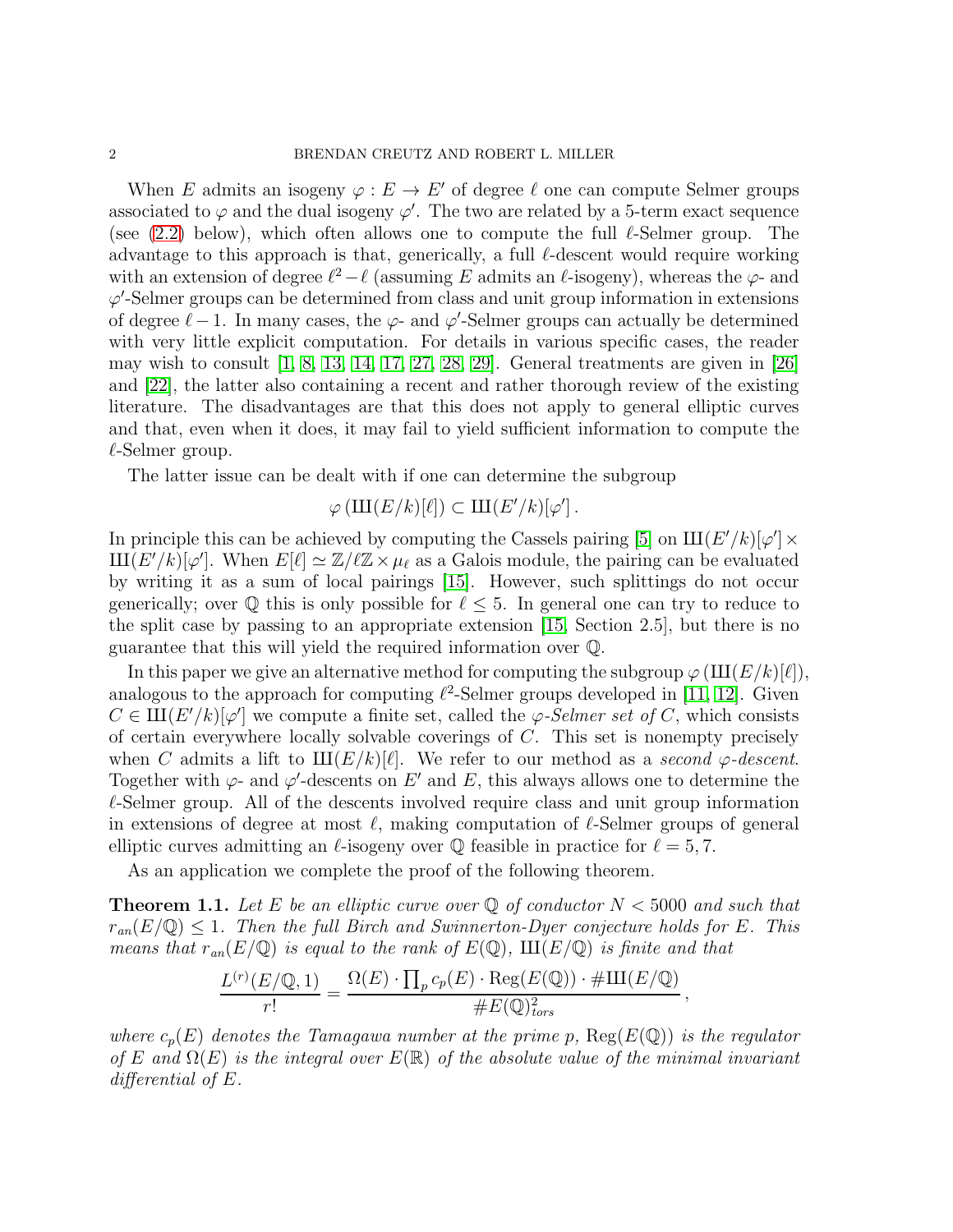Several remarks are in order. Firstly we note that the bound of 5000 on the conductor is an arbitrary one, but it seemed to provide a good balance between challenge and feasibility. The restriction on the rank is less so. If  $r_{\rm an}(E/\mathbb{Q}) \leq 1$  then it is known [\[19,](#page-32-15) [31,](#page-32-2) [4\]](#page-31-0) that  $r_{\text{an}}(E/\mathbb{Q})$  is equal to the rank of  $E(\mathbb{Q})$  and  $\text{III}(E/\mathbb{Q})$  is finite. However, there is no curve of rank greater than one for which  $III(E/\mathbb{Q})$  is known to be finite. The rank conjecture has been verified by John Cremona [\[9\]](#page-32-16) for many individual curves with  $r_{\text{an}}(E/\mathbb{Q}) \leq 3$ , in particular for all curves of conductor up to 130,000. Thus the hypothesis in Theorem [1.1](#page-1-0) that  $r_{\text{an}}(E/\mathbb{Q}) \leq 1$  can be stated in terms of the algebraic rank instead. However, there is no curve of algebraic rank greater than three for which the rank conjecture is known, as there is no known method for proving that the analytic rank is what it appears to be in such cases.

Theorem [1.1](#page-1-0) extends the efforts begun in [\[18\]](#page-32-17), where the authors proved the  $\ell$ -part of BSD (i.e. the claim that the order of  $III(E/\mathbb{Q})$  predicted by the formula is a rational number and that the exponent of  $\ell$  in its prime factorization is the same as the exponent of the actual order of  $III(E/\mathbb{Q})$  for such curves of conductor up to 1000 without complex multiplication, for  $\ell = 2$  and for  $\ell$  such that the mod- $\ell$  Galois representation attached to E is irreducible and  $\ell \nmid \prod_p c_p(E)$ . In [\[21\]](#page-32-18) the second author extended this to such curves of conductor up to 5000 for  $\ell = 2, 3$  and for all  $\ell \geq 5$  such that the  $\text{mod-}\ell$  representation is irreducible, regardless of complex multiplication or Tamagawa numbers.

The restriction to irreducible mod  $\ell$  representations above owes itself to a result of Kolyvagin [\[19\]](#page-32-15) which allows one to obtain upper bounds for  $\text{ord}_{\ell}(\#\text{III}(E/\mathbb{Q}))$  through suitable Heegner index computations. Neither Kolyvagin's original result nor any of its various extensions (e.g. [\[18,](#page-32-17)  $3.2 - 3.5$ ] or [\[21,](#page-32-18)  $5.1 - 5.4$ ]) yield effective upper bounds when E has CM and reducible mod  $\ell$  representation or when  $\ell \mid \#E'(\mathbb{Q})_{\text{tors}}$  for some Q-isogenous curve  $E'$ . The remaining CM curves were dealt with in [\[22\]](#page-32-11) by means of  $\ell$ -isogeny descent, using knowledge of class groups of cyclotomic fields to avoid much of the explicit computation. In the remaining cases  $\ell \, | \, \#E'(\mathbb{Q})_{\text{tors}}$ , so  $\ell \leq 7$ . For the majority of these the  $\ell$ -primary part of III was computed in [\[13,](#page-32-5) [14\]](#page-32-6) by an  $\ell$ -isogeny descent. However, for the eleven pairs  $(E, \ell)$  listed in Table [1](#page-3-0) (the first entry in each pair is an isogeny class labeled as in the Cremona database [\[9\]](#page-32-16)), this was insufficient. We use second  $\ell$ -isogeny descents to compute  $\text{III}(E/\mathbb{Q})[\ell^{\infty}]$  for these 11 remaining cases and complete the proof of Theorem [1.1.](#page-1-0)

Remark 1.2. Some of the 11 pairs in Table [1](#page-3-0) may have been handled independently by other authors using alternative means. We note in particular that (570l,5) has been dealt with by computation of the Cassels-Tate pairing [\[15,](#page-32-12) sec. 2.5].

1.1. **Organization.** Section [2](#page-4-0) gives definitions and basic properties of the  $\varphi$ -coverings we aim to compute. In Section [3](#page-7-0) we define a descent map which ultimately gives a more concrete realization of these abstractly defined objects. We then develop a cohomological description of the descent map and use this to derive several important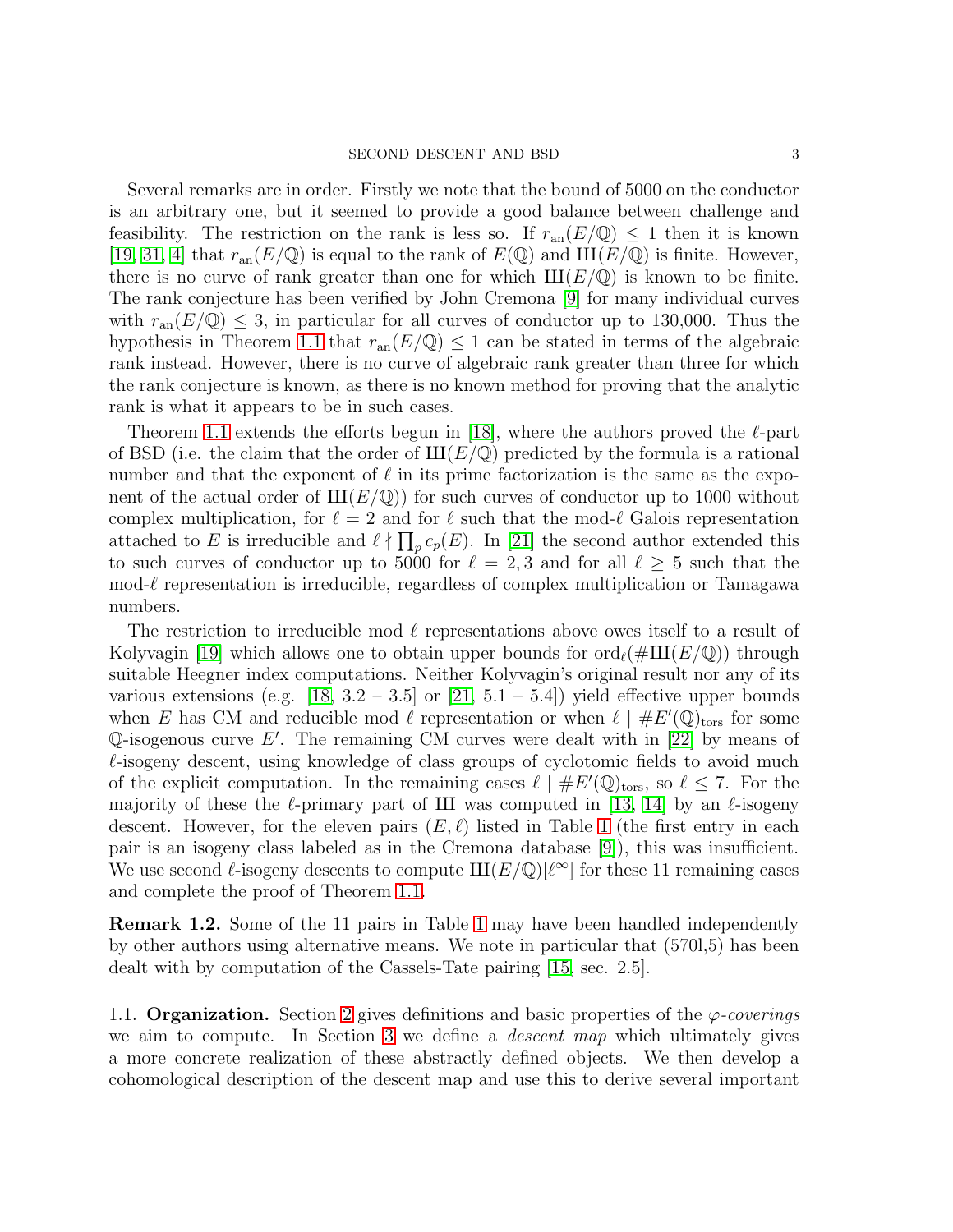TABLE 1. Remaining isogeny classes

<span id="page-3-0"></span>

| E            | ł. | F,        |   |
|--------------|----|-----------|---|
| 546f         | 7  | 1938j     | 5 |
| 5701         | 5  | 1950y     | 5 |
| 858k         | 7  | 2370m     | 5 |
| 870i         | 5  | $2550$ be | 5 |
| 1050 $\circ$ | 5  | 3270h     | 5 |
| 1230k        |    |           |   |

properties in Section [4.](#page-11-0) In Section [5](#page-19-0) we show how to write down explicit models in projective space for the coverings parametrized by our descent. In particular, this gives an explicit inverse to the descent map.

In Section [6](#page-22-0) we give an algorithm for computing the  $\varphi$ -Selmer set of an element in  $\text{III}(E'/k)[\varphi]$ . With the material of the preceding sections this is a rather standard reduction to computational algebraic number theory. Following this we introduce a fake Selmer set which is easier to compute, but may differ from the genuine Selmer set slightly. We conclude with the proof of Theorem [1.1](#page-1-0) and some explicit examples. In two of these we use a second  $\ell$ -isogeny descent to determine the  $\ell$ -primary part of the Shafarevich-Tate group with  $\ell = 5$  or 7. In a third, we give an example where a second isogeny descent is needed to compute the analytic order of III. Namely, we find a generator of the Mordell-Weil group of canonical height approximately 242 by writing down an explicit model for a degree 25 covering of  $E$ , and use this to compute the regulator. This last example makes essential use of recent work by Fisher on minimization and reduction of genus one normal curves of degree 5 [\[16\]](#page-32-19).

1.2. **Notation.** Throughout  $\ell$  will denote an odd prime, n will denote an integer and K will denote a perfect field of characteristic not dividing  $n\ell$  with algebraic closure K and with absolute Galois group  $G_K$ . The symbol k will denote a number field; the completion of k at a prime v will be denoted  $k_v$ .

For a projective curve  $C/K$  and a commutative K-algebra A we use  $C \otimes_K A$  to denote the extensions of scalars  $C \times_{\text{Spec } K} \text{Spec } A$ . In the special case that  $A = K$  this will also be denoted by  $\overline{C}$ . The function field of C is denoted  $\kappa(C)$ . We use Div(C) to denote the group of K-rational divisors on C. If  $P \in C(\overline{K})$  is a point, the corresponding divisor in  $Div(C)$  will be denoted |P|. The quotient of  $Div(C)$  by the subgroup of K-rational principal divisors is denoted by  $Pic(C)$ . The group of K-rational divisor classes on C is  $Pic(\overline{C})^{G_K}$ . We remind the reader that the obvious map  $Pic(C) \to Pic(\overline{C})^{G_K}$  is injective, but may fail to be surjective.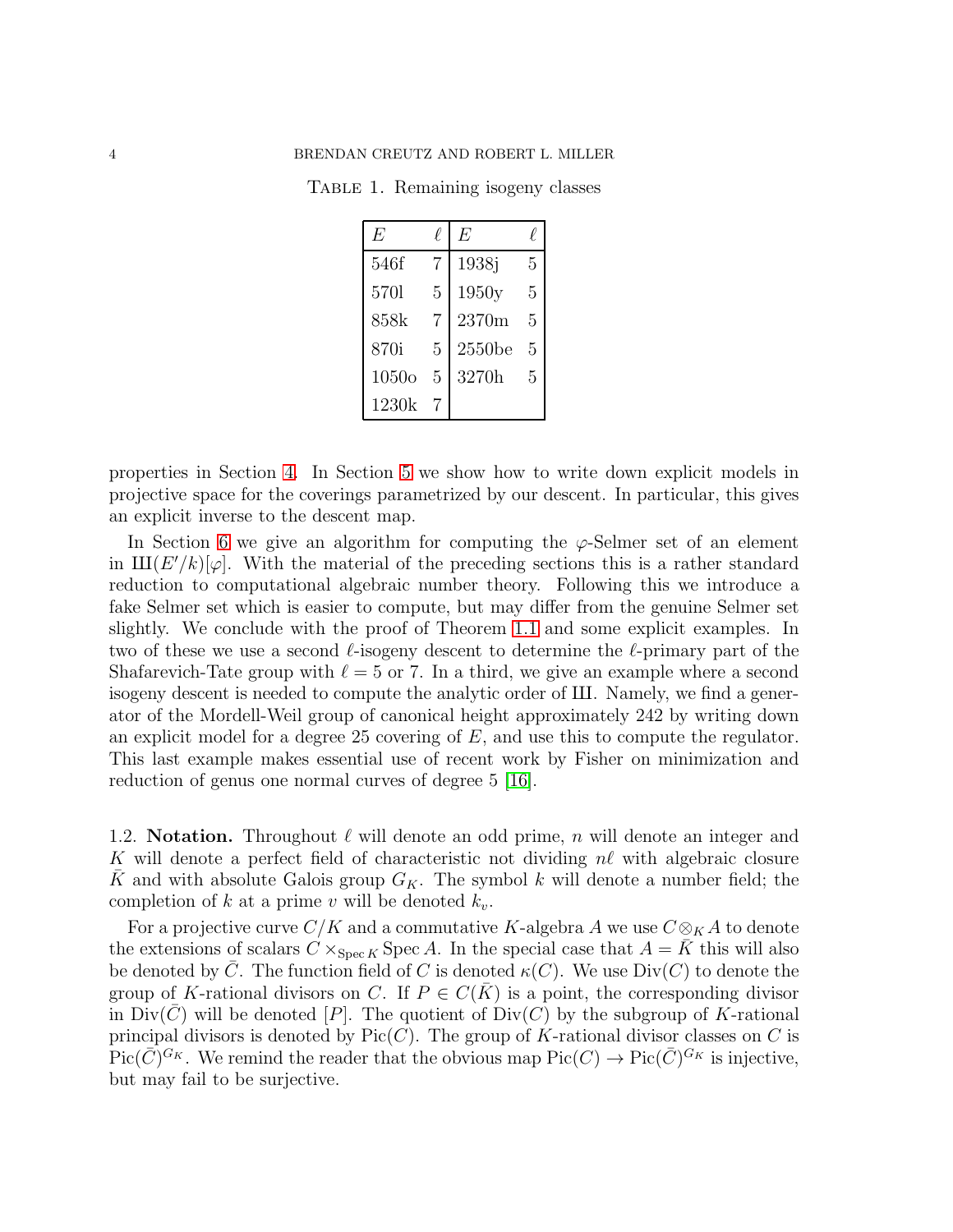# 2.  $\varphi$ -COVERINGS

<span id="page-4-0"></span>A K-torsor under E is a smooth, projective curve  $C/K$  together with algebraic group action of E on C which is defined over K and is simply transitive on  $\overline{K}$ -points (we will always assume the action of  $E$  is fixed even if it is not explicitly given in the notation). Any point  $P \in C(K)$  gives an isomorphism (defined over the field of definition of P)  $\psi_P : C \simeq E$  sending a point  $Q \in C(K)$  to the unique  $R \in E(K)$  such that  $Q = P + R$ . We say that an isomorphism of curves  $\psi : C \simeq E$  is *compatible with the torsor structure* if it is of this type. The K-isomorphism classes of K-torsors under  $E$  are parameterized by the Weil-Châtelet group,  $H^1(K, E)$ . A K-torsor under E is trivial (i.e. isomorphic to  $E$  acting on itself by translations) if and only if it has a  $K$ -rational point. Hence, for a number field k, the Tate-Shafarevich group,

$$
III(E/k) = \ker \left( H^1(k, E) \to \bigoplus H^1(k_v, E) \right) ,
$$

parameterizes isomorphism classes of everywhere locally solvable torsors.

**Definition 2.1.** Let  $\varphi : E \to E'$  be an isogeny of elliptic curves defined over K of degree not divisible by the characteristic of K, and let C be a K-torsor under E'. A  $\varphi$ -covering of C is a morphism of curves  $D \stackrel{\pi}{\rightarrow} C$  defined over K which fits into a commutative diagram

$$
D \xrightarrow{\psi_D} E
$$
  

$$
\downarrow_{\pi} \qquad \downarrow_{\varphi}
$$
  

$$
C \xrightarrow{\psi_C} E'
$$

where  $\psi_C$  and  $\psi_D$  are isomorphisms of curves defined over  $\bar{K}$ , with  $\psi_C$  compatible with the torsor structure on C. Two  $\varphi$ -coverings of C are isomorphic if they are K-isomorphic as C-schemes. The set of all K-isomorphism classes of  $\varphi$ -coverings of C defined over K is denoted by  $\text{Cov}^{(\varphi)}(C/K)$ . If  $K = k$  is a number field, we define the  $\varphi$ -Selmer set of C, denoted Sel<sup>( $\varphi$ </sup>)(C/k), to be the set of all isomorphism classes of  $\varphi$ -coverings of C which are everywhere locally solvable.

Since the possible choices for  $\psi_C$  differ by translations and  $\varphi$  is surjective on  $\bar{K}$ points, all  $\varphi$ -coverings of C are  $\bar{K}$ -isomorphic as C-schemes. Geometrically they are Galois coverings of C with group isomorphic to  $E[\varphi]$ . So by the twisting principle Cov<sup>( $\varphi$ </sup>)( $C/K$ ) is, if nonempty, a principal homogeneous space for  $H^1(K, E[\varphi])$ , with the action given by twisting. Every  $\varphi$ -covering  $D \stackrel{\pi}{\rightarrow} C$  comes equipped with the structure of a K-torsor under E. Indeed, any isomorphism  $\psi_D$  as in the definition gives an action of E on D via  $D \times E \ni (Q, P) \mapsto \psi_D^{-1}(\psi_D(Q) + P) \in D$ . The isomorphism class of the torsor does not depend on  $\psi_D$  as we have assumed that  $\psi_C$  is compatible with the torsor structure on C.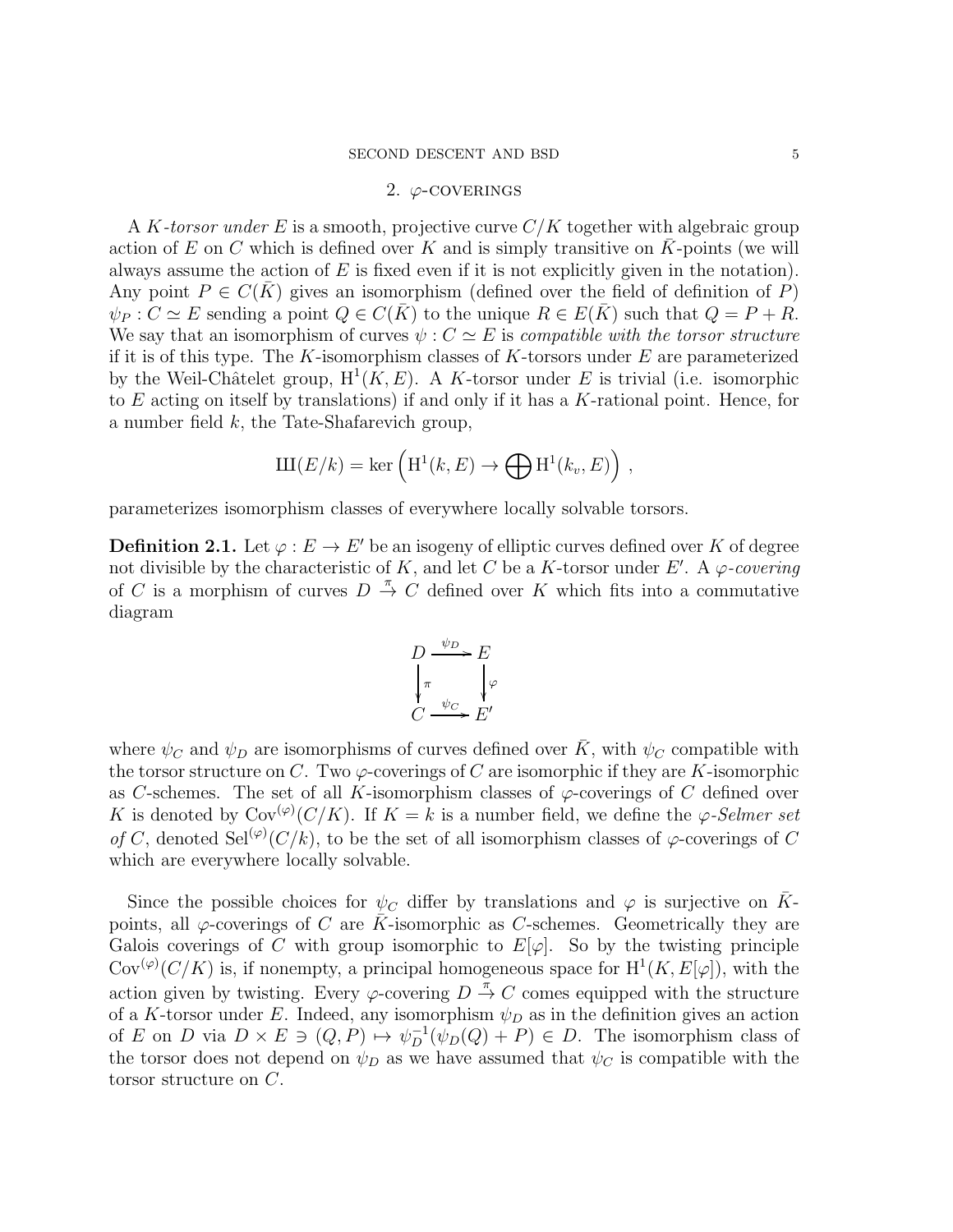The map  $\varphi : E \to E'$  gives E the structure of a  $\varphi$ -covering of E' (considered as the trivial torsor). Considering the elements of  $\text{Cov}^{(\varphi)}(E'/K)$  as twists of this canonical element gives a canonical identification  $Cov^{(\varphi)}(E'/K) = H^1(K, E[\varphi])$ . Thus,  $Cov^{(\varphi)}(E'/K)$ is an abelian group.

The  $\varphi$ -Selmer set is finite and, at least in principle, computable [\[7\]](#page-31-4). We refer to its computation as a  $\varphi$ -descent on C. This also applies when  $C = E'$ . In this case the  $\varphi$ -Selmer set is a finite abelian group, and it sits in an exact sequence

<span id="page-5-1"></span>(2.1) 
$$
0 \to E'(k)/\varphi E(k) \to \text{Sel}^{(\varphi)}(E'/k) \to \text{III}(k, E)[\varphi] \to 0
$$

(see [\[28,](#page-32-9) Theorem  $X.4.2$ ]).

Remark 2.2. The reader is cautioned that the middle term in [\(2.1\)](#page-5-1) is almost always referred to as the  $\varphi$ -Selmer group of E (with E rather than E' present in the notation). This is reasonable given that it is a subgroup of  $H^1(k, E[\varphi])$ . However, we find it convenient to adopt this nonstandard notation since in our interpretation of coverings it is the codomain of the covering map which plays the primary role.

Our interest in  $\varphi$ -descents stems from the following relation to  $\varphi$ -divisibility in the Shafarevich-Tate group.

<span id="page-5-2"></span>**Lemma 2.3.** Suppose C is a k-torsor under  $E'$  defined over a number field k. Then  $C \in \varphi \amalg (E/k)$  if and only if  $\operatorname{Sel}^{(\varphi)}(C/k) \neq \emptyset$ .

*Proof.* We may assume  $C \in \mathrm{III}(E'/k)$ , otherwise the statement is trivial. Suppose C is killed by n and consider the following commutative diagram.

$$
\text{Sel}^{(n \circ \varphi)}(E'/k) \longrightarrow \text{III}(E/k)[n \circ \varphi] \longrightarrow 0
$$
  
\n
$$
\downarrow_{\varphi_*}
$$
  
\n
$$
\text{Sel}^{(n)}(E'/k) \longrightarrow \text{III}(E'/k)[n] \longrightarrow 0
$$

By the exact sequence [\(2.1\)](#page-5-1), C admits a lift to an *n*-covering  $C \stackrel{\pi}{\to} E'$  in the *n*-Selmer group of E'. Each choice of lift gives a map  $\text{Sel}^{(\varphi)}(C/k) \ni (D, \rho) \mapsto (D, \pi \circ \rho) \in$ Sel<sup>(no $\varphi$ </sup>)(E'/k). The image of this map is exactly the fiber above  $(C, \pi)$  under the map denoted  $\varphi_*$  in the diagram above. From this one deduces the result from commutativity and the fact that the horizontal maps are surjective.  $\Box$ 

The dual isogeny  $\varphi': E' \to E$  satisfies  $\varphi \circ \varphi' = \deg(\varphi)$ . There is also a Selmer group associated to  $\varphi'$ . It is related to the  $\varphi$ - and  $\deg(\varphi)$ -Selmer groups by the 5-term exact sequence [\[26,](#page-32-3) Lemma 6.1],

<span id="page-5-0"></span>
$$
(2.2) \qquad 0 \to \frac{E'(k)[\varphi']}{{\varphi(E(k)[\deg(\varphi)])}} \to \mathrm{Sel}^{(\varphi)}(E/k) \to \mathrm{Sel}^{(\deg(\varphi))}(E/k) \to \mathrm{Sel}^{(\varphi')}(E/k) \to \frac{\mathrm{III}(E'/k)[\varphi']}{{\varphi(\mathrm{III}(E/k)[\deg(\varphi)])}} \to 0.
$$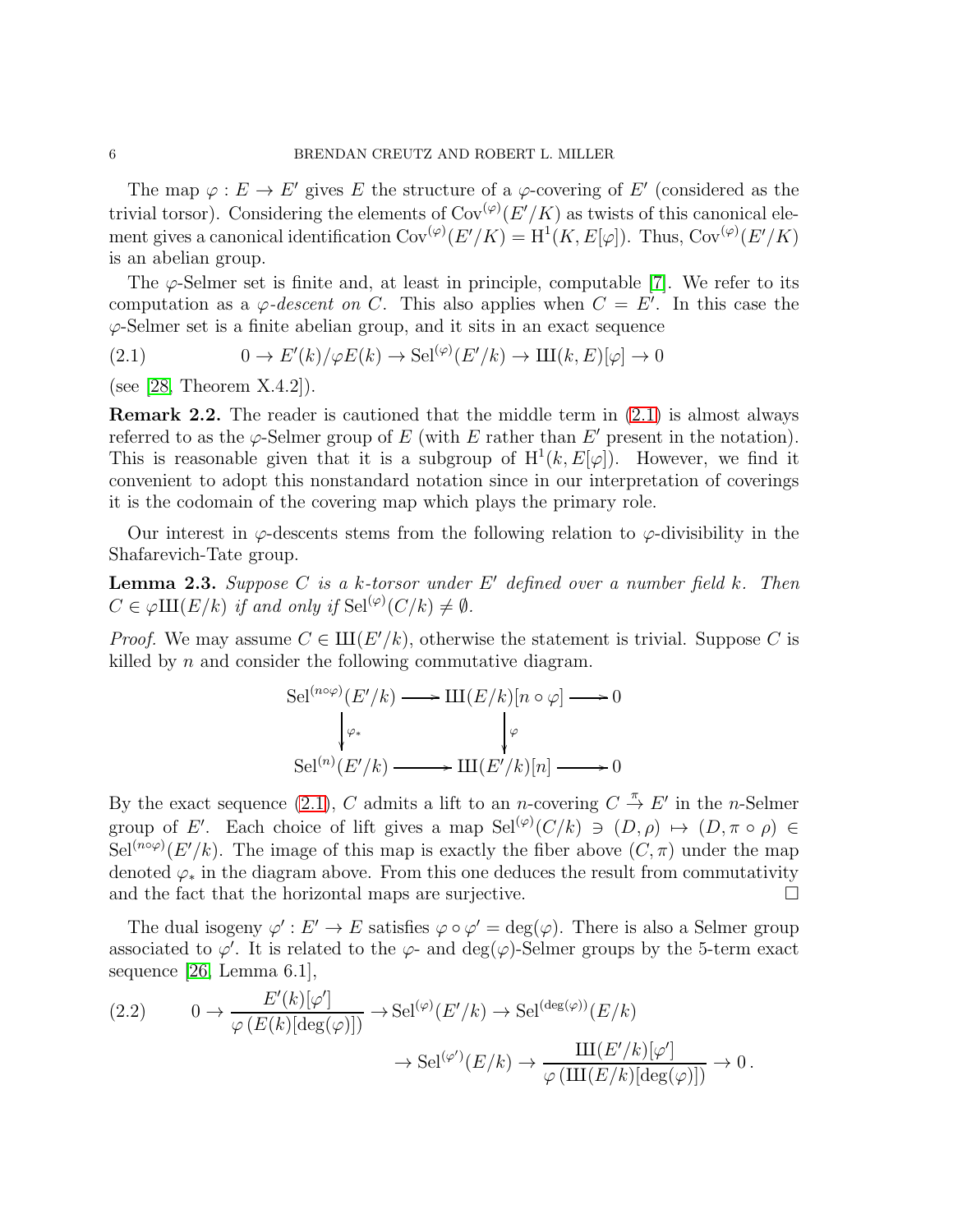It is also worth noting that the order of  $\text{Sel}^{(\varphi')}(E/k)$  can be computed from the order of  $\text{Sel}^{(\varphi)}(E'/k)$  using a formula of Cassels in [\[6\]](#page-31-5), and vice versa. Lemma [2.3](#page-5-2) shows that one can compute the final term in [\(2.2\)](#page-5-0) by doing  $\varphi$ -descents on the elements of  $III(E'/k)[\varphi']$ . Together with the  $\varphi$ - and  $\varphi'$ -descents on E' and E, this allows for computation of the  $deg(\varphi)$ -Selmer group. Since the elements of  $\mathrm{III}(E'/k)[\varphi']$  would presumably be obtained by the  $\varphi'$ -descent on E we refer to this as a second isogeny descent on E.

<span id="page-6-0"></span>**Remark 2.4.** For  $C \in \mathrm{III}(E'/k)$  it is well known that the condition in Lemma [2.3](#page-5-2) is equivalent to requiring that C pair trivially with all elements of  $\text{III}(E'/k)[\varphi']$  under the Cassels pairing defined in [\[5\]](#page-31-3). The fact that the pairing is alternating implies that the order of the final term in [\(2.2\)](#page-5-0) is a square whose prime factors divide deg( $\varphi$ ).

2.1.  $\ell$ -isogeny coverings. For the remainder of the paper we assume that  $deg(\varphi)$  is an odd prime  $\ell$  and let  $C \stackrel{\pi}{\to} E$  be a  $\varphi'$ -covering of an elliptic curve E defined over K. By definition there is an isomorphism  $\psi_C : C \simeq E'$  such that  $\pi = \varphi' \circ \psi_C$ , which gives C the structure of a K-torsor under E'. Let  $X = \pi^{-1}(0_E)$  denote the set of points lying above the identity on E. The action of E' on C restricts to an action of  $E'[\varphi']$ on X. Moreover,  $\pi^*[0_E]$  is a K-rational divisor of degree  $\ell$  on C. The linear system corresponding to  $\pi^*[0_E]$  gives an embedding of C in  $\mathbb{P}^{\ell-1}$  as a genus one normal curve of degree  $\ell$ . We remind the reader that a *genus one normal curve of degree*  $n > 3$  defined over K is a smooth projective curve of genus one embedded in  $\mathbb{P}^{n-1}$  via the complete linear system associated to some K-rational effective divisor of degree  $n$  (see [\[10,](#page-32-20) I, Section 1.3]).

If  $D \stackrel{\rho}{\to} C$  is a  $\varphi$ -covering of C, then composing the covering maps gives D the structure of  $\ell$ -covering of E. This results in a map (which depends on both C and the map  $\pi$ )

$$
\Psi_{\pi}: \text{Cov}^{(\varphi)}(C/K) \to \text{Cov}^{(\ell)}(E/K) \simeq \text{H}^1(K, E[\ell]).
$$

**Definition 2.5.** We define  $Cov_0^{(\varphi)}(C/K) \subset Cov^{(\varphi)}(C/K)$  to be the subset consisting of elements D, such that  $\Psi_{\pi}(D)$  is self orthogonal with respect to the Weil-pairing cup product

$$
\bigcup_{\ell}: \mathrm{H}^1(K, E[\ell]) \times \mathrm{H}^1(K, E[\ell]) \xrightarrow{\cup} \mathrm{H}^2(K, E[\ell] \otimes E[\ell]) \xrightarrow{e_{\ell}} \mathrm{H}^2(K, \mu_{\ell}) = \mathrm{Br}(K)[\ell].
$$

**Remark 2.6.** Equivalently,  $\text{Cov}_0^{(\varphi)}(C/K)$  is the set of isomorphism classes of  $\varphi$ -coverings which map via  $\Psi_{\pi}$  into the kernel of the obstruction map,  $Ob_{\ell}: H^1(K, E[\ell]) \to Br(K)$ , considered in [\[10\]](#page-32-20). Indeed, it is known that  $Ob_{\ell}$  is quadratic and that the associated bilinear form is the cup product  $\cup_{\ell}$  figuring in our definition.

If k is a number field and  $D \in \text{Cov}^{(\varphi)}(C/k)$  is everywhere locally solvable, the local global principle for the Brauer group of k shows that  $D \in \text{Cov}_0^{(\varphi)}(C/k)$ . In other words,  $\operatorname{Sel}^{(\varphi)}(C/k) \subset \operatorname{Cov}^{(\varphi)}_0(C/k).$ 

We also have a geometric description of  $Cov_0^{(\varphi)}(C/K)$ .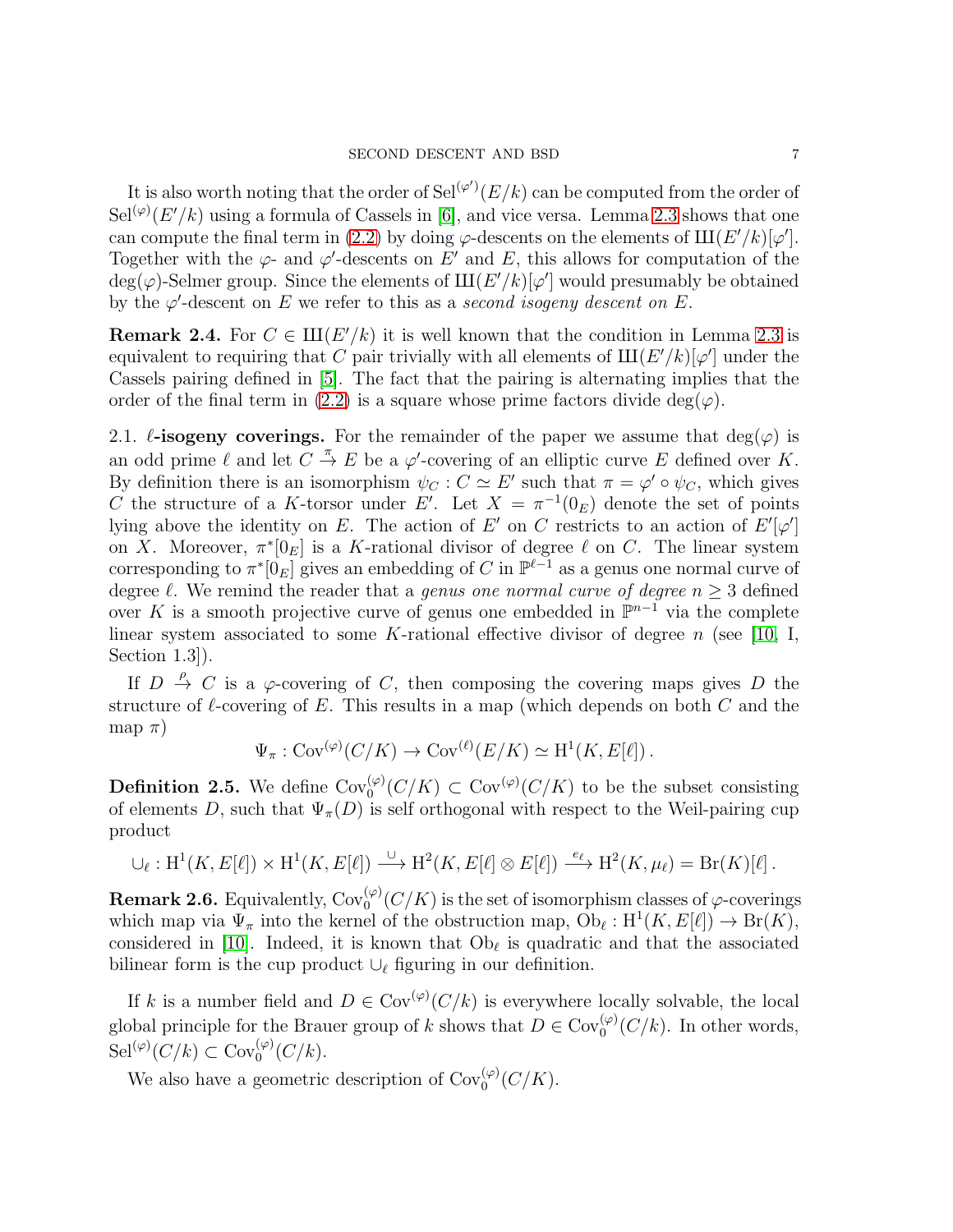<span id="page-7-1"></span>**Lemma 2.7.** Let  $D \in \text{Cov}^{(\varphi)}(C/K)$ . Then  $D \in \text{Cov}^{(\varphi)}_0(C/K)$  if and only if there is a model for D as a genus one normal curve of degree  $\ell$  in  $\mathbb{P}^{\ell-1}$  defined over K with the property that the pull-back of any  $x \in X \subset C$  is a hyperplane section.

*Proof.* Fix isomorphisms  $\psi_D : D \to E$  and  $\psi_C : C \to E'$  (defined over  $\overline{K}$ ) such that the diagram

$$
D \xrightarrow{\rho} C \xrightarrow{\pi} E
$$
  
\n
$$
\psi_D \downarrow \qquad \psi_C \downarrow \qquad \qquad \parallel
$$
  
\n
$$
E \xrightarrow{\varphi} E' \xrightarrow{\varphi'} E
$$

commutes. The  $\ell$ -covering  $(D, \pi \circ \rho)$  is self orthogonal with respect to the Weil pairing cup product if and only if  $\psi_D^*(\ell[0_E])$  is linearly equivalent to some K-rational divisor (see [\[10\]](#page-32-20), [\[11\]](#page-32-13)). On the other hand,  $D$  admits a model as in the statement of the lemma if and only if  $\rho^*[x]$  is linearly equivalent to some K-rational divisor, for each  $x \in X$ . It thus suffices to show that for all  $x \in X$ ,  $\psi_D^*(\ell[0_E])$  and  $\rho^*[x]$  are linearly equivalent. For this we may work geometrically. The problem is then equivalent to showing that for any  $\varphi'$ -torsion point  $P \in E'[\varphi']$ , the pull-back of P under  $\varphi$  is linearly equivalent to  $\ell[0_E]$ . This follows from the well-known fact that two divisors on an elliptic curve are linearly equivalent if and only if they have the same degree and the same sum. Indeed, the divisors in question both have degree  $\ell$  and sum to  $0_E$  in the group  $E(K)$ .

# 3. The Descent Map

<span id="page-7-0"></span>In this section we define a map on  $Cov_0^{(\varphi)}(C/K)$  taking values in a quotient of the multiplicative group of a certain étale  $K$ -algebra. Ultimately we will see that this map is injective. Its image gives a concrete realization of  $Cov_0^{(\varphi)}(C/K)$  which is more amenable to computation.

3.1.  $G_K$ -sets and étale algebras. Recall that  $C \stackrel{\pi}{\rightarrow} E$  is a  $\varphi'$ -covering of E and  $X = \pi^{-1}(0_E)$  is a torsor under  $E'[\varphi']$ . Define Y to be the set of divisors on C,

$$
Y = \{ (\ell - 2)[x] + [x + P] + [x - P] \in \text{Div}(\overline{C}) : x \in X, P \in E'[\varphi']/\{\pm 1\} \}.
$$

Then Y is a  $G_K$ -set of hyperplane sections of  $C \subset \mathbb{P}^{\ell-1}$  that are supported entirely on X. Use  $F = \text{Map}_K(X, \bar{K})$  and  $H = \text{Map}_K(Y, \bar{K})$  to denote the étale K-algebras corresponding to  $X$  and  $Y$ . We will identify  $K$  with the subalgebras of constant maps in F and in H. The action of  $G_K$  on Y is determined by the action of  $G_K$  on X. This induces a 'norm map,'

$$
\partial : F = \mathrm{Map}_K(X, \bar{K}) \ni \varphi \mapsto \left( (y = \sum_{x \in X} n_x[x]) \mapsto \prod_{x \in X} \varphi(x)^{n_x} \right) \in \mathrm{Map}_K(Y, \bar{K}) = H.
$$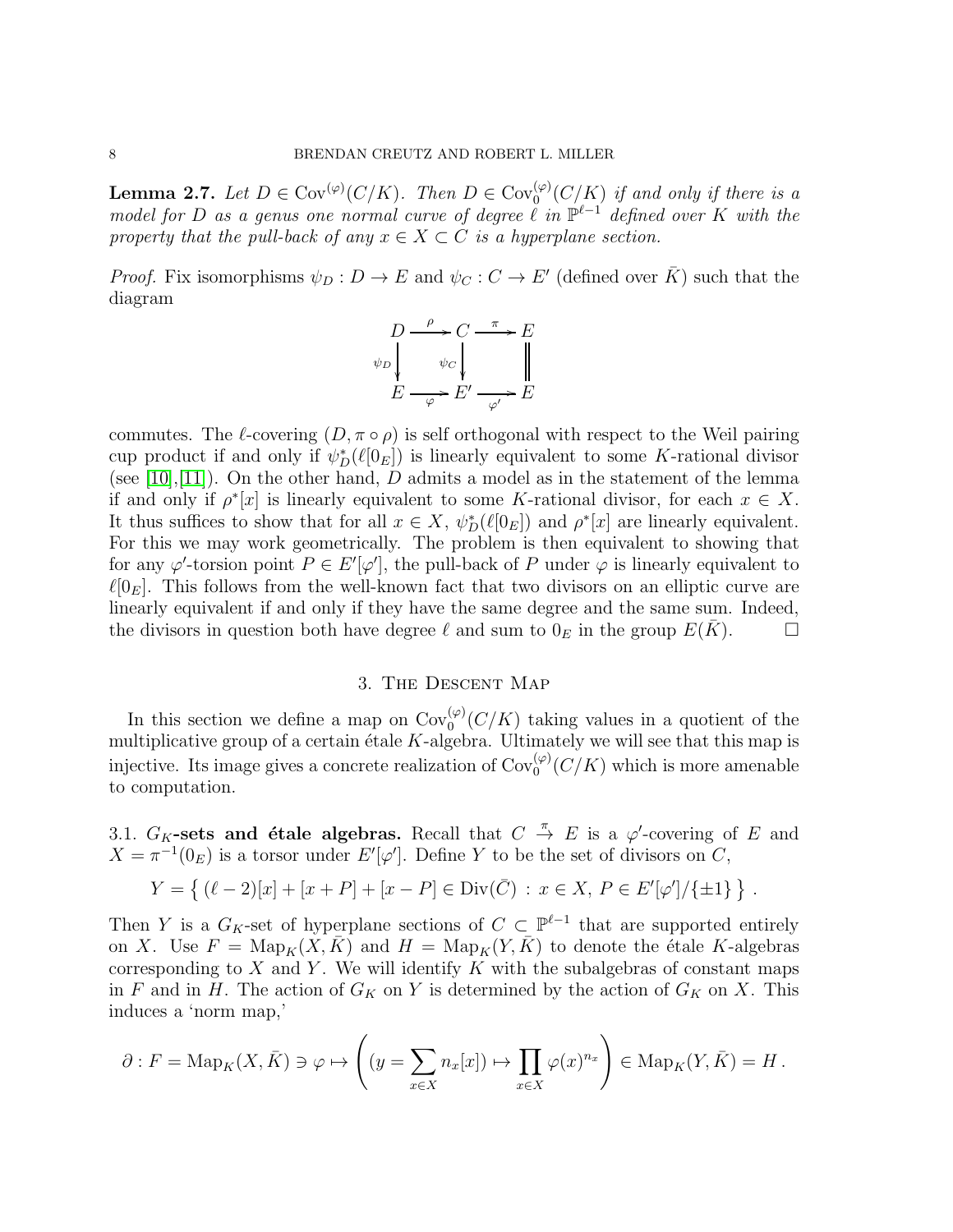As a  $G_K$ -set, Y splits as the union of (at least) the two  $G_K$ -stable subsets,

$$
Y_1 = \{ \ell[x] : x \in X \},
$$
  
\n
$$
Y_2 = \{ (\ell - 2)[x] + [x + P] + [x - P] : x \in X, 0 \neq P \in E'[\varphi'] \}.
$$

This gives rise to a splitting of H as  $H \simeq H_1 \times H_2 := \text{Map}_K(Y_1, \bar{K}) \times \text{Map}_K(Y_2, \bar{K}).$ As  $G_K$ -sets  $Y_1$  and X are isomorphic, so we may identify  $H_1$  with F. The 'norm map'  $\partial$  also splits as  $\partial = (\partial_1, \partial_2)$ , where  $\partial_1 : F \ni \alpha \mapsto \alpha^{\ell} \in F \simeq H_1$  and  $\partial_2 : F \to H_2$ .

**Remark 3.1.** For  $\ell = 3$ , X is a set of three colinear points on  $C \subset \mathbb{P}^2$  and  $Y_2$  is a singleton containing the line through these three points. The map  $\partial_2 : F \to H_2$  is the usual norm  $N_{F/K}: F \to K$ .

3.2. The descent map. Let  $[\mathbf{x}] \in \text{Div}(C \otimes_K F) = \text{Map}_K(X, \text{Div}(C))$  denote the map  $x \mapsto [x]$ . Similarly define  $[y] \in Div(C \otimes_K H) = Map_K(Y, Div(C))$  to be  $[y] : y \mapsto$ y. Choose a linear form  $\mathfrak{l} \in H[u_1,\ldots,u_\ell]$  cutting out the divisor [y]. This means that I is a Galois equivariant family of linear forms parametrized by the  $G_K$ -set Y, with the property that evaluating the coefficients of  $\mathfrak{l}$  at  $y \in Y$  yields a linear form  $\mathfrak{l}_y \in \overline{K}[u_1,\ldots,u_\ell]$  defining the hyperplane section  $y \in \text{Div}(\overline{C})$ . Note that under the splitting,  $H \simeq F \times H_2$ , we have  $\mathfrak{l} = (\mathfrak{l}_1, \mathfrak{l}_2)$  and the divisor defined by  $\mathfrak{l}_1$  is  $\ell[\mathbf{x}]$ .

**Lemma 3.2.** Let  $d = \sum_{P} n_P[P] \in Div(C)$  be any K-rational divisor on C with support disjoint from X.

- (1) Evaluating  $\mathfrak l$  on  $d$  gives a well defined element  $\mathfrak l(d):=\prod_P \mathfrak l(P)^{n_P}\in H^\times/K^\times$ .
- (2) l induces a unique homomorphism

$$
\mathfrak{l}: \mathrm{Pic}(C) \to \frac{H^\times}{K^\times \partial F^\times}.
$$

with the property that for all d as above, the image of the class of d is equal to the class of  $\mathfrak{l}(d)$ .

Remark 3.3. Results of this type are well known. This particular statement is a special case of [\[11,](#page-32-13) Proposition 3.1] (or [\[12,](#page-32-14) Proposition 2.1]).

*Proof.* If  $K'/K$  is any extension and  $h \in \kappa(C \otimes_K K')^{\times}$  is a rational function, then the rule

$$
d = \sum_{r} n_P P \mapsto h(d) = \prod_{r} h(P)^{n_P} \in K'^{\times}.
$$

defines a homomorphism from the group of K'-rational divisors with support disjoint from the support of div(h) to  $K^{\prime\prime}$ . Given d as in the statement we can choose a linear form  $u \in K[u_1, \ldots, u_\ell]$  such that d and the hyperplane section defined by u have disjoint supports. Then  $\mathfrak{l}/u \in \kappa(C \otimes H)$  is a Galois equivariant family of rational functions. The corresponding homomorphisms patch together to give a homomorphism from the group of K-rational divisors with support disjoint from X and the support of  $div(u)$ to  $H^{\times}$ . Modulo the choice for u we get a well defined homomorphism from K-rational divisors with support disjoint from X to  $H^{\times}/K^{\times}$ . This proves the first statement.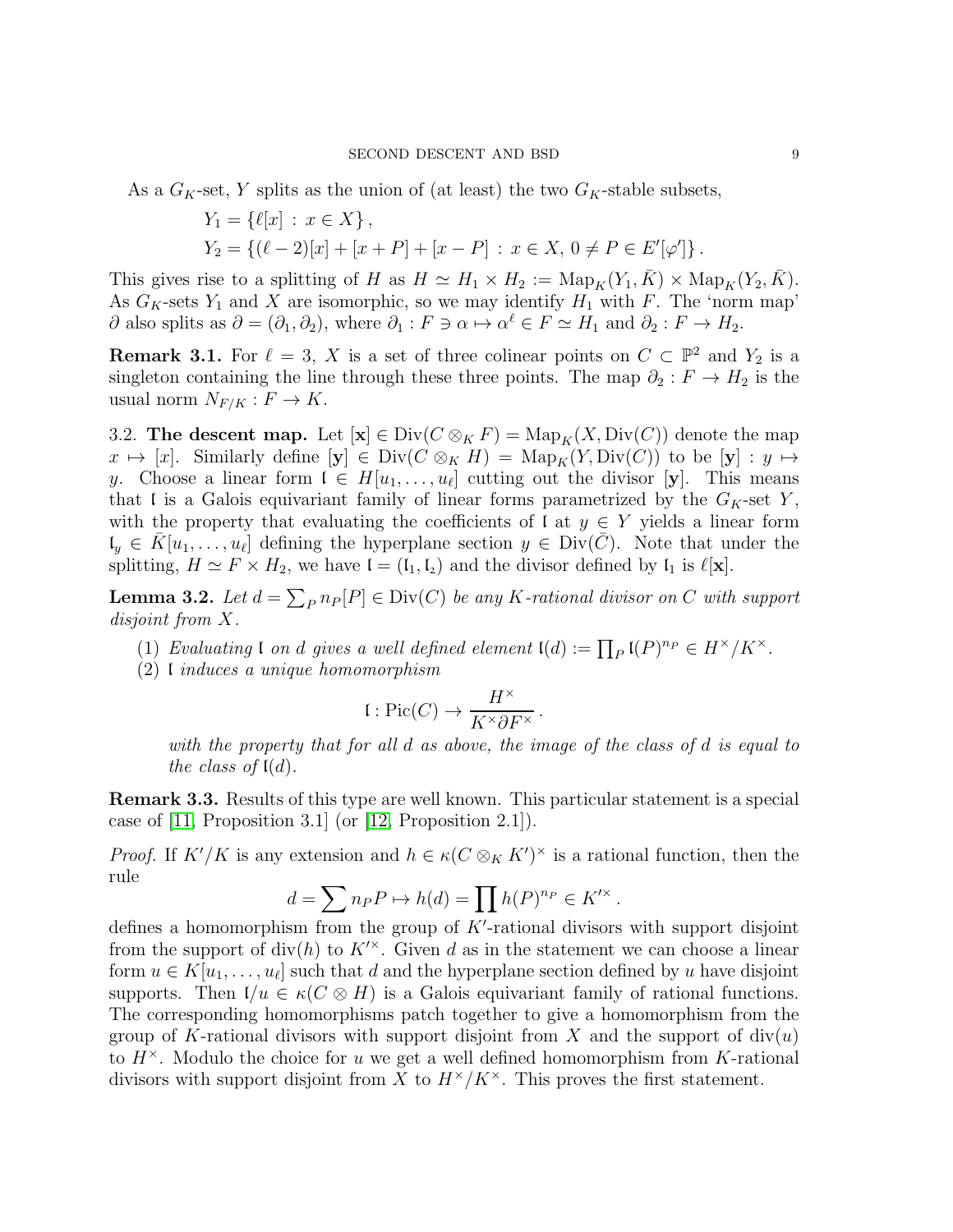For the second, define

$$
\mathfrak{l}: \mathrm{Pic}(C) \to \frac{H^{\times}}{K^{\times} \partial (F^{\times})}
$$

by setting the value of  $\mathfrak l$  on  $\Xi \in \text{Pic}(C)$  equal to the class of  $\mathfrak l(d)$ , where  $d \in \text{Div}(C)$ is any K-rational divisor representing  $\Xi$  with support disjoint from X. If this is welldefined, then it is clearly the unique homomorphism with the stated property. That such d exists follows from [\[20,](#page-32-21) page 166] where it is shown that any K-rational divisor class which is represented by a  $K$ -rational divisor contains a  $K$ -rational divisor avoiding a given finite set.

Next we use Weil reciprocity to show that the result does not depend on the choice for d. Let  $h \in \kappa(C)^{\times}$  be any rational function whose zeros and poles are disjoint from X and choose a linear form  $u \in K[u_1, \ldots, u_\ell]$  whose corresponding divisor has support disjoint from  $X$  and the support of  $div(h)$ . Weil reciprocity gives

$$
\frac{1}{u}(\text{div}(h)) = h\left(\text{div}\left(\frac{1}{u}\right)\right) = \frac{h(\text{div}(I))}{h(\text{div}(u))} \in H^{\times}
$$

Define  $\alpha \in \text{Map}_K(X, \bar{K}^{\times}) = F^{\times}$  by  $\alpha : X \ni x \mapsto h(x) \in \bar{K}^{\times}$ . Now consider  $\partial(\alpha) \in \text{Map}_K(Y, \overline{K}^{\times}) = H^{\times}$ . The value of  $\partial(\alpha)$  at  $y = \sum n_x[x] \in Y$  is

$$
\partial(\alpha)_y = \prod \alpha(x)^{n_x} = \prod h(x)^{n_x} = h(y) = h(\text{div}(\mathfrak{l}_y)).
$$

This shows that  $h(\mathfrak{l}) = \partial(\alpha) \in \partial(F^{\times})$ . On the other hand,  $h(\text{div}(u))$  clearly lies in  $K^{\times}$ . So  $\frac{1}{u}(\text{div}(h)) \in K^{\times} \partial F^{\times}$  which shows that the homomorphism is well defined.  $\Box$ 

It is worth noting that for a point  $P \in C(K) \setminus X$ , the image of the class of  $|P|$  in  $Pic(C)$  under this homomorphism is given by evaluating l on any choice of homogeneous coordinates in  $K$  for  $P$ . In general one must use the moving lemma to find a linearly equivalent divisor with support disjoint from  $X$ . We will abuse notation slightly by writing  $I(P)$  for the image of the class of  $[P]$ .

<span id="page-9-0"></span>**Proposition 3.4.** The choice of I induces a well defined map

$$
\Phi:\mathrm{Cov}_0^{(\varphi)}(C/K)\longrightarrow \frac{H^\times}{K^\times \partial F^\times}
$$

,

with the property that if  $(D, \rho) \in \text{Cov}_0^{(\varphi)}(C/K)$  and  $K \subset K'$  is any extension of fields with  $Q \in D(K')$ , then

$$
\Phi((D,\rho)) \equiv \mathfrak{l}(\rho(Q)) \mod K'^{\times} \partial (F \otimes_K K')^{\times}.
$$

*Proof.* Let  $(D, \rho) \in \text{Cov}_{0}^{(\varphi)}(C/K)$ . By Lemma [2.7](#page-7-1) we have a model for  $(D, \rho)$  as a genus one normal curve of degree  $\ell$  in  $\mathbb{P}^{\ell-1} = \mathbb{P}^{\ell-1}(z_1 : \cdots : z_{\ell})$  such that the pull-back of any  $x \in X$  is a hyperplane section of D, defined by the vanishing of some linear form  $h_x \in \overline{K}[z_1,\ldots,z_\ell]$ . Moreover, these  $h_x$  may be chosen so that they patch together to give a linear form  $\mathfrak{h} \in F[z_1,\ldots,z_\ell]$  cutting out the divisor  $\rho^*[\mathbf{x}]$  on  $D \otimes_K F$ . Since the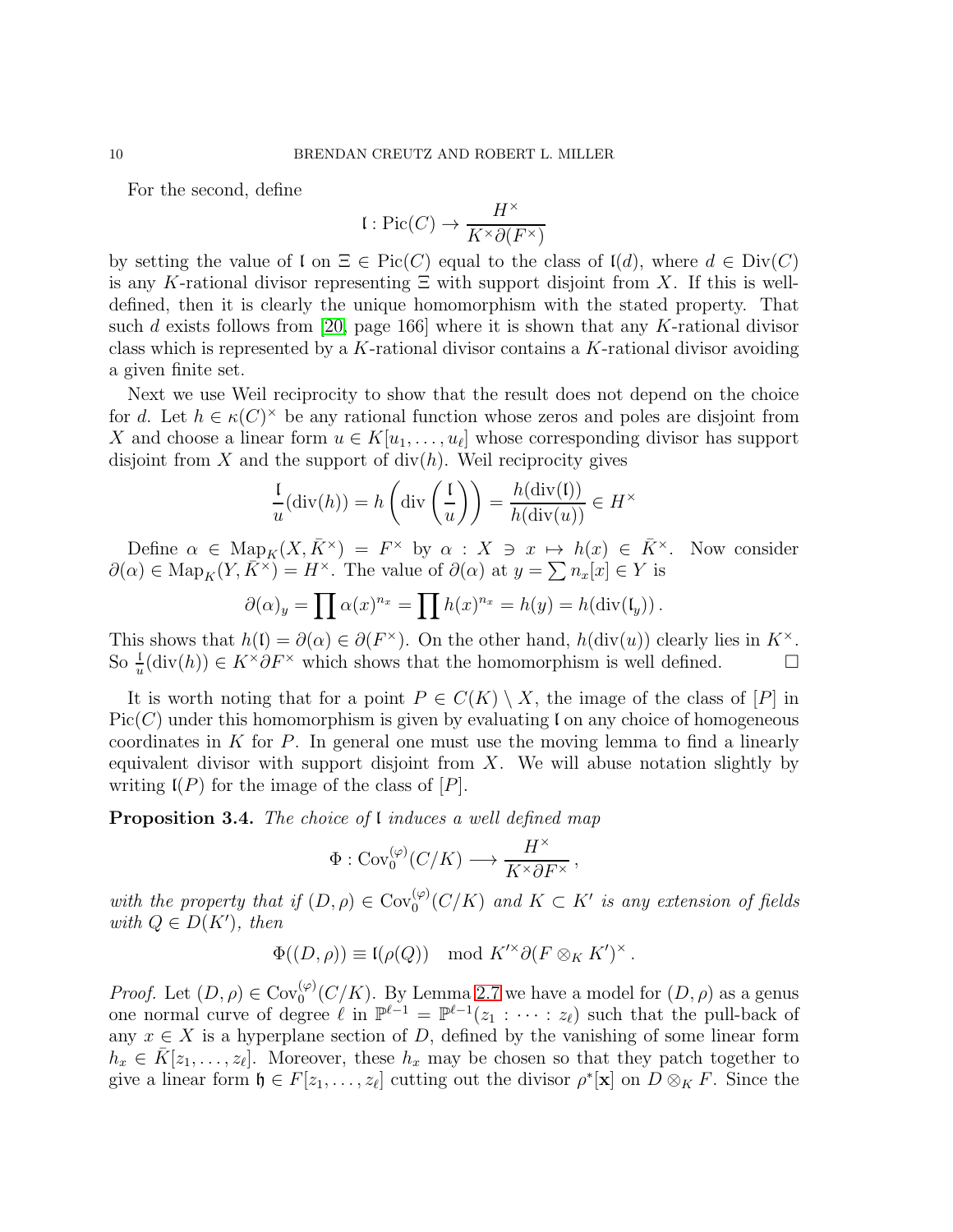zero divisor of l is  $[y] = \partial [x] \in Div(C \otimes_K H)$  we see that  $\partial \mathfrak{h}$  and l ∘  $\rho$  cut out the same divisor on D. Hence there exists some  $\Delta \in H^{\times}$  such that

<span id="page-10-1"></span>(3.1) 
$$
\qquad \qquad \mathfrak{l} \circ \rho = \Delta \cdot \partial \mathfrak{h} \, ,
$$

in the homogeneous coordinate ring of  $D \otimes_K H$ . We define  $\Phi((D, \rho))$  to be the class of  $\Delta$  in  $H^{\times}/K^{\times}\partial F^{\times}$ . Note that a different choice for h would alter  $\Delta$  by an element of  $K^{\times}\partial F^{\times}$ .

Let us show that this does not depend on the model. Suppose  $(D', \rho')$  is isomorphic to  $(D, \rho)$ . As above let  $\mathfrak{h} \in F[z_1, \ldots, z_\ell]$  be a linear form cutting out the divisor  $\rho^*[\mathbf{x}]$ on  $D \otimes_K F$ . By assumption we have an isomorphism of coverings  $\psi : D' \to D$  defined over K (i.e. such that  $\rho' = \rho \circ \psi$ ). In the coordinate ring of  $D' \otimes_K H$  we have

<span id="page-10-0"></span>(3.2) 
$$
\Delta \cdot \partial (\mathfrak{h} \circ \psi) = \psi^*(\Delta \partial \mathfrak{h}) = \psi^*(\mathfrak{l} \circ \rho) = \mathfrak{l} \circ \rho \circ \psi = \mathfrak{l} \circ \rho'.
$$

The divisor on D' cut out by  $\mathfrak{h} \circ \psi$  is  $\rho'^*[\mathbf{x}]$ , so the extremal terms in [\(3.2\)](#page-10-0) define the image of  $(D', \pi')$  under the descent map. Thus the image of  $(D', \pi')$  is also the class of  $\Delta$ , which shows that  $\Phi$  is well-defined.

It remains to show that  $\Phi$  has the stated property. For this let  $Q \in D(K')$ . There exists a K'-rational divisor  $d = \sum_i n_i Q_i$  on D linearly equivalent to  $[Q]$  and such that the support of d contains no points lying above X. The divisor  $[\rho(Q)]$  on C is linearly equivalent to the K'-rational divisor  $\rho_* d := \sum_i n_i [\rho(Q_i)]$  (e.g. [\[28,](#page-32-9) II.3.6]). So  $\mathfrak{l}(\rho(Q))$  is represented by  $\mathfrak{l}(\rho_* d)$ . On the other hand, the relation [\(3.1\)](#page-10-1) defining  $\Delta$  gives,  $\mathfrak{l}(\rho_* d)$  =  $\Delta \cdot \partial \mathfrak{h}(d)$ , since  $\deg(d) = 1$ . Now since d is K'-rational,  $\partial \mathfrak{h}(d) \in K^{\prime \times} \partial (F \otimes_K K^{\prime})^{\times}$ . So  $\mathfrak{l}(\rho(Q))$  is represented by  $\Delta$  as required.

3.3. Image of the descent map. Recall that we identify  $K$  with the constant maps in F and H. Under this identification we have  $\partial(a) = a^{\ell}$ , for all  $a \in K$ . Thus  $K^{\times} \subset \partial \bar{K}^{\times} \subset \partial \bar{F}^{\times}$ . We define a subgroup

<span id="page-10-2"></span>(3.3) 
$$
\mathcal{H}_K^0 = \frac{\left(\partial \bar{F}^\times\right)^{G_K}}{K^\times \partial F^\times} \subset \frac{H^\times}{K^\times \partial F^\times},
$$

and a subset

<span id="page-10-3"></span>(3.4) 
$$
\mathcal{H}_K = \frac{\left(\mathfrak{l}(P) \cdot \partial \bar{F}^{\times}\right)^{G_K}}{K^{\times} \partial F^{\times}},
$$

where  $P \in C(\overline{K})$  is any point.

The defining property of  $\Phi$  and the next lemma show that the image of  $\Phi$  is contained in  $\mathcal{H}_K$ . Ultimately we will see that  $\mathcal{H}_K$  is equal to the image of  $\Phi$ .

**Lemma 3.5.**  $\mathcal{H}_K$  does not depend on the choice for  $P \in C(\overline{K})$ .

*Proof.* Let  $P' \in C(\bar{K})$  and choose some  $(D, \rho) \in \text{Cov}_{0}^{(\varphi)}(\bar{C}/\bar{K})$ . Fix a model for D in  $\mathbb{P}^{\ell-1}$  as above and let  $\mathfrak{h}$  be a linear form with coefficients in  $\overline{F}$  defining the divisor  $\rho^*[\mathbf{x}]$ .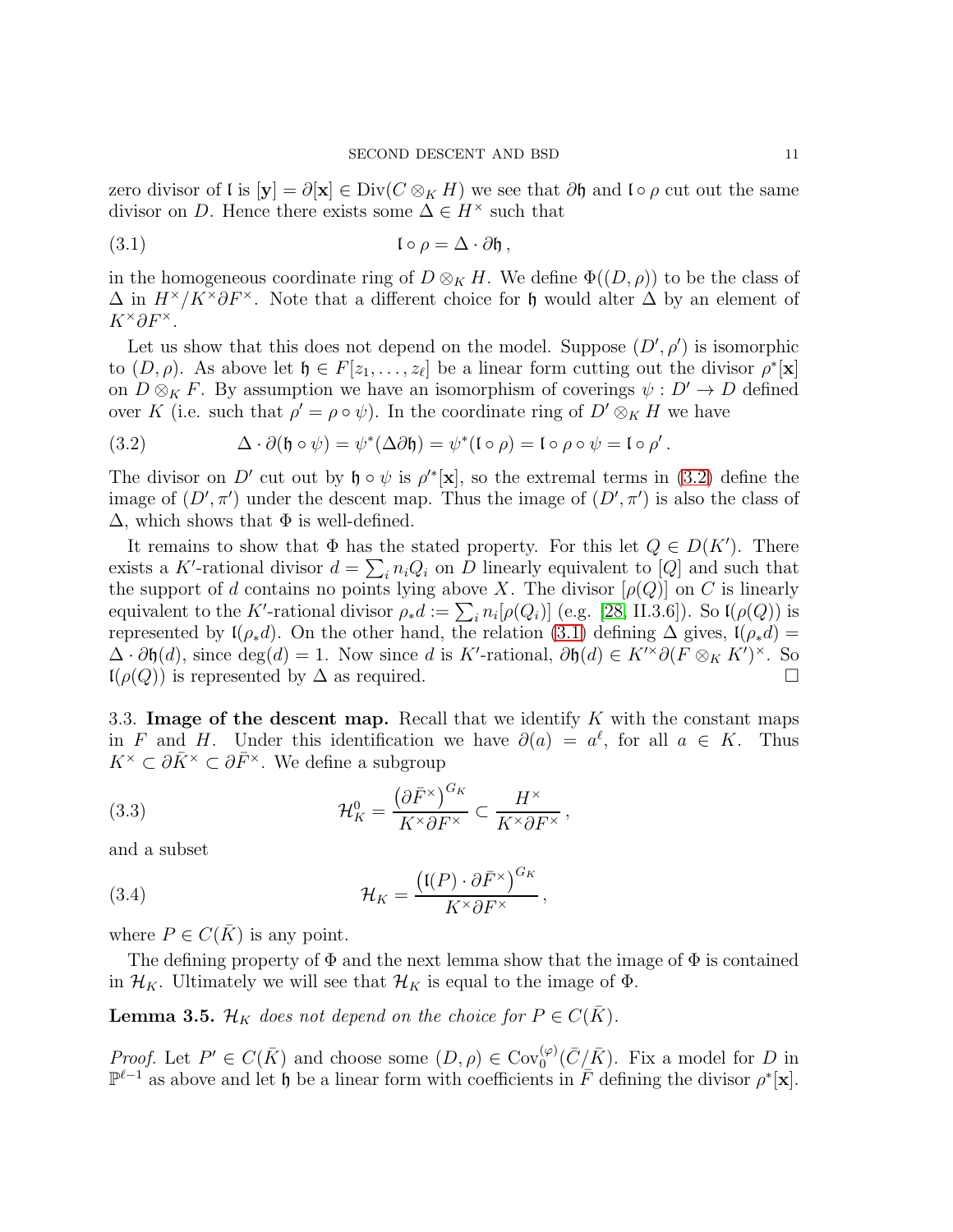Then, for some  $\Delta \in \bar{H}^{\times}$ , we have  $\mathfrak{l} \circ \rho = \Delta \partial \mathfrak{h}$  in the coordinate ring of  $D \otimes_{\bar{K}} \bar{H}$ . If  $Q, Q'$  are points of D lying above P and P', we have

$$
\frac{\mathfrak{l}(P)}{\mathfrak{l}(P')} = \frac{\partial \mathfrak{h}(Q)}{\partial \mathfrak{h}(Q')} = \partial \left( \frac{\mathfrak{h}(Q)}{\mathfrak{h}(Q')} \right) \in \partial \bar{F}^{\times}.
$$

This shows that the coset  $\mathfrak{l}(P) \cdot \partial \bar{F}^{\times}$  does not depend on P. The same holds for its  $G_K$ -invariant subset, which proves the lemma.

The next lemma shows that non membership in  $\mathcal{H}_K$  is stable under base change.

<span id="page-11-2"></span>**Lemma 3.6.** Suppose that K' is an extension of K and  $\Delta \in H^{\times}$  is such that  $\Delta \otimes_K 1$ represents a class in  $\mathcal{H}_{K'}$ . Then the class of  $\Delta$  in  $H^{\times}/K^{\times}\partial F^{\times}$  lies in  $\mathcal{H}_{K}$ .

*Proof.* The assumptions imply that in  $(\bar{H} \otimes_{\bar{K}} \bar{K}')^{\times}$  we have

$$
\frac{\Delta}{\mathfrak{l}(P)} \otimes 1 = \partial \alpha \,,
$$

for some  $\alpha \in (\bar{F} \otimes_{\bar{K}} \bar{K}')^{\times} \simeq \prod_{x \in X} \bar{K}'^{\times}$  depending on  $P \in C(\bar{K})$ . For  $x \in X$  we have  $\Delta_x/\mathfrak{l}_x(P) = \alpha_x^{\ell}$  in  $\bar{K}'$ . This shows that  $\alpha_x$  is algebraic over  $\bar{K}$ , and hence lies in  $\bar{K}$ . Thus  $\alpha \in \overline{F}$  and we have  $\Delta = I(P)\partial(\alpha)$  in  $\overline{H}$ . This shows that  $\Delta$  represents a class in  $\mathcal{H}_K$ .

4. Towards Cohomology

<span id="page-11-0"></span>4.1. Affine maps. We say that a map 
$$
f: X \to \overline{K}^{\times}
$$
 is *affine* if

for all  $x \in X$  and  $P, Q \in E'[\varphi'], f(x+P) \cdot f(x+Q) = f(x) \cdot f(x+P+Q)$ .

An easy calculation shows that this is actually equivalent to the a priori weaker condition

for all 
$$
x \in X
$$
 and  $P \in E'[\varphi'], f(x+P) \cdot f(x-P) = f(x)^2$ .

This results in the following.

<span id="page-11-1"></span>**Lemma 4.1.** A map  $\alpha \in \mu_{\ell}(\overline{F}) = \text{Map}(X, \mu_{\ell})$  is affine if and only if  $\partial_2(\alpha) = 1$ .

*Proof.*  $\alpha$  lies in the kernel of  $\partial_2$  if and only if for every  $y = (\ell-2)[x]+[x+P]+[x-P] \in Y_2$ we have  $\alpha(x)^{\ell-2}\alpha(x+P)\alpha(x-P) = 1.$ 

Let  $\text{Aff}(X,\mu_\ell)$  denote the  $G_K$ -module of affine maps from X to  $\mu_\ell$ . Given an affine map  $\alpha \in \text{Aff}(X,\mu_\ell)$  and  $x \in X$ , projecting onto the linear part gives a well defined homomorphism  $(P \mapsto \alpha(x + P)/\alpha(x)) \in \text{Hom}(E'[\varphi'], \mu_{\ell})$ . Since  $\alpha$  is affine this does not depend on the choice for  $x \in X$ , so we get a morphism of  $G_K$ -modules  $\lambda : Aff(X, \mu_\ell) \to$ Hom $(E'[\varphi'], \mu_\ell)$  whose kernel consists of the constant maps. Using the  $\varphi$ -Weil pairing we have an identification

(4.1) 
$$
E[\varphi] \ni P \mapsto e_{\varphi}(P, \cdot) \in \text{Hom}(E'[\varphi'], \mu_{\ell}).
$$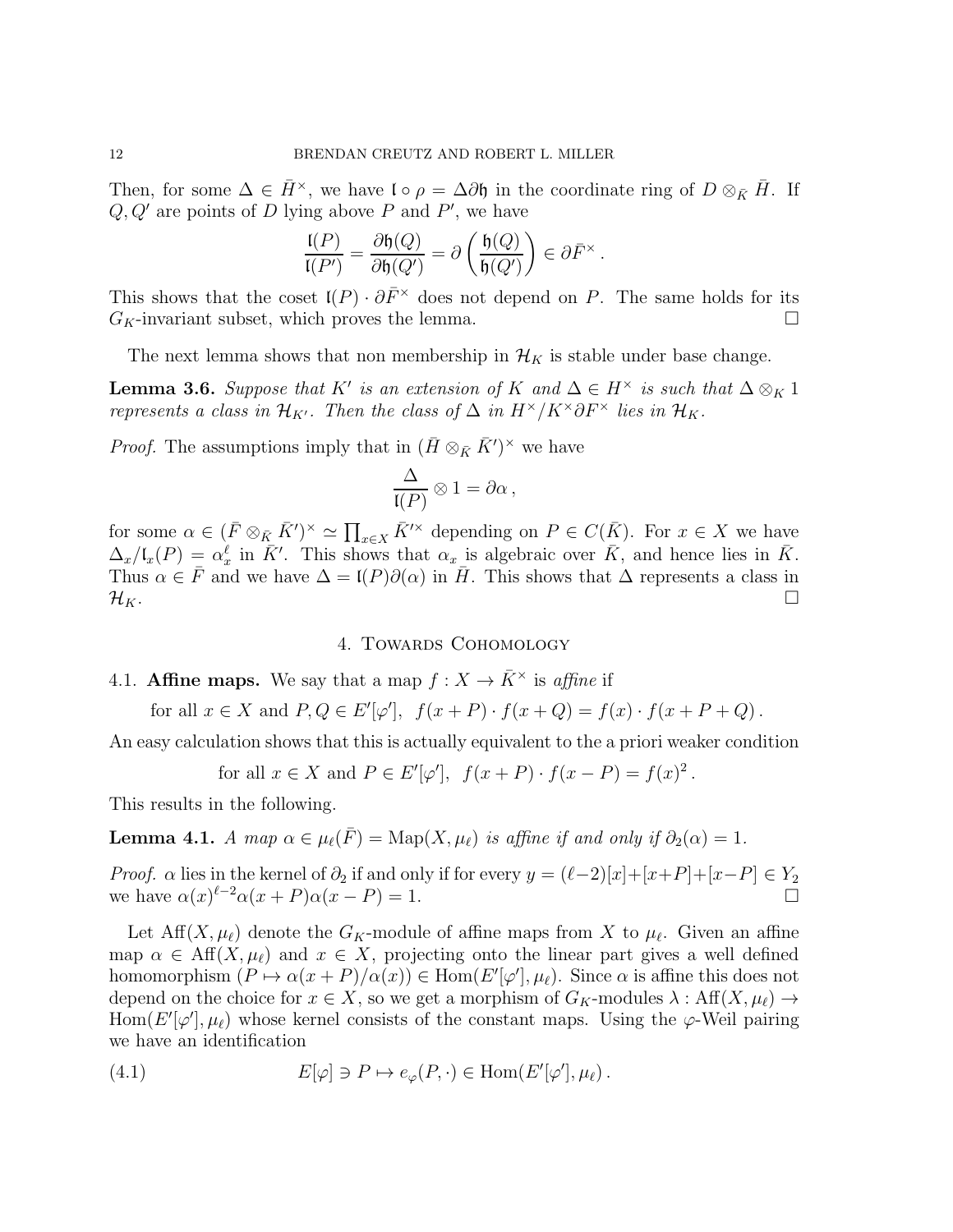This gives an exact sequence of  $G_K$ -modules

<span id="page-12-0"></span>(4.2) 
$$
1 \to \mu_{\ell} \to \text{Aff}(X, \mu_{\ell}) \stackrel{\lambda}{\longrightarrow} \text{Hom}(E'[\varphi'], \mu_{\ell}) = E[\varphi] \to 0.
$$

Taking Galois cohomology of [\(4.2\)](#page-12-0) and identifying  $H^2(K, \mu_\ell)$  with  $Br(K)[\ell]$ , we obtain the following exact sequence

<span id="page-12-1"></span>(4.3) 
$$
\mathrm{H}^1(K,\mu_\ell) \to \mathrm{H}^1(K,\mathrm{Aff}(X,\mu_\ell)) \to \mathrm{H}^1(K,E[\varphi]) \stackrel{\Upsilon}{\to} \mathrm{Br}(K)[\ell].
$$

<span id="page-12-3"></span>Lemma 4.2. There is an isomorphism

<span id="page-12-4"></span>(4.4) 
$$
\Phi_0 : \ker(\Upsilon) \simeq \frac{\left(\partial \bar{F}^\times\right)^{G_K}}{K^\times \partial F^\times} = \mathcal{H}_K^0.
$$

Proof. Lemma [4.1](#page-11-1) gives a morphism of short exact sequences,

(4.5) 
$$
1 \longrightarrow \mu_{\ell} \longrightarrow \overline{K}^{\times} \longrightarrow \overline{K}^{\times} \longrightarrow 1
$$

$$
\downarrow \qquad \qquad \downarrow \qquad \qquad \downarrow
$$

$$
1 \longrightarrow \text{Aff}(X, \mu_{\ell}) \longrightarrow \overline{F}^{\times} \longrightarrow \partial \overline{F}^{\times} \longrightarrow 1,
$$

where the copies of  $\bar{K}^{\times}$  are embedded as the constant maps. Taking Galois cohomology gives a morphism of long exact sequences,

$$
1 \longrightarrow \mu_{\ell}(K) \longrightarrow K^{\times} \xrightarrow{\ell} K^{\times} \longrightarrow H^{1}(K, \mu_{\ell}) \longrightarrow H^{1}(K, \bar{K}^{\times}) = 0
$$
  
\n
$$
1 \longrightarrow \text{Aff}_{K}(X, \mu_{\ell}) \longrightarrow F^{\times} \xrightarrow{\partial} (\partial \bar{F}^{\times})^{G_{K}} \longrightarrow H^{1}(K, \text{Aff}(X, \mu_{\ell})) \longrightarrow H^{1}(K, \bar{F}^{\times}) = 0,
$$

where the equalities follow from Hilbert's Theorem 90. From this we see that  $\mathcal{H}_K^0$  is isomorphic to the quotient of  $\mathrm{H}^1(K,\mathrm{Aff}(X,\mu_\ell))$  by the image of  $\mathrm{H}^1(K,\mu_\ell)$ . On the other hand, the latter is isomorphic to the kernel of  $\Upsilon$  by exactness of [\(4.3\)](#page-12-1).

For any  $x_0 \in X$  we can use the  $\varphi$ -Weil pairing to define a map

$$
E[\varphi] \times X \ni (P, x) \mapsto e_{\varphi}(P, x - x_0) \in \mu_{\ell}.
$$

A different choice of  $x_0$  gives a map which differs by a constant. Nondegeneracy of the Weil pairing shows that we have a well defined embedding

<span id="page-12-2"></span>(4.6) 
$$
E[\varphi] \ni P \mapsto e_{\varphi}(P, x - x_0) \in \mu_{\ell}(\bar{F})/\mu_{\ell}.
$$

The following lemma gives an alternative description of this embedding.

<span id="page-12-5"></span>**Lemma 4.3.** Let  $D \in \text{Cov}_{0}^{(\varphi)}(C/\bar{K})$  (NB: over  $\bar{K}$ , not K) and let b denote a linear form **Definite 4.5.** Let  $D \in \text{Cov}_0$  ( $C/K$ ) (NB. over K, not K) and let  $\theta$  denote a threat form<br>(with coefficients in  $\overline{F}$ ) defining the pull-back of  $[\mathbf{x}]$ . For any  $P \in E[\varphi]$ , the image of P under the composition  $E[\varphi] \hookrightarrow \mu_{\ell}(\bar{F})/\mu_{\ell} \hookrightarrow \bar{F}^{\times}/\bar{K}^{\times}$  is equal to the class of  $\frac{\mathfrak{h}(P+Q)}{\mathfrak{h}(Q)}$ , where  $Q \in D$  is any point chosen so that  $\mathfrak{h}(Q)$  and  $\mathfrak{h}(P+Q)$  are both defined and invertible in  $\bar{F}$ .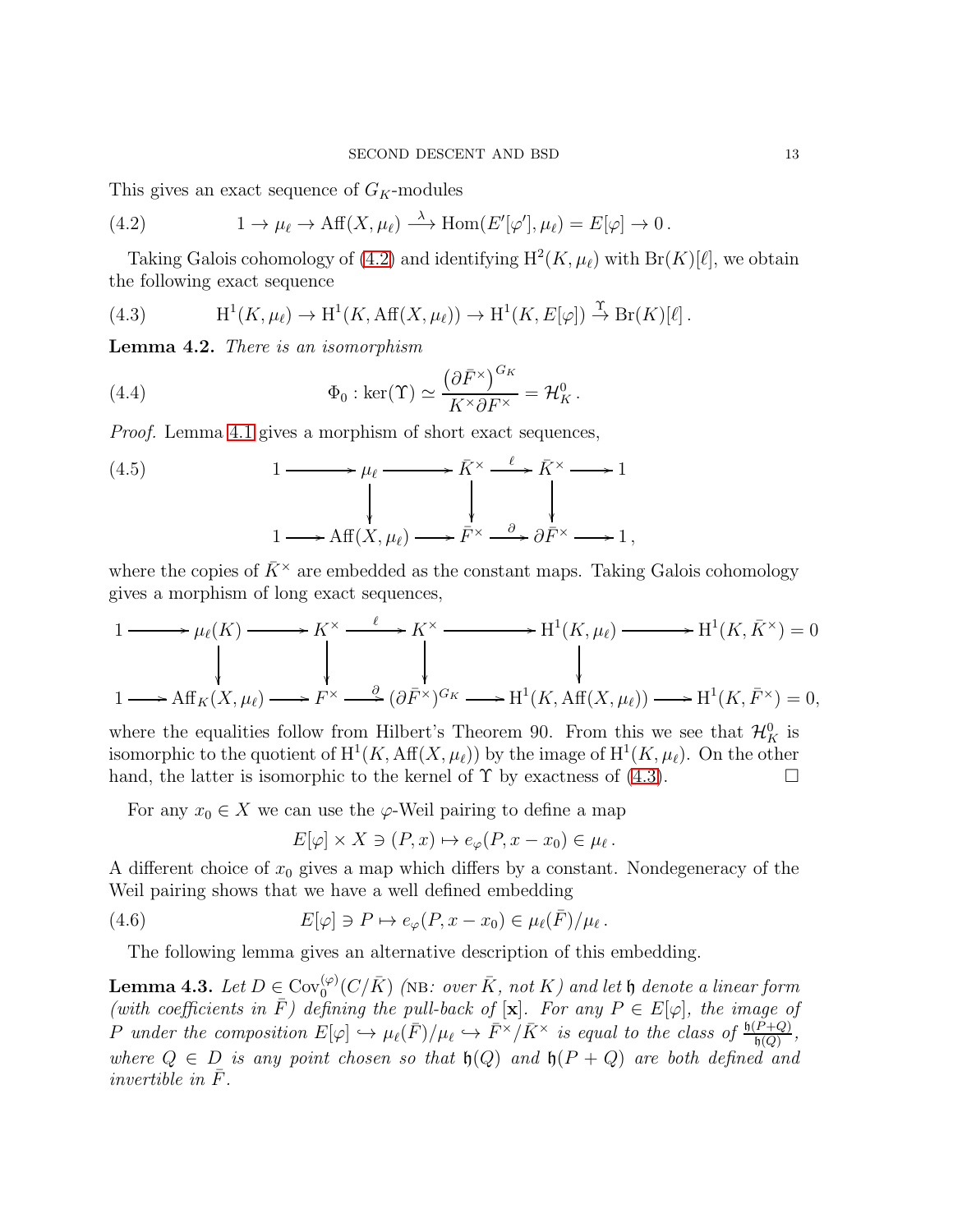*Proof.* Fix isomorphisms  $\psi_D : D \to E$  and  $\psi : C \to E'$  (defined over  $\overline{K}$ ) such that the diagram



commutes. Let  $x_0$  be the preimage of  $0_{E'}$  under  $\psi$ , and let  $Q_0$  be any preimage of  $x_0$  under  $\rho$ . If  $x \in X$ , evaluating the coefficients of  $\mathfrak h$  at x gives a linear form  $h_x$ defining the pull-back of [x] by  $\rho$ . Consider the function  $h_x/h_{x_0} \in \kappa(\bar{D})^{\times}$  and its image  $g_x = (\psi_D^{-1})^* (h_x/h_{x_0}) \in \kappa(\bar{E})^\times$ . The divisor of  $h_x/h_{x_0}$  is  $\rho^* [x] - \rho^* [x_0]$ , so by commutativity  $\text{div}(g_x) = \varphi^*[(x - x_0)] - \varphi^*[\theta_{E'}].$  By definition of the  $\varphi$ -Weil pairing [\[28,](#page-32-9) III.8, exer. 3.15], for any  $P \in E[\varphi]$ ,

$$
e_{\varphi}(P, x - x_0) = \frac{g_x(P + R)}{g_x(R)},
$$

where  $R \in E$  is any point chosen so that both numerator and denominator are defined and nonzero. Thus, we have

<span id="page-13-0"></span>(4.7) 
$$
e_{\varphi}(P, x - x_0) = \frac{h_x(P + \psi_D^{-1}(R))h_{x_0}(\psi_D^{-1}(R))}{h_x(\psi_D^{-1}(R))h_{x_0}(P + \psi_D^{-1}(R))}.
$$

Considered as an element of  $\bar{F}^{\times} = \text{Map}(X, \bar{K}^{\times})$  modulo the constant maps, the righthand side of [\(4.7\)](#page-13-0) is represented by the map

$$
\frac{h(P + \psi_D^{-1}(R))}{h(\psi_D^{-1}(R))} = \left(x \mapsto \frac{h_x(P + \psi_D^{-1}(R))}{h_x(\psi_D^{-1}(R))}\right).
$$

On the other hand, the left-hand side of [\(4.7\)](#page-13-0) represents the image of P in  $\mu_{\ell}(\bar{F})/\mu_{\ell}$ , so we are done.

4.2. Some diagrams. The maps in [\(4.2\)](#page-12-0) and [\(4.6\)](#page-12-2) fit together to give a commutative and exact diagram:

<span id="page-13-1"></span>(4.8)  
\n
$$
\mu_{\ell} \longrightarrow \mathbb{H}(\mathbb{X}, \mu_{\ell}) \longrightarrow \mu_{\ell}(\bar{F}) \longrightarrow \partial_{2}(\mu_{\ell}(\bar{F})) \longrightarrow 1
$$
\n
$$
1 \longrightarrow E[\varphi] \longrightarrow \mu_{\ell}(\bar{F}) \longrightarrow \partial_{2}(\mu_{\ell}(\bar{F})) \longrightarrow 1
$$
\n
$$
\downarrow \qquad \qquad \downarrow \qquad \qquad \partial_{2}(\mu_{\ell}(\bar{F})) \longrightarrow 1
$$
\n
$$
\downarrow \qquad \qquad \downarrow
$$
\n
$$
1 \longrightarrow 1
$$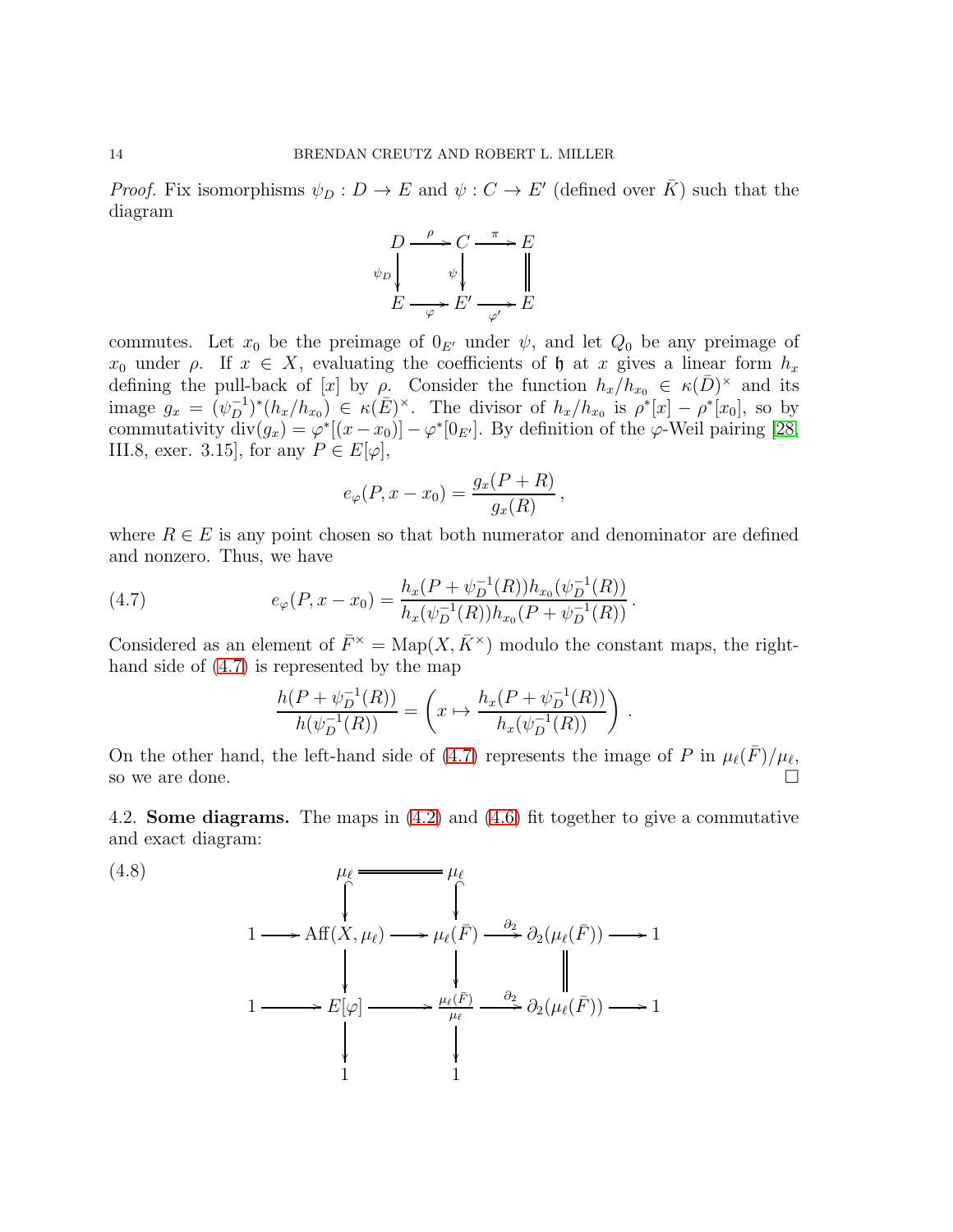Taking Galois cohomology and making the identifications described below yields another commutative and exact diagram:

<span id="page-14-0"></span>(4.9)

$$
0 \longrightarrow \kappa_K \longrightarrow \mathcal{H}_K^0 \longrightarrow \frac{\prod_{\substack{\mathbf{F}^{\times} \\ \mathbf{F}^{\times F^{\times \ell}}} \\ \downarrow}}{\prod_{\substack{\mathbf{F} \\ \mathbf{F} \\ \mathbf{F} \\ \downarrow}} \mathbf{F}^{\mathbf{F}^{\times}} \longrightarrow \mathbf{H}^1(K, \partial_2 \mu_{\ell}(\bar{F}))
$$
\n
$$
0 \longrightarrow \kappa_K \longrightarrow \mathbf{H}^1(K, E[\varphi]) \longrightarrow \mathbf{H}^1(K, \frac{\mu_{\ell}(\bar{F})}{\mu_{\ell}}) \stackrel{\partial_{2,*}}{\longrightarrow} \mathbf{H}^1(K, \partial_2 \mu_{\ell}(\bar{F}))
$$
\n
$$
\downarrow \qquad \qquad \downarrow \qquad \qquad \downarrow \qquad \qquad \downarrow \qquad \qquad \downarrow \qquad \qquad \downarrow \qquad \qquad \downarrow \qquad \downarrow \qquad \downarrow \qquad \downarrow \qquad \downarrow \qquad \downarrow \qquad \downarrow \qquad \downarrow \qquad \downarrow \qquad \downarrow \qquad \downarrow \qquad \downarrow \qquad \downarrow \qquad \downarrow \qquad \downarrow \qquad \downarrow \qquad \downarrow \qquad \downarrow \qquad \downarrow \qquad \downarrow \qquad \downarrow \qquad \downarrow \qquad \downarrow \qquad \downarrow \qquad \downarrow \qquad \downarrow \qquad \downarrow \qquad \downarrow \qquad \downarrow \qquad \downarrow \qquad \downarrow \qquad \downarrow \qquad \downarrow \qquad \downarrow \qquad \downarrow \qquad \downarrow \qquad \downarrow \qquad \downarrow \qquad \downarrow \qquad \downarrow \qquad \downarrow \qquad \downarrow \qquad \downarrow \qquad \downarrow \qquad \downarrow \qquad \downarrow \qquad \downarrow \qquad \downarrow \qquad \downarrow \qquad \downarrow \qquad \downarrow \qquad \downarrow \qquad \downarrow \qquad \downarrow \qquad \downarrow \qquad \downarrow \qquad \downarrow \qquad \downarrow \qquad \downarrow \qquad \downarrow \qquad \downarrow \qquad \downarrow \qquad \downarrow \qquad \downarrow \qquad \downarrow \qquad \downarrow \qquad \downarrow \qquad \downarrow \qquad \downarrow \qquad \downarrow \qquad \downarrow \qquad \downarrow \qquad \downarrow \qquad \downarrow \qquad \downarrow \qquad \downarrow \qquad \
$$

where the map pr<sub>1</sub> is induced by the projection pr<sub>1</sub>:  $H^{\times} \simeq F^{\times} \times H_2^{\times} \to F^{\times}$  and  $\kappa_K \simeq \frac{\mathrm{H}^0\left(K, \partial_2\mu_\ell(\bar{F})\right)}{\frac{2}{\sigma\left(K^0\right)\left(K^0\mu_\ell(\bar{F})\right)}$  $\frac{1}{\partial_2\left(\mathrm{H}^0\left(K,\frac{\mu_\ell\bar{F}}{\mu_\ell}\right)\right)}\cdot$ 

The bottom row of [\(4.9\)](#page-14-0) is obtained directly by taking Galois cohomology of the bottom row of [\(4.8\)](#page-13-1). Using Hilbert's Theorem 90 we may identify the quotient of  $H^1(K,\mu_\ell(\bar{F}))$  by  $H^1(K,\mu_\ell)$  with  $F^{\times}/K^{\times}F^{\times \ell}$ . Using Lemma [4.2](#page-12-3) we identify the quotient of  $H^1(K, \text{Aff}(X, \mu_\ell))$  by  $H^1(K, \mu_\ell)$  with  $\mathcal{H}_K^0$ . The top row of [\(4.9\)](#page-14-0) is then seen to be the quotient of the long exact sequence coming from the top row of [\(4.8\)](#page-13-1) by the images of  $H^1(K,\mu_\ell)$ . A completely formal diagram chase shows that the rows of [\(4.9\)](#page-14-0) have isomorphic kernels (so that  $\kappa_K$  is the kernel of the top row as well).

Recall that the image of  $\Phi$  is contained in  $\mathcal{H}_K$  which is a coset of  $\mathcal{H}_K^0$  (see [\(3.3\)](#page-10-2) and [\(3.4\)](#page-10-3)). We define  $\mathcal{F}_K$  and  $\mathcal{F}_K^0$  to be their images in  $F^{\times}/K^{\times}F^{\times}{}^{\ell}$  under pr<sub>1</sub>. By [\(4.9\)](#page-14-0) we have that

$$
\mathcal{F}_K^0 = \left\{ \delta \in F^\times / K^\times F^{\times \ell} \, : \, \partial_{2,*}(\delta) = 0 \right\}
$$
  

$$
\subset \left\{ \delta \in F^\times / K^\times F^{\times \ell} \, : \, \partial_2(\delta) \in H_2^{\times \ell} \right\}
$$
  

$$
\subset \left\{ \delta \in F^\times / K^\times F^{\times \ell} \, : \, N_{F/K}(\delta) \in K^{\times \ell} \right\}
$$

.

For  $\ell = 3$ , it is relatively easy to show that all three sets are equal (Recall that in this case  $\partial_2 = N_{F/K}$ ). Since  $\mathcal{F}_K$  is a coset of  $\mathcal{F}_K^0$ , we find that there exist constants  $c \in K^{\times}$ and  $\beta \in H_2^{\times}$  such that

<span id="page-14-1"></span>(4.10) 
$$
\mathcal{F}_K \subset \left\{ \delta \in F^\times / K^\times F^{\times \ell} : \partial_2(\delta) \in \beta H_2^{\times \ell} \right\} \\ \subset \left\{ \delta \in F^\times / K^\times F^{\times \ell} : N_{F/K}(\delta) \in cK^{\times \ell} \right\}.
$$

These constants can be computed as follows. The linear form  $I_1$  cuts out the divisor  $\ell[x]$ . Its norm evidently cuts out the divisor  $\ell\sum_{x\in X}[x] = \ell\pi^*[0_E]$ . The model for  $C \subset \mathbb{P}^{\ell-1}$  is given by the embedding corresponding to  $\pi^*[0_E]$ , so  $\ell \pi^*[0_E]$  is  $\ell$  times a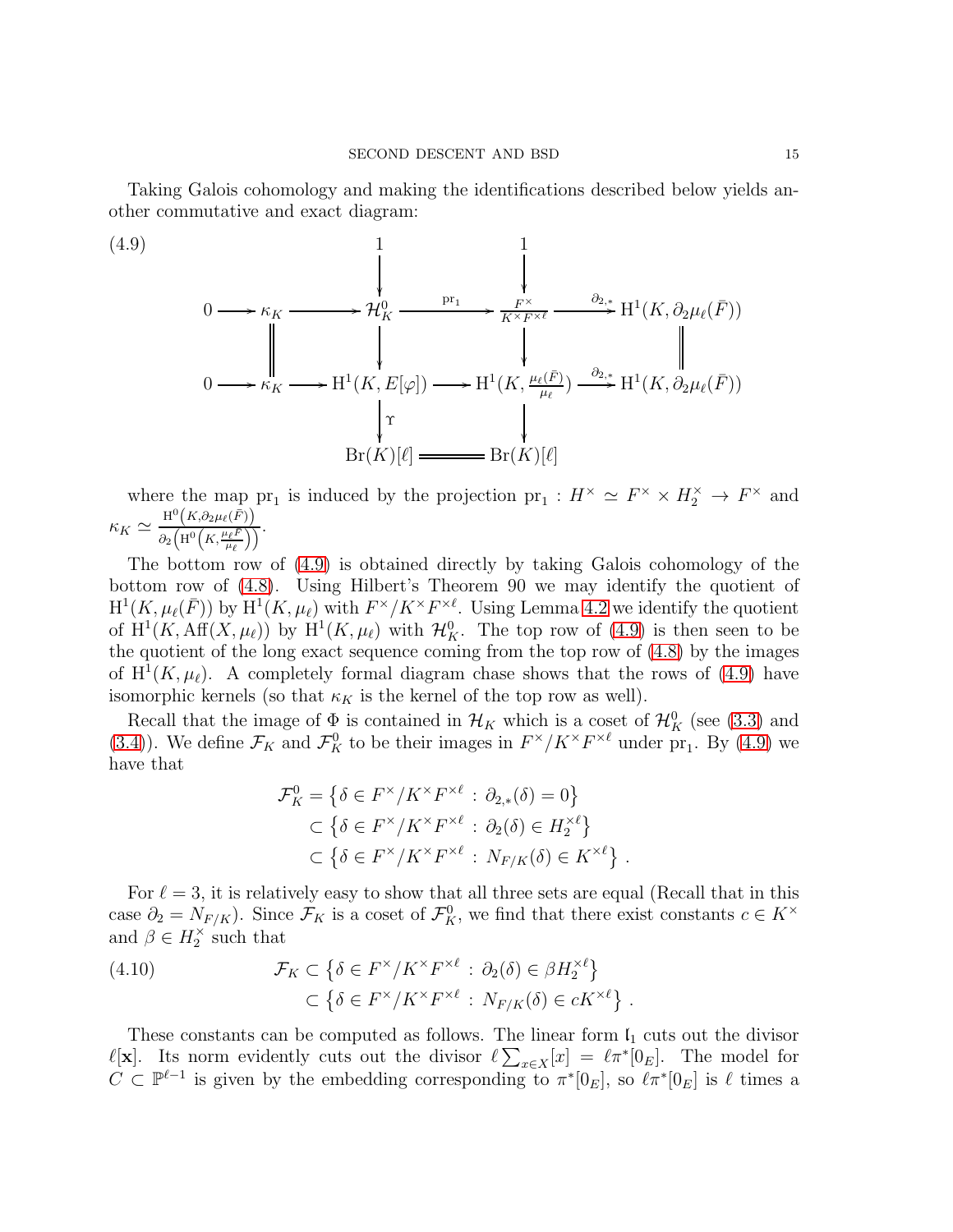hyperplane section. If this hyperplane is defined by, say  $h \in K[u_1, \ldots, u_\ell]$ , then, for some  $c \in K^{\times}$ , we have a relation  $N_{F/K}(\mathfrak{l}_1) = ch^{\ell}$  in the homogeneous coordinate ring of C. Similarly  $\partial_2([\mathbf{x}]) = [\mathbf{y}]$  from which it follows that there exists  $\beta \in H_2^{\times}$  such that  $\partial_2(\mathfrak{l}_1) = \beta \mathfrak{l}_2^{\ell}$  in the coordinate ring.

4.3. **Relation to the descent map.** We now relate diagram  $(4.9)$  to the descent map of the previous section.

<span id="page-15-0"></span>**Lemma 4.4.** For any  $\xi \in H^1(K, E[\varphi])$ ,  $\Upsilon(\xi) = -\xi \cup_{\varphi} C$ .

<span id="page-15-1"></span>**Corollary 4.5.**  $Cov_0^{(\varphi)}(C/K)$  is either empty or is a principal homogeneous space for  $\mathcal{H}_K^0$  under the action of twisting.

**Remark 4.6.** If  $k$  is a number field and  $C$  is everywhere locally solvable, then it is possible to show that  $Cov_0^{(\varphi)}(C/k) \neq \emptyset$ . This follows from the fact that any element in  $H^1(k, Aff(X, \mu_{\ell}))$  which becomes trivial everywhere locally is itself trivial (c.f. [\[11,](#page-32-13) Theorem 2.5]).

*Proof of Lemma [4.4.](#page-15-0)* Let  $\xi \in H^1(K, E[\varphi])$ , and let  $\psi : C \to E'$  be an isomorphism (defined over some extension of K) such that  $\varphi' \circ \psi = \pi$ . The class of  $-C$  in  $Cov^{(\varphi')}(E/K)$  $H^1(K, E'[\varphi'])$  is represented by the cocycle  $G_K \ni \sigma \mapsto \psi - \psi^{\sigma} \in E'[\varphi']$ . The cup product  $-\xi \cup_{\varphi} C = -C \cup_{\varphi'} \xi$  is represented by the 2-cocycle

$$
G_K \times G_K \ni (\sigma, \tau) \mapsto e_{\varphi'}(\psi - \psi^{\tau}, \xi_{\sigma}^{\tau}) = e_{\varphi}(\xi_{\sigma}^{\tau}, \psi^{\tau} - \psi) \in \mu_{\ell}.
$$

The value of the connecting homomorphism  $\Upsilon$  on  $\xi$  is defined by choosing a lift of  $\xi$  under [\(4.2\)](#page-12-0) to a cochain with values in Aff $(X, \mu_{\ell})$ , and then taking its coboundary. So  $\Upsilon(\xi)$  is represented by the coboundary of the 1-cochain  $G_K \ni \sigma \mapsto e_{\varphi}(\xi_{\sigma}, \psi(\cdot)) \in$  $Aff(X, \mu_{\ell})$ , which is the 2-cocycle

$$
\eta: G_K \times G_K \ni (\sigma, \tau) \mapsto \frac{e_{\varphi}(\xi_{\sigma}, \psi)^{\tau} \cdot e_{\varphi}(\xi_{\tau}, \psi)}{e_{\varphi}(\xi_{\sigma \tau}, \psi)} \in \mu_{\ell}.
$$

Using Galois equivariance of the Weil pairing and that  $\xi$  is a 1-cocycle, this simplifies to

$$
\eta(\sigma,\tau) = \frac{e_{\varphi}(\xi_{\sigma}^{\tau},\psi^{\tau})}{e_{\varphi}(\xi_{\sigma}^{\tau},\psi)} = e_{\varphi}(\xi_{\sigma}^{\tau},\psi^{\tau} - \psi).
$$

This is same as the cup product computed above, which proves the lemma.  $\Box$ 

*Proof of corollary [4.5.](#page-15-1)* Recall that  $H^1(K, E[\varphi])$  acts simply transitively on Cov<sup>( $\varphi$ </sup>)( $C/K$ ) by twisting. We need only show that this restricts to a transitive action of  $\mathcal{H}_K^0 \simeq \text{ker}(\Upsilon)$ on  $Cov_0^{(\varphi)}(C/K)$ . Let  $D \in Cov^{(\varphi)}(C/K)$  and  $\xi \in H^1(K, E[\varphi])$ . After identifying all with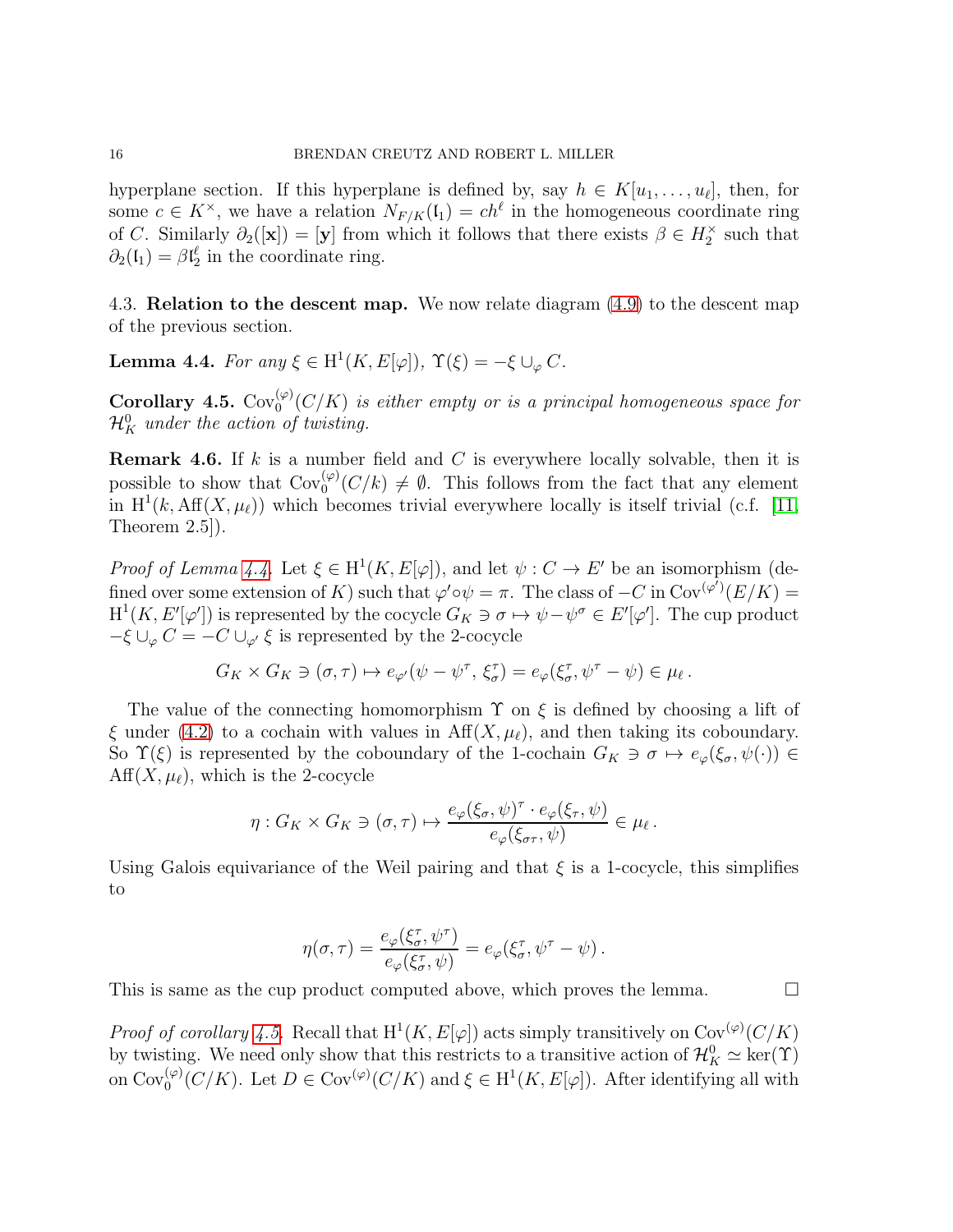their images in  $\text{Cov}^{(\ell)}(E/K)$ , the twist of D by  $\xi$  is the class of  $D + \xi$ . For the cup products defining  $\text{Cov}^{(\varphi)}_0(C/K)$  we have

$$
(D + \xi) \cup_{\ell} (D + \xi) - D \cup_{\ell} D = 2D \cup_{\ell} \xi + \xi \cup_{\ell} \xi
$$
  
= 2\xi \cup\_{\varphi} \varphi\_\* D + \xi \cup\_{\varphi} \varphi\_\* \xi  
= 2\xi \cup\_{\varphi} C.

The desired conclusion follows.

<span id="page-16-0"></span>**Proposition 4.7.** The descent map  $\Phi$  is affine: if  $(D, \rho) \in \text{Cov}_{0}^{(\varphi)}(C/K)$ ,  $\xi \in \text{ker}(\Upsilon)$ and  $(D_{\xi}, \rho_{\xi})$  is the twist of  $(D, \rho)$  by  $\xi$ , then

$$
\Phi((D_{\xi},\rho_{\xi}))=\Phi((D,\rho))\cdot\Phi_{0}(\xi),
$$

where  $\Phi_0$  is the isomorphism in  $(4.4)$ .

<span id="page-16-1"></span>**Corollary 4.8.** The descent map  $\Phi$  is injective. If  $Cov_0^{(\varphi)}(C/K)$  is nonempty, then its image is equal to  $\mathcal{H}_K$  (which was defined in [\(3.4\)](#page-10-3)).

*Proof of Proposition [4.7.](#page-16-0)* Let  $\xi \in \text{ker}(\Upsilon)$ , and fix models for  $(D, \rho)$  and  $(D_{\xi}, \rho_{\xi})$  as genus one normal curves of degree  $\ell$  in  $\mathbb{P}^{\ell-1}$ . We can also fix equations for an isomorphism (of coverings)  $\psi : D_{\xi} \to D$  defined over  $\bar{K}$ , with the property that  $\psi^{\sigma}(Q) = \psi(Q) + \xi_{\sigma}$  for all  $Q \in D_{\xi}$  and  $\sigma \in G_K$ .

Choose linear forms h and  $\mathfrak{h}_{\xi}$  with coefficients in F defining the pull-backs of  $[\mathbf{x}] \in$ Div( $C \otimes_K F$ ) by  $\rho$  and  $\rho_{\xi}$ , respectively. For some  $\Delta, \Delta_{\xi} \in H^{\times}$ , necessarily representing the images of  $(D, \rho)$  and  $(D_{\xi}, \rho_{\xi})$  under  $\Phi$ , we have

$$
\Delta \cdot \partial \mathfrak{h} = \mathfrak{l} \circ \rho \text{ and } \Delta_{\xi} \cdot \partial \mathfrak{h}_{\xi} = \mathfrak{l} \circ \rho_{\xi}
$$

in the coordinate rings of  $D \otimes_K H$  and  $D_{\xi} \otimes_K H$ , respectively. Applying  $\psi^*$  to the first relation and comparing with the second gives

$$
\Delta \cdot \partial (\mathfrak{h} \circ \psi) = \Delta_{\xi} \cdot \partial \mathfrak{h}_{\xi}
$$

in the coordinate ring of  $D_{\xi}$ . Specializing to a point Q in  $D_{\xi}(\bar{K})$  not lying above any  $x \in X \subset C$  (i.e. so that both  $\mathfrak{h}_{\xi}$  and  $\mathfrak{h} \circ \psi$  are invertible at Q) we have

$$
\frac{\Delta_{\xi}}{\Delta} = \partial \left( \frac{\mathfrak{h}(\psi(Q))}{\mathfrak{h}_{\xi}(Q)} \right) \in (\partial \bar{F}^{\times})^{G_K}.
$$

Note that  $\mathfrak{h}_{\xi}(Q)$  and  $\mathfrak{h}(\psi(Q))$  depend on a choice of homogeneous coordinates for Q, but that their ratio does not. This is  $G_K$ -invariant since  $\Delta$  and  $\Delta_{\xi}$  are in  $H^{\times}$ . Under the isomorphism  $(\partial \bar{F}^{\times})^{G_K}/\partial F^{\times} \simeq \mathrm{H}^1(K, \mathrm{Aff}(X, \mu_\ell))$  implicit in [\(4.4\)](#page-12-4),  $\partial \left( \frac{\mathfrak{h}(\psi(Q))}{\mathfrak{h}_{\varepsilon}(Q)} \right)$  $\mathfrak{h}_\xi(Q)$  $\setminus$ corresponds to the class of the 1-cocycle

$$
\eta: G_K \ni \sigma \mapsto \left(\frac{\mathfrak{h}(\psi(Q))}{\mathfrak{h}_{\xi}(Q)}\right)^{\sigma} \left(\frac{\mathfrak{h}_{\xi}(Q)}{\mathfrak{h}(\psi(Q))}\right) \in \mu_{\ell}(\bar{F}) = \mathrm{Map}(X, \mu_{\ell}),
$$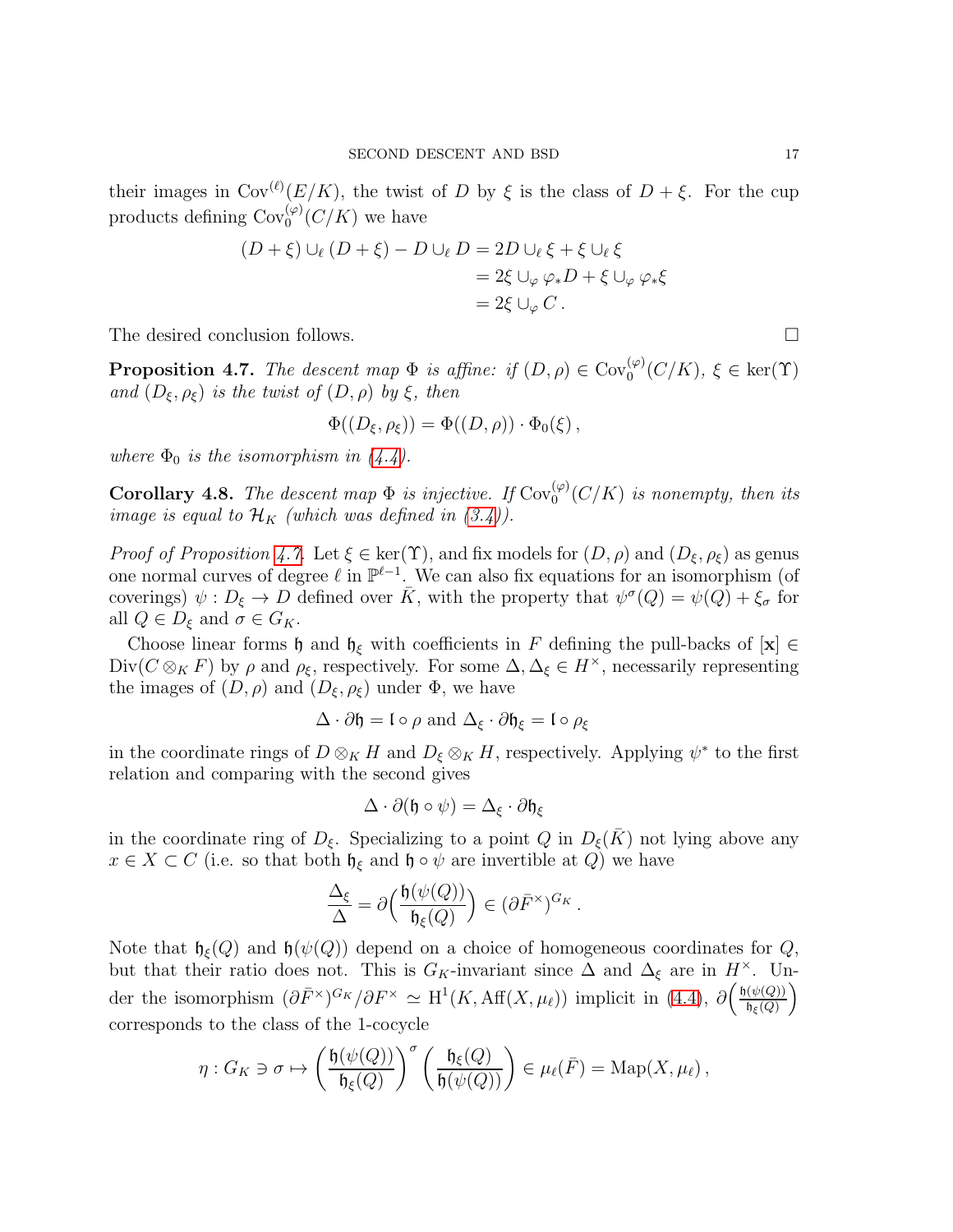which a priori takes values in  $\text{Aff}(X,\mu_\ell) \subset \mu_\ell(\bar{F})$ . We need to show that the image of this cocycle under the map induced by  $\text{Aff}(X,\mu_\ell) \to E[\varphi]$  is cohomologous to  $\xi$ . For this we make use of the following commutative diagram.

<span id="page-17-0"></span>(4.11) 
$$
\mathop{\mathrm{Aff}}\nolimits(X, \mu_{\ell}) \longrightarrow \mu_{\ell}(\bar{F}) \longrightarrow \bar{F}^{\times}
$$

$$
\downarrow \qquad \qquad \downarrow \qquad \qquad \downarrow \qquad \qquad \downarrow
$$

$$
E[\varphi] \longrightarrow \mu_{\ell}(\bar{F})/\mu_{\ell} \longrightarrow \bar{F}^{\times}/\bar{K}^{\times}
$$

Here the left square is the same as in diagram [\(4.8\)](#page-13-1). Since the horizontal maps are all injective, it will be enough to show that, for any  $\sigma \in G_K$ , the images of  $\xi_{\sigma}$  and  $\eta_{\sigma}$  in the lower-right corner are equal.

Using the fact that  $\mathfrak h$  and  $\mathfrak h_{\xi}$  are defined over H and rearranging, we have

$$
\eta_{\sigma} = \left(\frac{\mathfrak{h}(\psi^{\sigma}(Q^{\sigma}))}{\mathfrak{h}(\psi(Q))}\right) \left(\frac{\mathfrak{h}_{\xi}(Q)}{\mathfrak{h}_{\xi}(Q^{\sigma})}\right)
$$

.

Making use of the fact that  $\psi^{\sigma}(Q^{\sigma}) = \psi(Q^{\sigma}) + \xi_{\sigma}$  we can rewrite this as

$$
\eta_{\sigma} = \left(\frac{\mathfrak{h}(\psi(Q) + \xi_{\sigma} + (\psi(Q^{\sigma}) - \psi(Q)))}{\mathfrak{h}(\psi(Q))}\right) \left(\frac{\mathfrak{h}_{\xi}(Q^{\sigma} + (Q - Q^{\sigma}))}{\mathfrak{h}_{\xi}(Q^{\sigma})}\right).
$$

By Lemma [4.3](#page-12-5) this represents the image of

$$
\xi_{\sigma} + (\psi(Q^{\sigma}) - \psi(Q)) - (Q^{\sigma} - Q) \in E[\varphi]
$$

under the embedding given by the bottom row of [\(4.11\)](#page-17-0). But

$$
(\psi(Q^{\sigma}) - \psi(Q)) - (Q^{\sigma} - Q) = 0_E,
$$

(see [\[28,](#page-32-9) X.3.5]) so the images of  $\eta_{\sigma}$  and  $\xi_{\sigma}$  in the lower right corner of [\(4.11\)](#page-17-0) are equal. From this the proposition follows.

*Proof of corollary [4.8.](#page-16-1)* Note that  $Cov_0^{(\varphi)}(C/K)$  is a principal homogeneous space for  $\mathcal{H}_K^0$ by corollary [4.5.](#page-15-1) The fact that  $\Phi$  is affine and that  $\Phi_0$  is an isomorphism imply that  $\Phi$  is injective and that its image is a coset of  $\mathcal{H}_K^0$ .  $\mathcal{H}_K$  is a coset of  $\mathcal{H}_K^0$  containing the image of  $\Phi$ , so the two must be equal.

<span id="page-17-1"></span>Proposition 4.9. The following diagram is commutative.



Here  $\delta_{\varphi}$  is the connecting homomorphism in the Kummer sequence.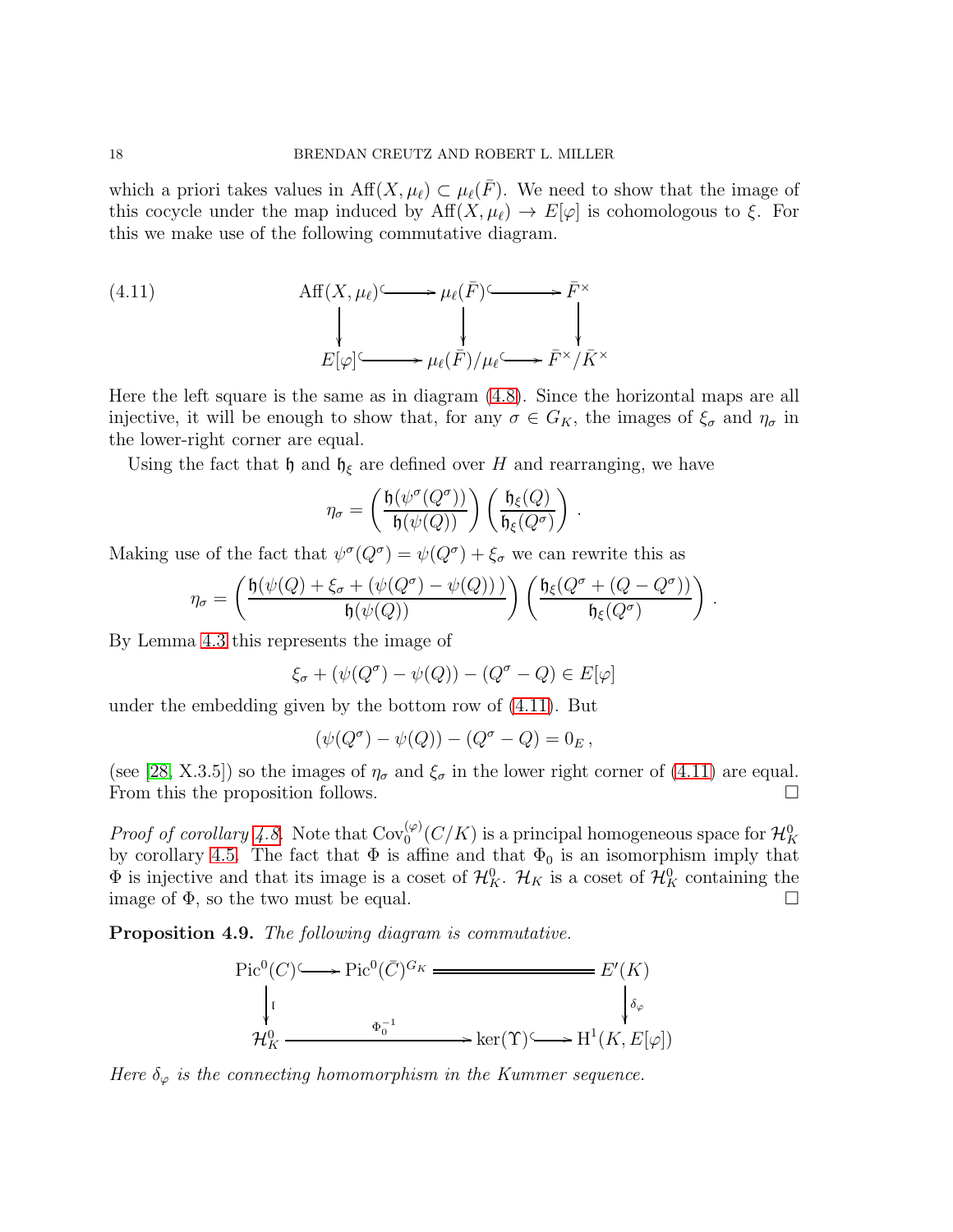*Proof of Proposition [4.9.](#page-17-1)* Let  $P \in Pic^0(C) \subset E'(K)$  and choose a representative  $d \in$ Div(C) whose support is disjoint from X. Write d as a difference  $d = d_1 - d_2$  of effective divisors and write each  $d_i$  as a sum  $d_i = \sum_{j=1}^n Q_{i,j}$  of  $n = \deg(d_1) = \deg(d_2)$  (possibly non-distinct) points on C. Now choose any  $(D, \rho) \in \text{Cov}_0^{(\varphi)}(C/\bar{K})$  and a linear form h with coefficients in  $\overline{F}$  defining the pull-back of  $\overline{[x]}$ . For each  $\overline{Q_{i,j}}$  in the support of d, choose a point  $R_{i,j} \in D$  such that  $\rho(R_{i,j}) = Q_{i,j}$ . These choices are such that, as points on  $E'$ ,

$$
\varphi (R_{i,j} - R_{i',j'}) = (Q_{i,j} - Q_{i',j'}) ,
$$

for any  $i, j, i', j'$ . In particular,  $\varphi\left(\sum_{j=1}^n (R_{1,j} - R_{2,j})\right) = d$ . So the image of P under the connecting homomorphism is given by the cocycle

$$
\sigma \mapsto \left( \sum_{j=1}^n (R_{1,j}^{\sigma} - R_{2,j}^{\sigma}) - \sum_{j=1}^n (R_{1,j} - R_{2,j}) \right) \in E[\varphi].
$$

On the other hand, the image of  $P$  under  $\mathfrak l$  is represented by

$$
\frac{\mathfrak{l}(d_1)}{\mathfrak{l}(d_2)} = \prod_{j=1}^n \frac{\mathfrak{l}(Q_{1,j})}{\mathfrak{l}(Q_{2,j})} \in H^\times.
$$

The condition defining the image of  $(D, \rho)$  under the descent map is, in the coordinate ring of  $D \otimes_K H$ ,  $\mathfrak{l} \circ \rho = \Phi((D, \rho)) \cdot \partial \mathfrak{h}$ . Since  $\deg(d) = 0$ , this gives

$$
\prod_{j=1}^n \frac{\mathfrak{l}(Q_{1,j})}{\mathfrak{l}(Q_{2,j})} = \prod_{j=1}^n \frac{\partial \mathfrak{h}(R_{1,j})}{\partial \mathfrak{h}(R_{2,j})} = \partial \left( \prod_{j=1}^n \frac{\mathfrak{h}(R_{1,j})}{\mathfrak{h}(R_{2,j})} \right) \in \partial \overline{F}^\times.
$$

Under the isomorphism  $(\partial \bar{F}^{\times})^{G_K}/K^{\times} \partial F^{\times} \simeq H^1(K, Aff(X, \mu_{\ell}))/K^{\times}$ ,  $I(P)$  is sent to the class of the cocycle  $\sigma \mapsto \alpha^{\sigma}/\alpha$ , where  $\alpha \in \bar{F}^{\times}$  is any element such that  $\partial \alpha$  represents  $\mathfrak{l}(P)$ . The argument above shows we may take  $\alpha = \left(\prod_{j=1}^n$  $\mathfrak{h}(R_{1,j})$  $\mathfrak{h}(R_{2,j})$  . Hence, the image of P in  $H^1(K, Aff(X, \mu_\ell))/K^\times$  is represented by the cocycle  $\eta$  sending  $\sigma \in G_K$  to

$$
\eta_{\sigma} = \left(\prod_{j=1}^{n} \frac{\mathfrak{h}(R_{1,j})}{\mathfrak{h}(R_{2,j})}\right)^{\sigma} \cdot \left(\prod_{j=1}^{n} \frac{\mathfrak{h}(R_{2,j})}{\mathfrak{h}(R_{1,j})}\right)
$$

$$
= \left(\prod_{j=1}^{n} \frac{\mathfrak{h}^{\sigma}(R_{1,j}^{\sigma})}{\mathfrak{h}^{\sigma}(R_{2,j}^{\sigma})}\right) \cdot \left(\prod_{j=1}^{n} \frac{\mathfrak{h}(R_{2,j})}{\mathfrak{h}(R_{1,j})}\right)
$$

$$
= \left(\prod_{j=1}^{n} \frac{\mathfrak{h}^{\sigma}(R_{2,j}^{\sigma} + (R_{1,j}^{\sigma} - R_{2,j}^{\sigma}))}{\mathfrak{h}^{\sigma}(R_{2,j}^{\sigma})}\right) \cdot \left(\prod_{j=1}^{n} \frac{\mathfrak{h}(R_{1,j} + (R_{2,j} - R_{1,j}))}{\mathfrak{h}(R_{1,j})}\right)
$$

Note that both  $\mathfrak h$  and  $\mathfrak h^{\sigma}$  are linear forms satisfying the hypothesis of Lemma [4.3.](#page-12-5) Applying this lemma as was done in the proof of proposition [4.7,](#page-16-0) to each factor appearing,

.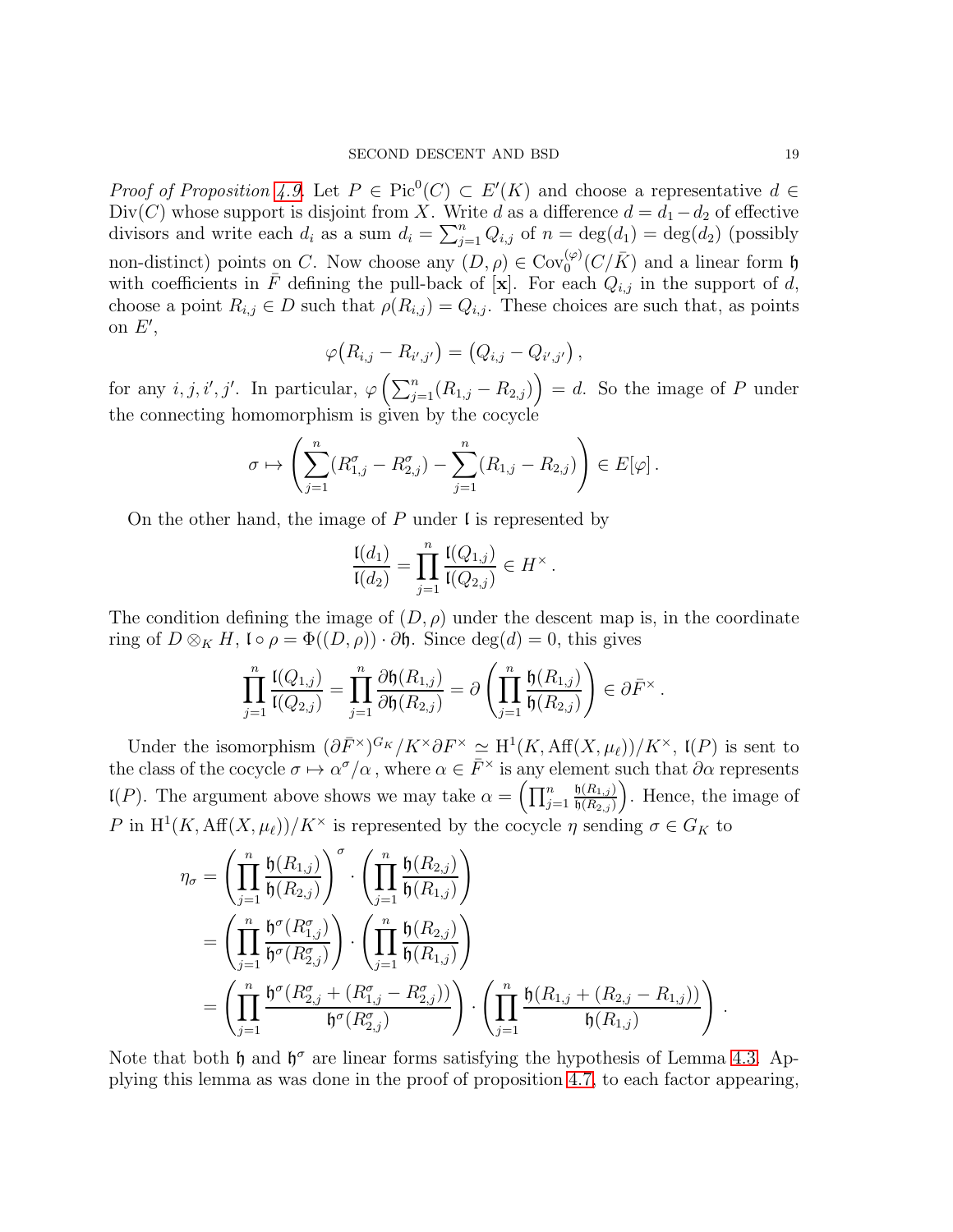we see that the image of  $\eta_{\sigma}$  in  $H^1(K, E[\varphi])$  is equal to the class of the cocycle

$$
G_K \ni \sigma \mapsto \sum_{j=1}^n \left( (R_{1,j}^{\sigma} - R_{2,j}^{\sigma}) - ((R_{1,j} - R_{2,j}) \right) \in E[\varphi].
$$

<span id="page-19-0"></span>This is the same as the image under the connecting homomorphism, so the diagram  $\Box$ commutes.

#### 5. Inverse of the descent map

The purpose of this section is to prove the following theorem.

<span id="page-19-1"></span>**Theorem 5.1.** Given  $\Delta \in \mathcal{H}_K$  we can explicitly compute a set of  $\ell(\ell-3)/2$  quadrics (when  $\ell = 3$ , a ternary cubic) with coefficients in K which define a genus one normal curve  $D_{\Delta}$  of degree  $\ell$  in  $\mathbb{P}^{\ell-1}$  and a tuple  $\rho_{\Delta}$  of homogeneous forms of degree  $\ell$  which define a morphism  $D_{\Delta} \to C \subset \mathbb{P}^{\ell-1}$  giving  $D_{\Delta}$  the structure of a  $\varphi$ -covering of C. Moreover, the class of  $(D_{\Delta}, \rho_{\Delta})$  lies in  $\text{Cov}_0^{(\varphi)}(C/K)$  and its image under  $\Phi$  is  $\Delta$ .

The construction gives an explicit inverse to the descent map, and hence the following corollary. This removes the assumption  $Cov_0^{(\varphi)}(C/K) \neq \emptyset$  in corollary [4.8.](#page-16-1)

**Corollary 5.2.** The descent map  $\Phi$  gives an isomorphism of affine spaces  $\Phi : \text{Cov}_0^{(\varphi)}(C/K) \simeq$  $\mathcal{H}_K$ .

Let  $\mathbb{P}_X$  be the projective space over K whose coordinates correspond to the elements of X. We have an identification of  $(F \setminus \{0\})/K^{\times}$  and  $\mathbb{P}_X(K)$ . The action of  $F^{\times}$  on  $(F \setminus$  $\{0\}/K^{\times}$  by multiplication corresponds to an action of  $F^{\times}$  on  $\mathbb{P}_X$  by K-automorphisms.

Given  $\Delta \in H^{\times}$ , we can define a scheme  $\tilde{D}_{\Delta} \subset \mathbb{P}_{X} \times C$  by the rule

 $(z,(u_1:\cdots:u_\ell))\in \tilde{D}_\Delta \Leftrightarrow \exists a\in K^\times \text{ such that } \mathfrak{l}(u_1,\ldots,u_\ell)=a\Delta\partial(z).$ 

This condition is invariant under scaling and the action of the Galois group, so  $D_{\Delta}$ is defined over K. Moreover, the action of  $\alpha \in F^{\times}$  on  $\mathbb{P}_X$  induces a K-isomorphism  $\tilde{D}_{\partial(\alpha)\Delta} \simeq \tilde{D}_{\Delta}$ . Thus  $\tilde{D}_{\Delta}$  only depends on the class of  $\Delta$  in  $H^{\times}/K^{\times}\partial F^{\times}$ . Define  $D_{\Delta} \subset \mathbb{P}_X$  to be the image of  $\tilde{D}_{\Delta}$  under the projection of  $\mathbb{P}_X \times C$  onto the first factor. Then  $D_{\Delta}$  is the graph of a morphism  $\rho_{\Delta}: D_{\Delta} \to C$ .

The following lemma gives some justification for this construction.

<span id="page-19-2"></span>**Lemma 5.3.** If  $(D_\Delta, \rho_\Delta)$  is a  $\varphi$ -covering of C, then its class lies in  $Cov_0^{(\varphi)}(C/K)$  and its image under  $\Phi$  is represented by  $\Delta$ .

*Proof.* For the first statement it is enough to show that the pull back of any  $x \in X$ is a hyperplane section of  $D_{\Delta}$  (see Lemma [2.7\)](#page-7-1). For this we can work geometrically. Over K,  $\mathfrak{l}_1$  splits as  $(\mathfrak{l}_x)_{x\in X}$  where  $\mathfrak{l}_x$  defines the hyperosculating plane to C at x. The condition defining  $\tilde{D}_{\Delta}$  gives  $\mathfrak{l}_x = a \Delta_x z_x^{\ell}$ , for  $x \in X$ . From this it is clear that the fiber above  $x \in X$  is cut out by the hyperplane  $z_x = 0$ . This proves the first statement.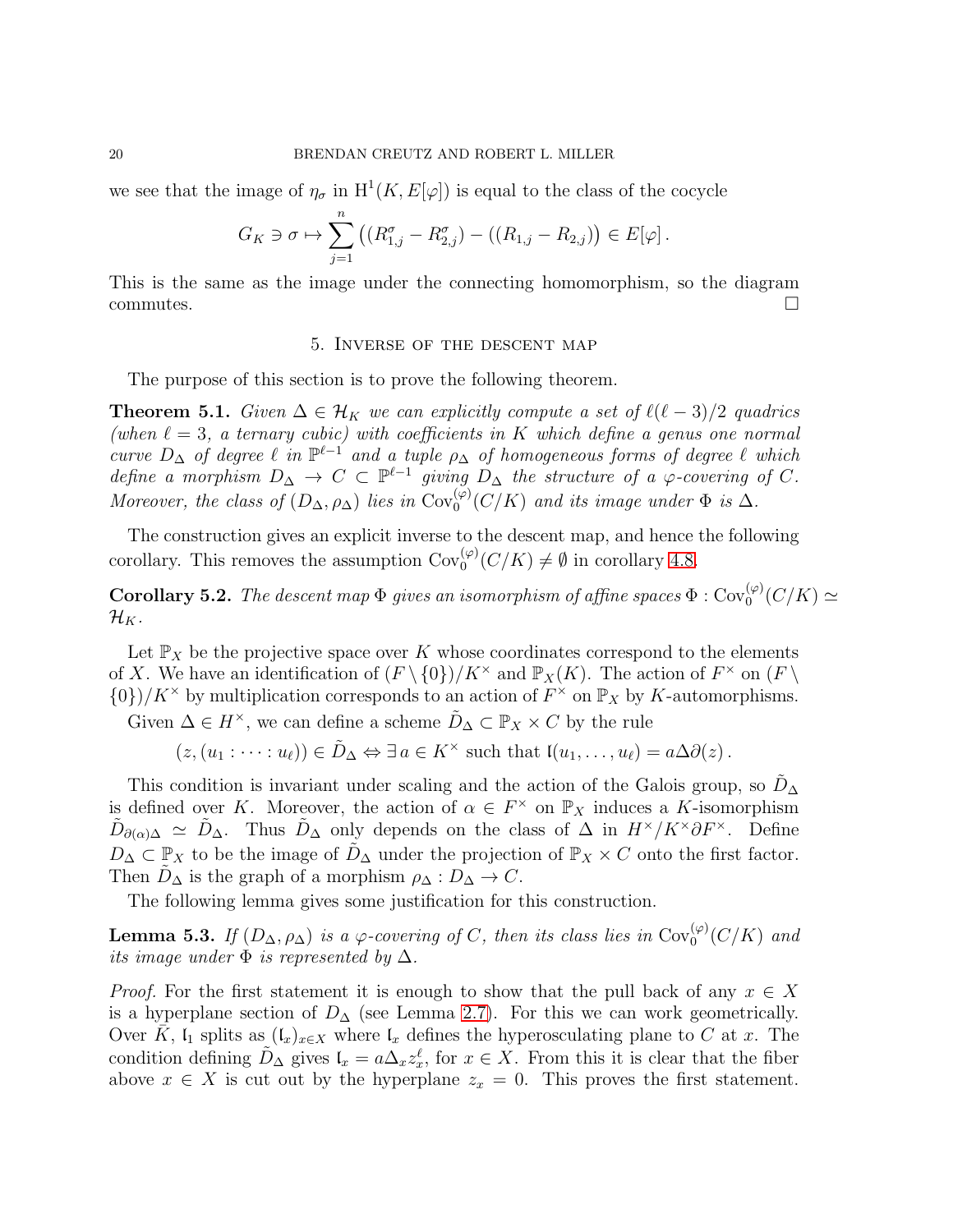It also shows that z is a linear form defining the pullback of  $[x]$  under  $\rho_{\Delta}$ . From the defining equation we see that  $\mathfrak{lo}_{\rho_{\Delta}} = a\Delta\partial(z)$ , from which it follows that  $\Phi((D_{\Delta}, \pi_{\Delta}))$ is represented by  $\Delta$ .

To make the construction more explicit, we can proceed as follows. Suppose  $\Delta =$  $(\Delta_1, \Delta_2) \in F^\times \times H_2^\times \simeq H^\times$ . The equation  $\mathfrak{l}(u_1, \ldots, u_\ell) = \Delta a \partial(z)$ , where  $a \in K^\times$ ,  $z \in F^{\times}$  splits as a pair of equations

<span id="page-20-0"></span>(5.1) 
$$
\mathfrak{l}_1(u_1,\ldots,u_\ell)=\Delta_1 az^\ell \qquad \qquad \mathfrak{l}_2(u_1,\ldots,u_\ell)=\Delta_2 a\partial_2(z)\,,
$$

over F and  $H_2$ , respectively. In terms of a basis for F over K,  $z^{\ell}$  and  $\partial_2(z)$  can be written as forms of degree  $\ell$  in  $K[z_1,\ldots,z_\ell].$ 

When  $\ell = 3$ , writing  $I_1(u_1, \ldots, u_\ell) = \Delta_1 a z^\ell$  in terms of this basis and comparing coefficients yields 3 equations, linear in the  $u_i$ , cubic in  $z_j$  and with coefficients in K. Together with  $I_2 = a\Delta_2\partial_2(z)$  we have 4 equations of this form (recall  $H_2 = K$  when  $\ell = 3$ ). Using linear algebra this system of equations reduces to

$$
u_1 = \rho_1(z_1, z_2, z_3),
$$
  
\n
$$
u_2 = \rho_2(z_1, z_2, z_3),
$$
  
\n
$$
u_3 = \rho_3(z_1, z_2, z_3),
$$
  
\n
$$
0 = f(z_1, z_2, z_3),
$$

where all forms on the right hand side are of degree 3. Then  $D_{\Delta}$  is the plane cubic with homogeneous ideal generated by f and the  $\rho_i$  define a map to  $\mathbb{P}^2$  (which contains C).

When  $\ell \geq 5$  the same approach will yield homogeneous forms of degree  $\ell$ . This is perfectly acceptable for defining  $\rho_{\Delta}$ , however the model for  $D_{\Delta}$  should be defined as an intersection of quadrics (see [\[10,](#page-32-20) I.1.3]). Since F is a subalgebra of  $H_2$  we may consider both equations in [\(5.1\)](#page-20-0) as being defined over  $H_2$ . There is a quadratic form  $Q(z)$  with coefficients in  $H_2$  such that  $\partial_2(z) = z^{\ell-2}Q(z)$  (this is clear from the definition of  $Y_2$  and  $\partial_2$ ). To get something homogeneous we take the ratio of the two equations in [\(5.1\)](#page-20-0) and multiply through by  $z^2$ . This gives

<span id="page-20-1"></span>(5.2) 
$$
\frac{\mathfrak{l}_2(u)}{\mathfrak{l}_1(u)} z^2 = \frac{\Delta_2}{\Delta_1} Q(z) \, .
$$

Writing this out in a basis for  $H_2$  over K (extending that for F over K used above) yields  $\ell(\ell-1)/2$  quadrics in z whose coefficients are K-rational rational functions on C. Elimination will result in some number of quadrics in z with coefficients in K. Then  $D_{\Delta}$ is the subscheme of  $\mathbb{P}_X \simeq \mathbb{P}^{\ell-1}$  whose homogeneous ideal is generated by these quadrics, and  $\rho_{\Delta}$  is obtained as above.

**Remark 5.4.** From this explicit construction it is not a priori clear that  $\rho_{\Delta}$  maps  $D_{\Delta}$ to C. That this is so will become evident in the proof of Theorem [5.1](#page-19-1) below.

**Lemma 5.5.** Elimination of  $u_1, \ldots, u_\ell$  from the  $\ell(\ell-1)/2$  quadrics above results in  $\ell(\ell-3)/2$  linearly independent quadrics with coefficients in K.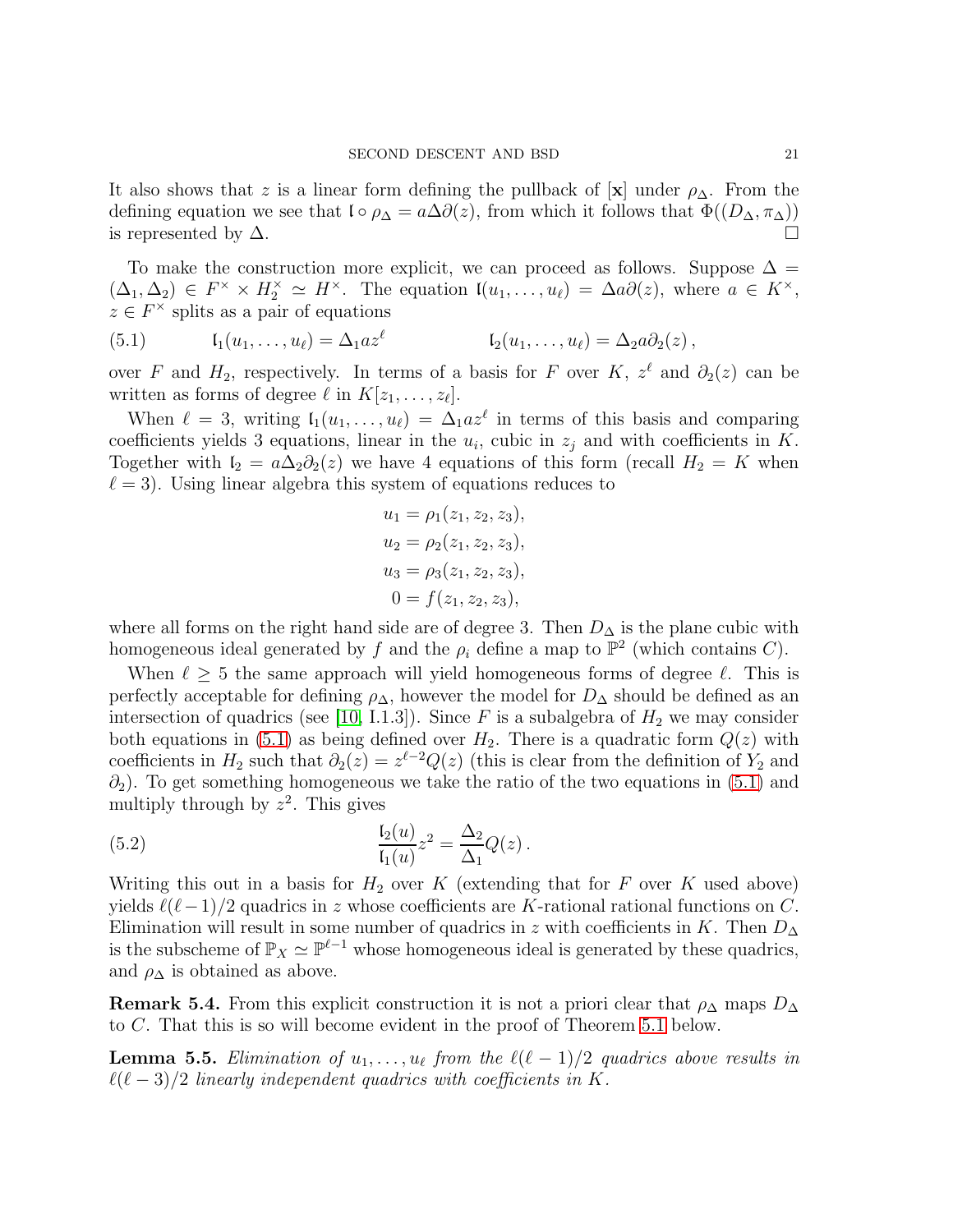*Proof.* To prove this we may work geometrically. Over  $\overline{K}$  the linear form I splits as  $\mathfrak{l} = (\mathfrak{l}_{(x,P)})$ , where  $x \in X$ ,  $P \in E'[\varphi']/\{\pm 1\}$  and  $\mathfrak{l}_{(x,P)}$  cuts out the divisor  $(\ell-2)[x] +$  $[x + P] + [x - P]$  on C. For distinct  $(x, P)$  we have distinct rational functions

$$
G_{(x,P)} = \frac{\mathfrak{l}_{(x,P)}}{\mathfrak{l}_{(x,0)}} \in \kappa(\bar{C})^\times,
$$

with divisors  $[x + P] + [x - P] - 2[x]$ . In particular, for any x, the functions  $G_{(x,P)}$  lie in the Riemann-Roch space  $\mathcal{L}(2[x])$ , which has dimension 2. If we fix  $P_0 \in E'[\varphi'] \setminus \{0\},$ then for any  $P \in \frac{E'[\varphi']\setminus\{0\}}{I+1}$  $\frac{\varphi' \setminus \{0\}}{\{\pm 1\}}$ , we can find  $a_P, b_P \in \overline{K}$  such that

$$
G_{(x,P)} = a_P G_{(x,P_0)} + b_P.
$$

The functions  $G_{(x,P)}$  have distinct divisors, so  $a_P, b_P \neq 0$ , for  $P \neq P_0$ .

In an appropriate basis for  $\overline{F}$  over  $\overline{K}$ , the homogeneous equation [\(5.2\)](#page-20-1) corresponds to a system of equations

$$
G_{(x,P)} \cdot z_x^2 = \Delta_{(x,P)}/\Delta_{(x,0)} \cdot z_{x+P} z_{x-P} ,
$$

parametrized by  $(x, P) \in X \times \frac{E'[\varphi'] \setminus \{0\}}{I+1}$  $\frac{(\varphi_1)\{\{0\}}}{\{\pm 1\}}$ . Using the relations above to eliminate the  $G_{(x,P)}$  we obtain a set of quadrics

$$
a_P \frac{\Delta_{(x,P_0)}}{\Delta_{(x,0)}} \cdot z_{x+P_0} z_{x-P_0} + b_P \cdot z_x^2 = \frac{\Delta_{(x,P)}}{\Delta_{(x,0)}} \cdot z_{x+P} z_{x-P} ,
$$

parametrized by  $P \in \frac{E'[\varphi'] \setminus \{0, \pm P_0\}}{I+1}$  $\frac{1}{\{\pm 1\}}$  and with coefficients in  $\overline{K}$ . The coefficients here are all nonzero elements of  $\overrightarrow{K}$ , so the quadrics are linearly independent. Thus, we have a set of  $\#X \cdot \# \left( \frac{E'[\varphi'] \setminus \{0, \pm P_0\}}{\frac{f+1}{f+1}} \right)$  $\left(\frac{1}{\{1\}}(0,\pm P_0)\right) = \ell(\ell-3)/2$  independent quadrics as required.

It remains to prove that  $(D_{\Delta}, \rho_{\Delta})$  is in fact a  $\varphi$ -covering of C.

*Proof of Theorem [5.1.](#page-19-1)* Fix an isomorphism (over  $\overline{K}$ ) of C and E' and use it to identify the two. We may arrange for this isomorphism to identify X and  $E'[\varphi']$ . Let us compute the image under the descent map of the  $\varphi$ -covering in  $Cov_0^{(\varphi)}(C/\bar{K})$  given by  $E \stackrel{\varphi}{\to} E' =$ C. For this we should embed E in  $\mathbb{P}^{\ell-1}$  in such a way that the pull back of any flex point is a hyperplane section. This amounts to finding a basis for the Riemann-Roch space of the divisor  $\varphi^*[0_{E'}]$ , which has dimension  $\ell = \#E'[\varphi']$ . For each  $x \in E'[\varphi']$  choose a function  $G_x \in \kappa(E)$  with  $\text{div}(G_x) = \varphi^*[x] - \varphi^*[\theta_{E'}].$  The standard construction of the  $\varphi$ -Weil pairing shows that such functions exist. Nondegeneracy of the pairing shows that the  $G_x$  are linearly independent, and hence form a basis for  $\mathcal{L}(\varphi^*[0_{E}]).$ 

This gives an embedding  $g: E \ni Q \mapsto (G_x(Q))_{x \in E'[\varphi']} \in \mathbb{P}_X$ . It is evident that the pull back of any  $x \in E'[\varphi']$  is the hyperplane section of  $g(E)$  cut out by  $z_x = 0$ . Let  $Q \in E \setminus E[\ell]$ . Then  $\varphi(Q) \notin E'[\varphi']$ , so  $\mathfrak{l}(\varphi(Q))$  is invertible in  $\overline{H}$ . The image of  $(E, \varphi)$ under the descent map is represented by the  $\bar{\Delta} \in \bar{H}^{\times}$  such that  $\mathfrak{l}(\varphi(Q)) = \bar{\Delta}\partial(g(Q)).$ This implies that  $\Delta$  represents a class in  $\mathcal{H}_{\bar{K}}$ .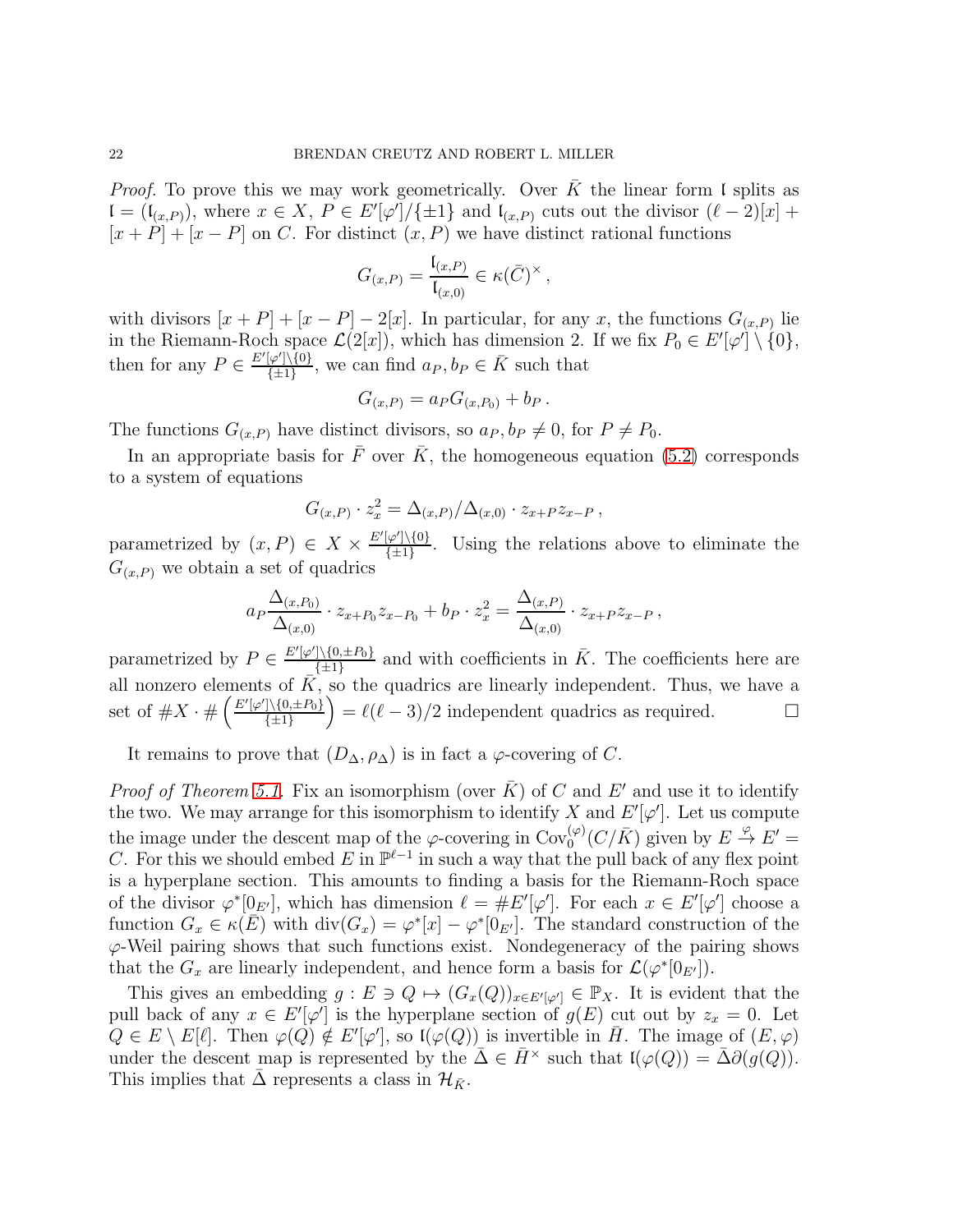Let  $D_{\bar{\Delta}} \stackrel{\rho_{\bar{\Delta}}}{\longrightarrow} \mathbb{P}^{\ell-1}$  be as defined by the construction above. It is clear that  $\rho_{\bar{\Delta}} \circ g = \varphi$ on  $E \setminus E[\ell]$ , and that the image of this open subscheme under g is contained in  $D_{\bar{\Delta}}$ . Since  $D_{\bar{\Delta}}$  is complete, this is then true on all of E. Thus  $g(E) \subset D_{\bar{\Delta}}$  and  $\rho_{\bar{\Delta}} \circ g = \varphi$ . By definition  $g(E)$  is a genus one normal curve of degree  $\ell$ . Its homogeneous coordinate ring is generated by a  $\bar{K}$ -vector space of quadrics of dimension  $\ell(\ell-3)/2$  (resp. a ternary cubic for  $\ell = 3$ ). We already have such collection of quadrics (resp. a ternary cubic) which vanish on  $D_{\bar{\Delta}}$ , so  $g(E) = D_{\bar{\Delta}}$ . This proves the theorem for  $\Delta$ .

Now let  $\Delta \in H^{\times}$  be a representative for some class in  $\mathcal{H}_K$ , and let  $D_{\Delta} \stackrel{\rho_{\Delta}}{\longrightarrow} \mathbb{P}^{\ell-1}$  be as given by the construction. Since  $\bar{\Delta}$  represents a class in  $\mathcal{H}_{\bar{K}}$ , the ratio  $\Delta/\bar{\Delta}$  lies in  $\partial \bar{F}^{\times}$ . Therefore  $D_{\Delta}$  and  $D_{\bar{\Delta}}$  are  $\bar{K}$ -isomorphic as a  $\mathbb{P}^{\ell-1}$ -schemes. It follows that  $\rho_{\Delta}$ gives  $D_{\Delta}$  the structure of a  $\varphi$ -covering of  $C \subset \mathbb{P}^{\ell-1}$ . The theorem then follows from Lemma [5.3.](#page-19-2)  $\Box$ 

### 6. Computing the Selmer Set

<span id="page-22-0"></span>We now specialize to the case that  $K = k$  is a number field. The material of the preceding sections can be applied both to k and to any completion  $k_v$ . To objects defined over k we attach subscripts v to denote the corresponding object over  $k_v$  obtained by extension of scalars. We assume  $C \in \text{Sel}^{(\varphi')}(E/k)$  and is embedded in  $\mathbb{P}^{\ell-1}$  using the linear system corresponding to the pull back of  $[0_F]$  under the covering map. Since C is everywhere locally solvable, the natural map  $Pic(C) \to Pic(\overline{C})^{G_k}$  is an isomorphism. We assume that the constants  $c \in k^{\times}$  and  $\beta \in H_2^{\times}$  (defined by [\(4.10\)](#page-14-1)) are integral and that all coefficients involved in the linear form l are likewise integral. This can be achieved by scaling.

Functoriality of l gives rise to the following commutative diagram.

$$
\text{Pic}(C) \xrightarrow{\qquad \qquad \downarrow} \qquad \qquad \downarrow \qquad \qquad \downarrow \qquad \downarrow \qquad \downarrow \qquad \downarrow \qquad \downarrow \qquad \downarrow \qquad \downarrow \qquad \downarrow \qquad \downarrow \qquad \downarrow \qquad \downarrow \qquad \downarrow \qquad \downarrow \qquad \downarrow \qquad \downarrow \qquad \downarrow \qquad \downarrow \qquad \downarrow \qquad \downarrow \qquad \downarrow \qquad \downarrow \qquad \downarrow \qquad \downarrow \qquad \downarrow \qquad \downarrow \qquad \downarrow \qquad \downarrow \qquad \downarrow \qquad \downarrow \qquad \downarrow \qquad \downarrow \qquad \downarrow \qquad \downarrow \qquad \downarrow \qquad \downarrow \qquad \downarrow \qquad \downarrow \qquad \downarrow \qquad \downarrow \qquad \downarrow \qquad \downarrow \qquad \downarrow \qquad \downarrow \qquad \downarrow \qquad \downarrow \qquad \downarrow \qquad \downarrow \qquad \downarrow \qquad \downarrow \qquad \downarrow \qquad \downarrow \qquad \downarrow \qquad \downarrow \qquad \downarrow \qquad \downarrow \qquad \downarrow \qquad \downarrow \qquad \downarrow \qquad \downarrow \qquad \downarrow \qquad \downarrow \qquad \downarrow \qquad \downarrow \qquad \downarrow \qquad \downarrow \qquad \downarrow \qquad \downarrow \qquad \downarrow \qquad \downarrow \qquad \downarrow \qquad \downarrow \qquad \downarrow \qquad \downarrow \qquad \downarrow \qquad \downarrow \qquad \downarrow \qquad \downarrow \qquad \downarrow \qquad \downarrow \qquad \downarrow \qquad \downarrow \qquad \downarrow \qquad \downarrow \qquad \downarrow \qquad \downarrow \qquad \downarrow \qquad \downarrow \qquad \downarrow \qquad \downarrow \qquad \downarrow \qquad \downarrow \qquad \downarrow \qquad \downarrow \qquad \downarrow \qquad \downarrow \qquad \downarrow \qquad \downarrow \qquad \downarrow \qquad \downarrow \qquad \downarrow \qquad \downarrow \qquad \downarrow \qquad \downarrow \qquad \downarrow \qquad \downarrow \qquad \downarrow \qquad \downarrow \qquad \downarrow \qquad \downarrow \qquad \downarrow \qquad \downarrow \qquad \downarrow \qquad \downarrow \qquad \downarrow \qquad \downarrow \qquad \downarrow \qquad \downarrow \qquad \downarrow \qquad \downarrow \qquad \downarrow \qquad \downarrow \q
$$

We make identifications  $\text{Pic}^1(C \otimes_k k_v) = C(k_v)$  and  $\text{Pic}^0(C \otimes_k k_v) = E'(k_v)$ .

**Definition 6.1.** We define the *algebraic*  $\varphi$ -Selmer set of C to be

 $\operatorname{Sel}_{alg}^{(\varphi)}(C/k) = \{ \Delta \in \mathcal{H}_k : \text{ for all primes } v, \text{ res}_v(\Delta) \in \mathfrak{l}(C(k_v)) \}$ .

We define the *algebraic*  $\varphi$ -Selmer group of E' to be

 $\operatorname{Sel}_{alg}^{(\varphi)}(E'/k) = \left\{ \Delta \in \mathcal{H}_k^0 : \text{ for all primes } v, \text{ res}_v(\Delta) \in \mathfrak{l}(E'(k_v)) \right\}.$ 

Proposition [4.9](#page-17-1) shows that  $\operatorname{Sel}_{alg}^{(\varphi)}(E'/k)$  is isomorphic to the  $\varphi$ -Selmer group of E'. The  $\varphi$ -Selmer set of C is an affine space for the  $\varphi$ -Selmer group of E'. It is also evident that Sel $_{alg}^{(\varphi)}(C/k)$  is an affine space over Sel $_{alg}^{(\varphi)}(E'/k)$  (i.e. a coset inside  $H^{\times}/k^{\times}\partial F^{\times}$ ).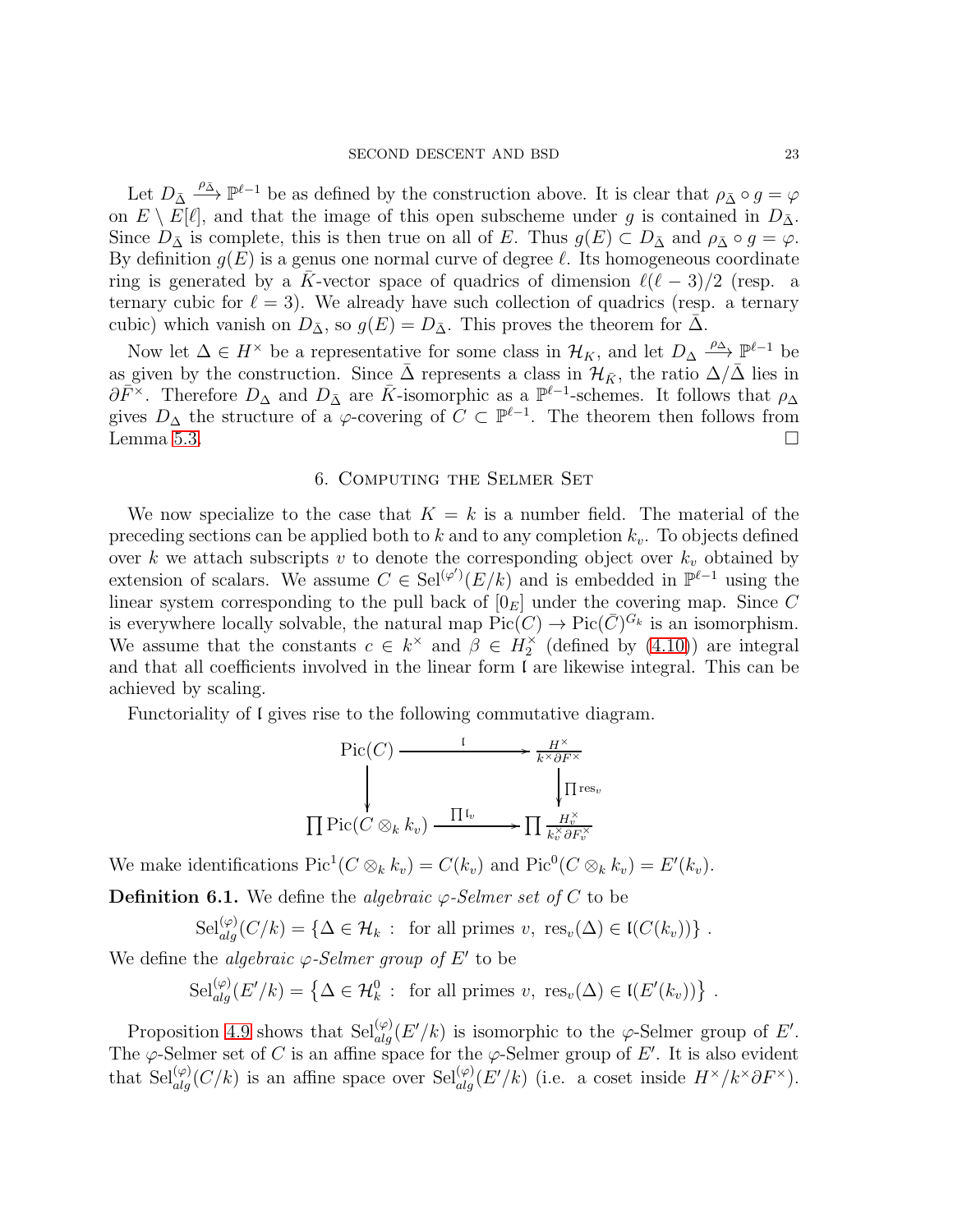Propositions [3.4,](#page-9-0) [4.7](#page-16-0) and Corollary [4.8](#page-16-1) show that the descent map gives an isomorphism of affine spaces

$$
\Phi : \mathrm{Sel}^{(\varphi)}(C/k) \longrightarrow \mathrm{Sel}_{alg}^{(\varphi)}(C/k) .
$$

To perform a  $\varphi$ -descent on C it thus suffices to compute the algebraic  $\varphi$ -Selmer set. Using the method of section [5,](#page-19-0) one can then construct explicit models for the elements of the  $\varphi$ -Selmer set as genus one normal curves of degree  $\ell$  in  $\mathbb{P}^{\ell-1}$ . An algorithm for computing the algebraic Selmer set is given in Theorem [6.2](#page-23-0) below. For its statement we require the following notation.

Let F' denote the splitting field of X. Over this field  $\mathfrak{l}_1$  splits as  $(\mathfrak{l}_x)_{x\in X}$ . We say that  $\mathfrak{l}_1$  has bad reduction at a prime v of k if there a prime w of F' above v and some  $x \in X$ such that  $\mathfrak{l}_x \equiv 0 \mod w$ .

Let S be the finite set of primes of  $k$  consisting of those primes such that

- $(1)$  v  $\ell \cdot c$ , or
- $(2)$  C has bad reduction at v, or
- (3)  $\mathfrak{l}_1$  has bad reduction at v, or
- $(4)$  v ramifies in F.

<span id="page-23-0"></span>**Theorem 6.2.** The following algorithm returns a set of representatives in  $H^{\times}$  for the algebraic  $\varphi$ -Selmer set of C.

COMPUTE  $\operatorname{Sel}_{alg}^{(\varphi)}(C/k)$ :

- (1) Compute a finite subset  $V_1 \subset F^\times$  of representatives for the subgroup of  $F^\times/k^\times F^{\times \ell}$ which is unramified outside S.
- (2) Compute the finite set

$$
V_2 := \{ (\delta, \varepsilon) \in V_1 \times H_2^{\times} : \partial_2(\delta) = \beta \varepsilon^{\ell} \} .
$$

(3) For each prime  $v \in S$  compute

$$
G_v := \mathfrak{l}_v(C(k_v)) \subset \left\{ (\delta, \varepsilon) \in F_v^\times \times H_v^\times : \partial_2(\delta) = \beta \varepsilon^\ell \right\} / k_v^\times \partial F_v^\times.
$$

(4) Return the set

$$
V_3 := \{ (\delta, \varepsilon) \in V_2 : \text{res}_v(\delta, \varepsilon) \in G_v, \text{ for all } v \in S \} .
$$

For the most part the steps in this algorithm are typical of explicit descents. The first step can be achieved by computing certain S-unit and class group information in  $F$  (see for example [\[24,](#page-32-22) Proposition 12.8]). The second step requires only extracting  $\ell$ -th roots in  $H_2^{\times}$ . By [\(4.10\)](#page-14-1)  $\mathcal{H}_{k_v}$  is contained in the set

$$
\{(\delta,\varepsilon)\in F_v^\times\times H_v^\times: \partial_2(\delta)=\beta\varepsilon^\ell\}/k_v^\times\partial F_v^\times.
$$

By Hensel's lemma this set is finite and  $\mathfrak{l}_v : C(k_v) \to \mathcal{H}_{k_v}$  is locally constant. The sizes of the local images in step (3) can be determined a priori. To compute  $G_v$  in practice we compute the images of random  $k_v$ -points (given up to sufficient precision) until their images generate a sufficiently large space. For further details we refer the reader to the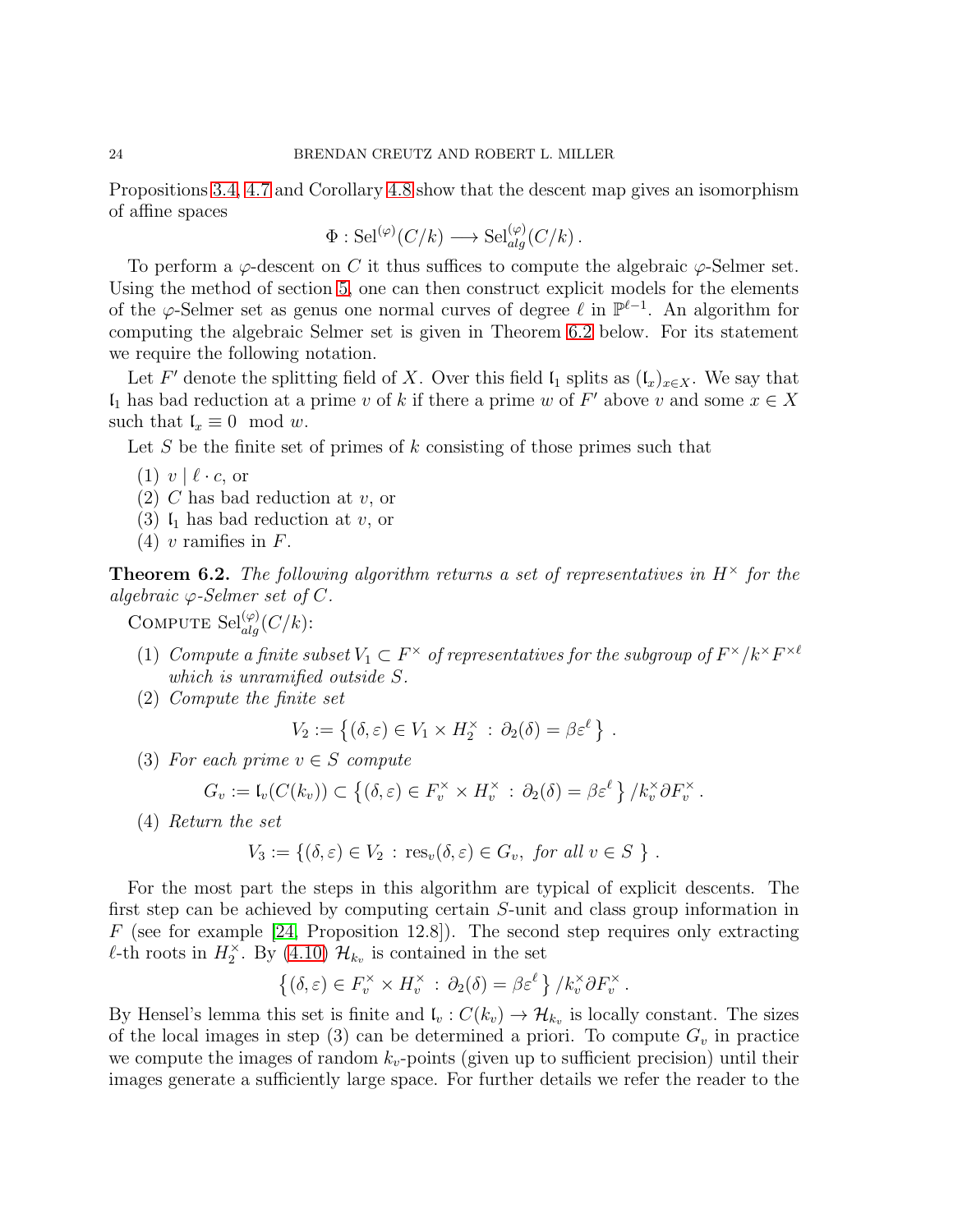discussion of the analogous situations considered in [\[26,](#page-32-3) [11\]](#page-32-13). The fourth step can be reduced to linear algebra over  $\mathbb{F}_{\ell}$ .

The proof of Theorem [6.2](#page-23-0) will make use of the next few lemmas.

<span id="page-24-0"></span>**Lemma 6.3.** Suppose v is a prime of k that does not divide  $\ell$  and does not ramify in F. Then an element of  $\mathcal{H}_{k_v}^0$  is unramified if and only if its image in  $\mathcal{F}_{k_v}^0$  is unramified.

*Proof.* Let  $k_v^{nr}$  be the maximal unramified extension of  $k_v$ . Recall that the kernel of the map  $\text{pr}_1: \mathcal{H}_{k_v^{nr}}^0 \to \mathcal{F}_{k_v^{nr}}^0$  is denoted by  $\kappa_{k_v^{nr}}$ . If v is unramified in F and does not divide  $\ell$ , then all points of X are defined over  $k_v^{nv}$ . This follows from the criterion of Néron-Ogg-Shafarevich. We claim that  $\kappa_{k_v^{nr}}$  is then trivial. Indeed, since the action of the inertia group on X is trivial,  $\kappa_{k_v^{nr}}$  reduces to the quotient of  $\partial_2\mu_\ell(\bar{F}_v)$  by  $\partial_2(\mu_\ell(\bar{F}_v)/\mu_\ell)$ . But  $\mu_{\ell}(\bar{F}_v)$  and  $\mu_{\ell}(\bar{F}_v)/\mu_{\ell}$  have the same image since  $\mu_{\ell} \subset \text{ker } \partial_2$ .

Now consider the following diagram with exact rows

$$
0 \longrightarrow \kappa_{k_v} \longrightarrow \mathcal{H}_{k_v}^0 \longrightarrow \mathcal{F}_{k_v}^0 \longrightarrow 0
$$
  

$$
\downarrow \qquad \qquad \downarrow \qquad \qquad \downarrow
$$
  

$$
0 \longrightarrow \kappa_{k_v^{nr}} \longrightarrow \mathcal{H}_{k_v^{nr}}^0 \longrightarrow \mathcal{F}_{k_v^{nr}}^0 \longrightarrow 0.
$$

By definition, the unramified subgroups are the kernels of these vertical maps. So it will suffice to show that  $\mathcal{H}_{k_v^{n_r}}^0 \to \mathcal{F}_{k_v^{n_r}}^0$  is injective. This follows from exactness since, as we have just seen, the lower-left term is trivial.  $\Box$ 

<span id="page-24-1"></span>**Lemma 6.4.** If  $v \nmid \ell$ , and  $\ell$  does not divide the product of the Tamagawa numbers of E and E' at v, then  $\mathfrak{l}_v(E'(k_v)) \subset \mathcal{H}_{k_v}^0 \subset \mathrm{H}^1(k_v, E[\varphi])$  is equal to the unramified subgroup,

$$
\mathrm{H}^1_{nr}(k, E[\varphi]) := \mathrm{ker} \left( \mathrm{H}^1(k_v, E[\varphi]) \to \mathrm{H}^1(k_v^{nr}, E[\varphi]) \right)
$$

.

*Proof.* Proposition [4.9](#page-17-1) shows that  $\mathfrak{l}_v(E'(k_v))$  equals the image of the connecting homomorphism  $E'(k_v) \to H^1(k_v, E[\varphi])$ , which is itself equal to the unramified subgroup by [\[25,](#page-32-23) Lemma 3.1] and [\[26,](#page-32-3) Lemma 3.1].

**Lemma 6.5.** For  $v \notin S$ ,  $\mathfrak{l}_v(C(k_v))$  and  $\text{pr}_1 \mathfrak{l}_v(C(k_v))$  are unramified in  $H_v^{\times}/k_v^{\times} \partial F_v^{\times}$  and  $F_v^{\times}/k_v^{\times}F_v^{\times \ell}$ , respectively.

*Proof.* Let  $v \notin S$  and let F' denote the splitting field of X. By Lemma [6.3](#page-24-0) it suffices to prove the statement for  $pr_1 \mathfrak{l}_v(C(k_v))$ . Let  $P \in C(k_v) \setminus X$  be given by primitive integral coordinates. Then  $pr_1 \mathfrak{l}_v(P) = \mathfrak{l}_1(P) \in F_v^{\times}$ . The algebra  $F_v$  splits as a product of finite extensions of  $k_v$ . Since  $v \nmid \ell$  it is enough to show that  $\mathfrak{l}_1(P)$  has valuation divisible by  $\ell$  in each factor. If  $K_w$  is some factor, we have an unramified tower of field extensions  $k_v \subset K_w \subset F'_{\mathfrak{w}}$ , where  $\mathfrak{w}|w|v$  is some prime of F'. Over F',  $\mathfrak{l}_1$  splits as a tuple of linear forms  $\mathfrak{l}_x$  with coefficients in F', each defining the hyperosculating plane to C at  $x \in X$ . Since the extensions are unramified it will suffice to show that

$$
\operatorname{ord}_{\mathfrak{w}}(\mathfrak{l}_x(P)) \equiv 0 \mod \ell, \text{ for each } x \in X.
$$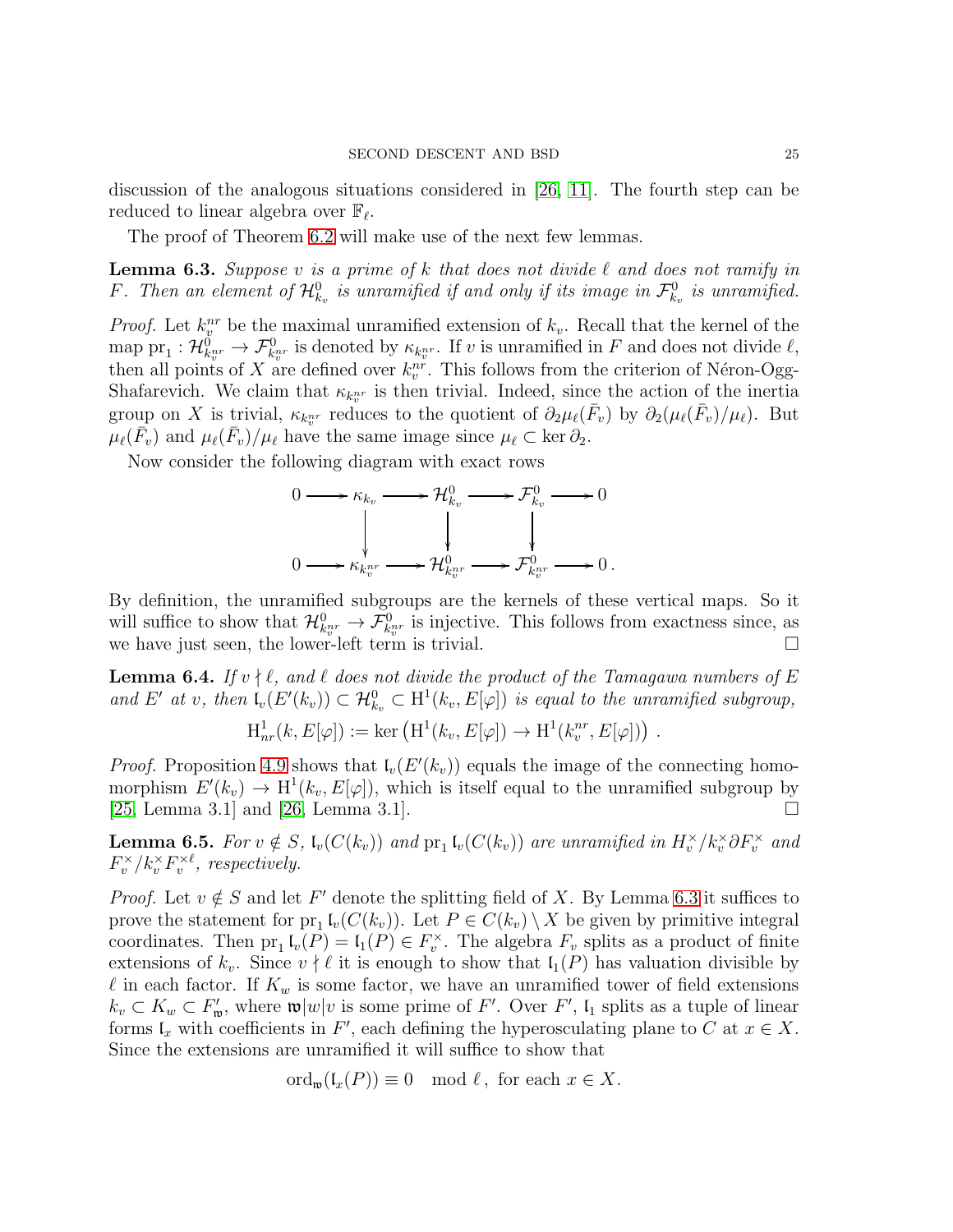For this one makes use of the norm condition corresponding to the constant  $c \in K^{\times}$ . We have

$$
\sum_{x \in X} \mathrm{ord}_{\mathfrak{w}}(\mathfrak{l}_x(P)) = \mathrm{ord}_{\mathfrak{w}}\left(\prod_{x \in X} \mathfrak{l}_x(P)\right) \equiv \mathrm{ord}_{\mathfrak{w}}(N_{F/K}(\mathfrak{l}_1(P))) \equiv \mathrm{ord}_{\mathfrak{w}}(c) \equiv 0 \mod l.
$$

It will suffice to show that at most one summand can be nonzero, for then all must be divisible by  $\ell$ . By assumption the special fiber of (an integral model for)  $C \otimes_{k_v} F'_{\mathfrak{w}}$ is nonsingular, so the points x mod  $\mathfrak{w}$  are distinct. Each linear form  $\mathfrak{l}_x$  reduces mod w to define the hyperosculating plane to the special fiber at the point x mod w. So  $\text{ord}_{\mathfrak{w}}(\mathfrak{l}_x(P)) > 0$  if and only if  $P \equiv x \mod \mathfrak{w}$ . Since the  $x \in X$  have distinct reductions, this can occur for at most one x.  $\Box$ 

# <span id="page-25-0"></span>Proposition 6.6.

$$
\mathrm{Sel}_{alg}^{(\varphi)}(C/k) = \left\{ \Delta \in \mathcal{H}_k : \begin{array}{l} \Delta \text{ is unramified outside } S, \\ \forall v \in S, \mathrm{res}_v(\Delta) \in \mathrm{I}_v(C(k_v)) \end{array} \right\}
$$

.

*Proof.* Let  $Z$  be the set in the proposition. It is clear from the preceding lemmas that  $\text{Sel}_{alg}^{(\varphi)}(C/k)$  is contained in Z. For the other containment, let  $\Delta \in \mathbb{Z}$  and  $v \notin S$ . We need to show that  $res_v(\Delta) \in \mathfrak{l}_v(C(k_v))$ . For any  $\Delta' = \mathfrak{l}_v(Q) \in \mathfrak{l}_v(C(k_v))$ , the ratio  $\Delta/\Delta'$ is unramified and lies in  $\mathcal{H}_{k_v}^0$ . It follows from Lemma [6.4](#page-24-1) that  $\Delta/\Delta' = \mathfrak{l}_v(P)$  for some  $P \in E'(k_v)$ . Since the descent map is affine we have  $\Delta = \mathfrak{l}_v(Q + P) \in \mathfrak{l}_v(C(k_v))$ .  $\Box$ 

*Proof of Theorem [6.2.](#page-23-0)* Suppose  $\Delta \in V_3$ . Step (4) ensures that for all  $v \in S$ , res<sub>v</sub>( $\Delta$ )  $\in$  $\mathcal{L}_vC(k_v)$ . Moreover, since S is not empty this also ensures that ∆ represents a class in  $\mathcal{H}_k$ (cf. Lemma [3.6\)](#page-11-2). By Lemma [6.3,](#page-24-0) step (1) ensures that  $\Delta$  is unramified outside S. Propo-sition [6.6](#page-25-0) then shows that  $\Delta$  represents a class in  $\text{Sel}_{alg}^{(\varphi)}(C/k)$ . This shows that the algorithm computes a subset of the algebraic  $\varphi$ -Selmer set. The reverse containment follows from the fact (see [\(4.10\)](#page-14-1)) that  $\mathcal{H}_k$  is a subset of  $\{(\delta, \varepsilon) \in F^\times \times H_2^\times : \partial_2(\delta) = \beta \varepsilon^\ell\}/k^\times \partial F^\times$ .  $\Box$ 

6.1. The Fake Selmer Set. In practice it is often easier to compute the image of the algebraic Selmer set under the projection pr<sub>1</sub> :  $\frac{H^{\times}}{k^{\times}\partial F^{\times}} \to \frac{F^{\times}}{k^{\times}F^{\times}}$  $\frac{F^{\wedge}}{k^{\times}F^{\times}\ell}$ . Recall that the composition  $pr_1 \circ \mathfrak{l} : Pic(C) \to \frac{F^\times}{k^\times F^{\times \ell}}$  is given by  $\mathfrak{l}_1$ .

**Definition 6.7.** We define the fake  $\varphi$ -Selmer set of C to be

 $\text{Sel}_{fake}^{(\varphi)}(C/k) = \{ \delta \in \mathcal{F}_k : \text{ for all primes } v, \text{ res}_v(\delta) \in \mathfrak{l}_{1,v}(C(k_v)) \}$ .

The projection  $pr_1$  induces a map

$$
\text{pr}_1: \text{Sel}_{alg}^{(\varphi)}(C/k) \longrightarrow \text{Sel}_{fake}^{(\varphi)}(C/k) .
$$

In general this can fail to be injective or surjective (it is possible to construct examples of both phenomena). Nevertheless, the fake Selmer set often yields useful information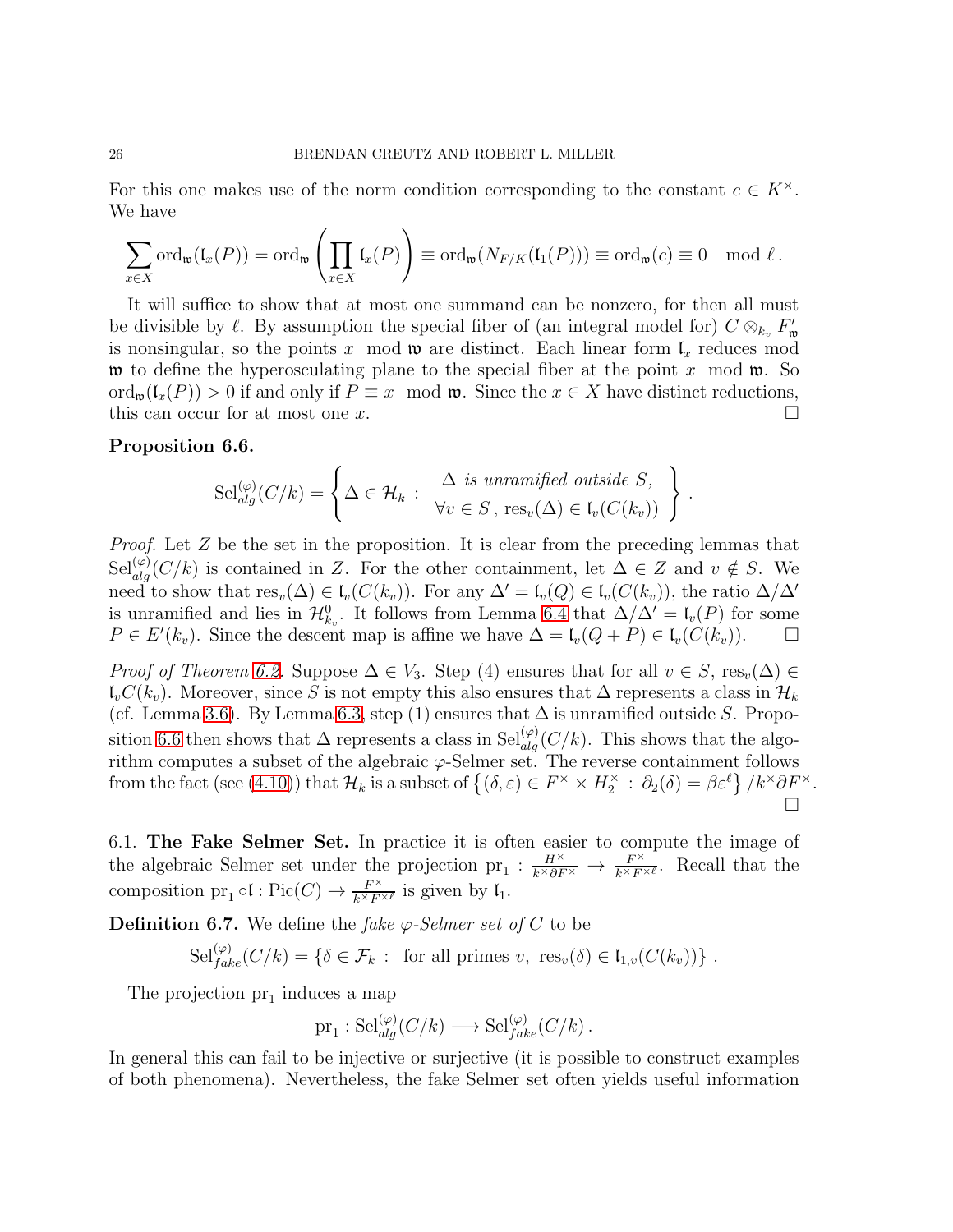on the genuine Selmer set. For example, if the fake Selmer set is empty, then so is the Selmer set.

From  $(4.10)$  it follows that the fake  $\varphi$ -Selmer set is contained in the sets

$$
\begin{cases}\n\delta \in \frac{F^\times}{k^\times F^{\times \ell}} : \begin{array}{c}\n\delta \text{ is unramified outside } S, \\
\partial_2(\delta) \in \beta H_2^{\times \ell} \\
\forall v \in S, \text{ res}_v(\delta) \in l_{1,v}(C(k_v))\n\end{array}\n\end{cases}
$$
\n
$$
\subset \left\{\delta \in \frac{F^\times}{k^\times F^{\times \ell}} : \begin{array}{c}\n\delta \text{ is unramified outside } S, \\
N_{F/K}(\delta) \in ck^{\times \ell} \\
\forall v \in S, \text{ res}_v(\delta) \in l_{1,v}(C(k_v))\n\end{array}\right\}
$$

In particular, if either of these sets is empty, then so is the  $\varphi$ -Selmer set of C.

# 7. Examples

We have implemented the algorithm of Theorem [6.2](#page-23-0) in the computer algebra system Magma [\[3\]](#page-31-6), for  $\ell = 3, 5, 7$  and  $k = \mathbb{Q}$ . This was used for all computations below.

7.1. Proof of Theorem [1.1.](#page-1-0) As described in the introduction, the proof of Theorem [1.1](#page-1-0) has been reduced to determination of  $\ell$ -primary parts of III for the 11 isogeny classes in table [1.](#page-3-0) For each the situation is similar. All are of rank 0, the mod- $\ell$ Galois representation is reducible, and the optimal curve E has a  $\mathbb{Q}$ -rational  $\ell$ -torsion point. The quotient by the cyclic subgroup generated by this point gives an  $\ell$ -isogeny  $\varphi: E \to E'$ . It is a well known result of Cassels [\[6\]](#page-31-5) that the  $\ell$ -part of the BSD conjecture is invariant under isogeny, so it suffices to determine the order of  $III(E/\mathbb{Q})[\ell]$ . The order predicted by the conjecture is 1, while that of  $III(E'/\mathbb{Q})$  is  $\ell^2$ .

Since  $E(\mathbb{Q}) \simeq \mathbb{Z}/\ell \mathbb{Z}$  one can perform  $\varphi$ - and  $\varphi'$ -descents on E' and E more or less by hand using the method described in [\[13,](#page-32-5) [14\]](#page-32-6). One gets that  $\text{Sel}^{(\varphi)}(E'/\mathbb{Q}) = 0$  while  $\operatorname{Sel}^{(\varphi')}(E/\mathbb{Q})$  is presented as a 3-dimensional subgroup of  $\mathbb{Q}^\times/\mathbb{Q}^{\times \ell}$ . This establishes that  $\text{III}(E'(\mathbb{Q})[\ell] \simeq \mathbb{Z}/\ell\mathbb{Z} \times \mathbb{Z}/\ell\mathbb{Z}$ , however it is not sufficient to show that  $\text{III}(E/\mathbb{Q})[\ell] = 0$ or, what is equivalent, that  $III(E'/\mathbb{Q})[\ell^{\infty}] = III(E'/\mathbb{Q})[\ell].$ 

The description in [\[13,](#page-32-5) [14\]](#page-32-6) also gives models for the elements of  $III(E'/\mathbb{Q})[\varphi']$  as everywhere locally solvable genus one normal curves of degree  $\ell$ . A second  $\varphi$ -descent on any of the nontrivial elements C gives  $\operatorname{Sel}^{(\varphi)}(C/\mathbb{Q}) = \emptyset$  (in all 11 cases it was in fact sufficient to compute fake Selmer sets). From this it follows that  $\varphi(\text{III}(E/\mathbb{Q})[\ell]) = 0$ and hence that that  $III(E/\mathbb{Q})[\ell] = 0$ . Two explicit examples are given below; the computations for the others are similar.

**Remark 7.1.** Since the order of  $\text{III}(E'(\mathbb{Q})[\varphi']/\varphi(\text{III}(E/\mathbb{Q})[\ell])$  must be a square, it suffices to do the second  $\varphi$ -descent on just one nontrivial element of  $\text{III}(E'/\mathbb{Q})[\varphi']$ .

.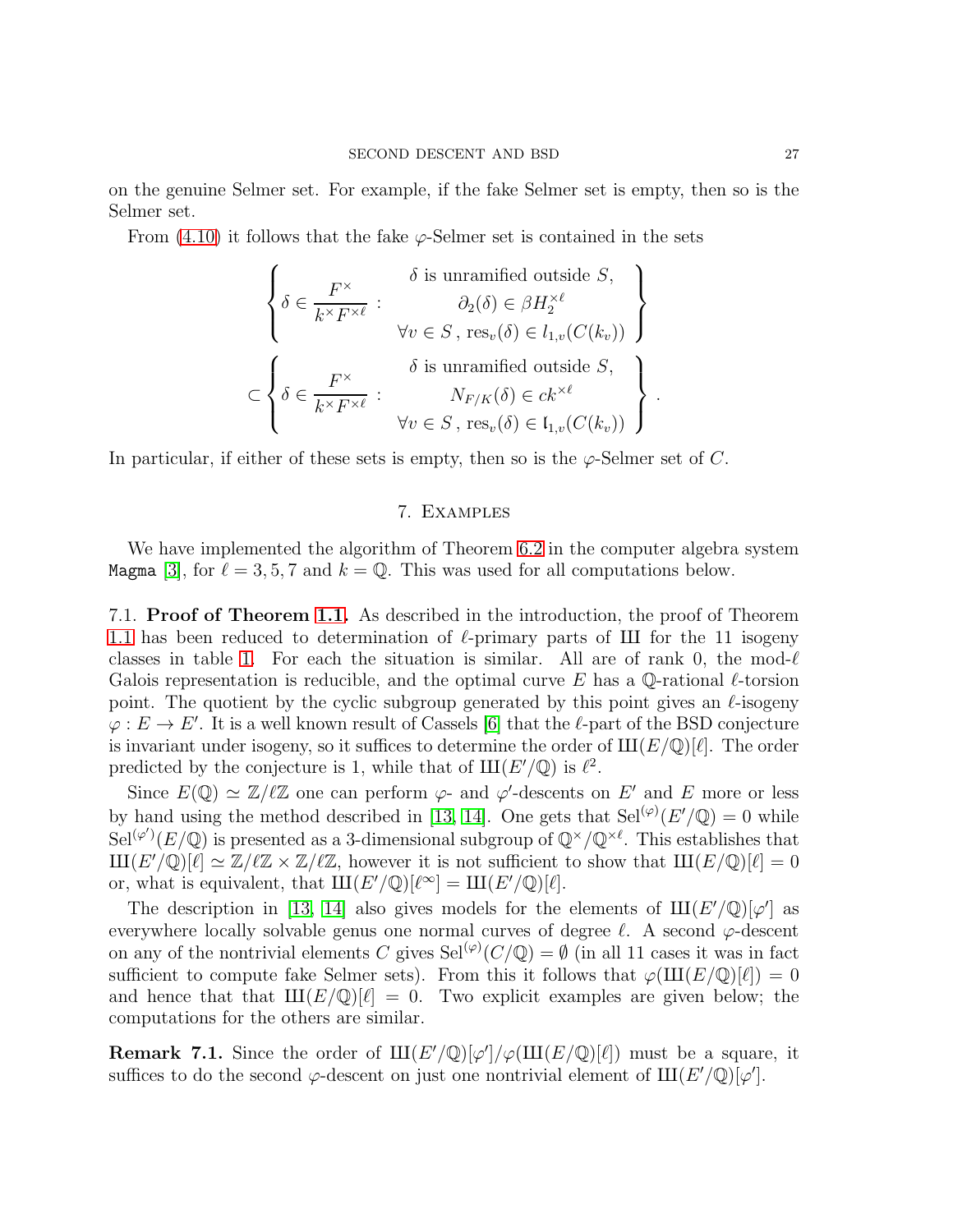7.2. The pair (1950y, 5). Let E denote the elliptic curve labeled 1950y1 in Cremona's database. The Mordell-Weil group is cyclic of order 5. Denote the corresponding isogeny by  $\varphi : E \to E'$ . The method for  $\varphi$  and  $\varphi'$ -descents described in [\[13,](#page-32-5) [14\]](#page-32-6) gives  $\operatorname{Sel}^{(\varphi)}(E' / \mathbb{Q}) = 0$  and an explicit isomorphism of  $\operatorname{Sel}^{(\varphi')}(E / \mathbb{Q})$  with the subgroup of  $\mathbb{Q}^{\times}/\mathbb{Q}^{\times 5}$  generated by 2, 3 and 13. The image of  $E(\mathbb{Q})$  under the connecting homomorphism is generated by  $2 \cdot 3 \cdot 13^2$ . This implies that the  $\mathbb{F}_5$ -dimensions of  $\text{III}(E/\mathbb{Q})[\varphi]$ and  $\text{III}(E'/\mathbb{Q})[\varphi']$  are 0 and 2, respectively.

The classes of  $2^{\pm 1}$  modulo  $\mathbb{Q}^{\times 5}$  are represented by the genus one normal curve:

$$
C: \begin{cases} 2u_1u_2 - u_3u_5 - 6u_4^2 & = 0 \\ 4u_1u_5 - u_2u_4 - 6u_3^2 & = 0 \\ 13u_1u_4 - 6u_2u_3 + 2u_5^2 & = 0 \\ 13u_1u_3 + u_2^2 - 12u_4u_5 & = 0 \\ 26u_1^2 + u_2u_5 - 36u_3u_4 & = 0 \end{cases} \subset \mathbb{P}^4
$$

.

.

This has good reduction outside the primes dividing 1950. The action of  $E'[\varphi'] = \mu_5$ on C is, after identifying  $Q \in E'[\varphi']$  with  $\zeta \in \mu_5$ , given by

$$
Q + (x_1 : x_2 : x_3 : x_4 : x_5) = (x_1 : \zeta x_2 : \zeta^2 x_3 : \zeta^3 x_4 : \zeta^4 x_5).
$$

The quotient by this action gives C the structure of a  $\varphi'$ -covering of E (well defined up to composition with a translation by a point in  $E(\mathbb{Q}) \simeq \mathbb{Z}/5\mathbb{Z}$ . To prove that  $\text{III}(E/\mathbb{Q})[5] = 0$  it suffices to show that the  $\varphi$ -Selmer set of C is empty.

The quotient evidently identifies the points lying on any given coordinate hyperplane. Let  $F = \mathbb{Q}(\theta)$ , where  $\theta$  is a 5-th root of 2. The hyperplane  $\{x_1 = 0\}$  intersects C transversely at the point  $P = (0 : -6\theta^3 : -\theta^2 : \theta : 6)$  and at each of its  $G_{\mathbb{Q}}$ -conjugates. These 5 points form a torsor X under  $E'[\varphi'] = \mu_5$ . They are flex points; the linear form

$$
I_1 = 1871u_1 + 330\theta u_2 + 1224\theta^2 u_3 + 1224\theta^3 u_4 + 330\theta^4 u_5
$$

defines a hyperplane meeting  $C$  at  $P$  with multiplicity 5.

One can check that  $N_{F/\mathbb{Q}}(I_1) \equiv u_1^5$  modulo the homogeneous ideal of C, so the constant  $c \in \mathbb{Q}^{\times}$  corresponding to our choice for  $\mathfrak{l}_1$  is 1.  $\mathfrak{l}_1$  has good reduction at all primes, so the fake Selmer set is contained in the set

$$
V := \left\{ \delta \in \frac{F^{\times}}{\mathbb{Q}^{\times} F^{\times 5}} : \begin{array}{c} \delta \text{ is unramified outside } \{2, 3, 5, 13\} \\ \text{and } N_{F/\mathbb{Q}}(\delta) \in \mathbb{Q}^{\times 5} \end{array} \right\}
$$

 $F$  has class number 1, so to compute V we only need generators of a subgroup of the  $\{2,3,5,13\}$ -unit group of F of finite index prime to 5. This can be achieved through standard algorithms. One finds that  $V$  is a cyclic group of order 5, generated by the unit  $\alpha = \theta^3 + \theta^2 - 1$ .

To cut this down any further we need to make use of the local conditions at the primes in  $\{2, 3, 5, 13\}$ . First we consider  $p = 3$ . E has split multiplicative reduction and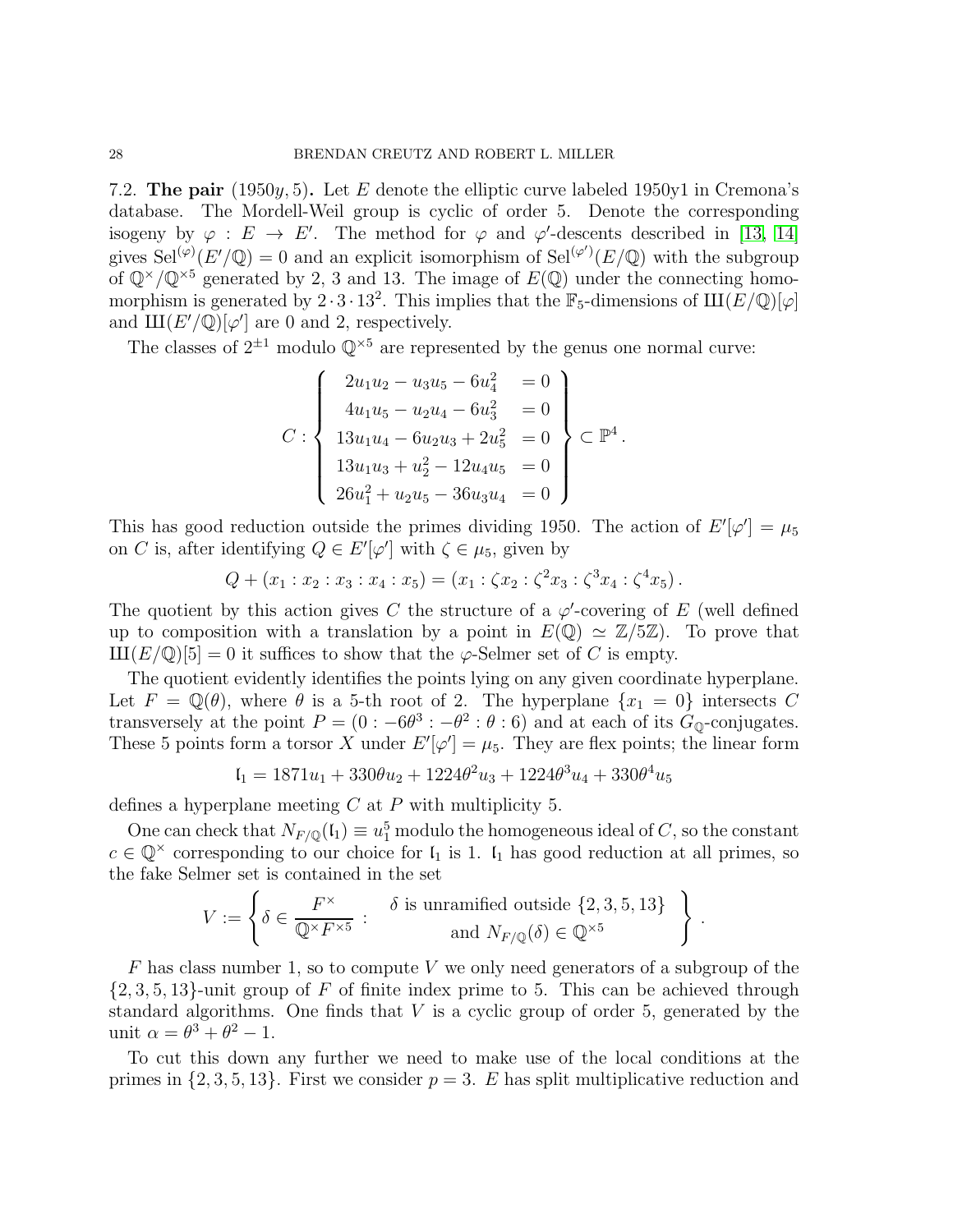the Tamagawa numbers of E and E' at 3 satisfy  $c_3(E)/c_3(E')=5$ . This implies that  $E'(\mathbb{Q}_3)/\varphi(E(\mathbb{Q}_3))=0$  (see for example [\[22,](#page-32-11) Section 3]). It follows that the local image  $\mathfrak{l}_{1,3}(C(\mathbb{Q}_3)) \subset F_3^\times/\mathbb{Q}_3^\times F_3^{\times 5}$  consists of a single element. The  $\mathbb{F}_3$ -point  $(2:1:1:2:1)$  on C is nonsingular. So it lifts to a  $\mathbb{Q}_3$ -point in the 3-adic neighborhood

$$
U = (2 + O(3) : 1 + O(3) : 1 + O(3) : 2 + O(3) : 1 + O(3)) \subset \mathbb{P}^4(\mathbb{Q}_3).
$$

One can check that  $I_1(2, 1, 1, 2, 1)$  is a unit in  $F_3$  (i.e. has valuation 0 in each factor of  $F_3$ ). Hence for every  $P \in U$ , the class of  $\mathfrak{l}_1(P)$  in  $F_3/F_3^{\times 5}$  is the same. A direct computation shows that  $I_1(2, 1, 1, 2, 1) \equiv \alpha^2 \not\equiv 1 \mod \mathbb{Q}_3^{\times} F_3^{\times 5}$ . It follows that the fake Selmer set must be contained in  $\{\alpha^2\} \subset V$ .

We now consider the local condition at  $p = 5$ . We have dim  $E'(\mathbb{Q}_5)/\varphi(E(\mathbb{Q}_5)) = 1$ . As above we find neighborhoods

$$
U_1 := (59 + O(5^3) : 65 + O(5^3) : 14 + O(5^3) : 49 + O(5^3) : 1 + O(5^3)) \subset \mathbb{P}^4(\mathbb{Q}_5),
$$
  
\n
$$
U_2 := (109 + O(5^3) : 10 + O(5^3) : 29 + O(5^3) : 89 + O(5^3) : 1 + O(5^3)) \subset \mathbb{P}^4(\mathbb{Q}_5),
$$

which contain points in  $C(\mathbb{Q}_5)$ . Evaluating  $\mathfrak{l}_1$  at the coordinates of any point in either neighborhood gives a unit in  $F_5$ . Here  $F_5/\mathbb{Q}_5$  is a totally ramified field extension, so the class of a unit modulo 5-th powers is determined by it class modulo  $5^3$ . Hence,  $I_{1,5}$  is constant on these neighborhoods. If  $a = \mathfrak{l}_{1,5}(59, 65, 14, 49, 1)$  and  $b = \mathfrak{l}_{1,5}(109, 10, 29, 89, 1)$ , then  $\mathfrak{l}_{1,5}(C(\mathbb{Q}_5))$  is the affine line in  $F_5^{\times}/\mathbb{Q}_5^{\times}F_5^{\times 5}$  consisting of classes represented by some  $a^m \cdot b^n$  with  $m + n \mod 5 \equiv 1$ . One can check that  $res_5(\alpha^2)$  does not lie on this line. This shows that the fake  $\varphi$ -Selmer set is empty.

Specifically, this shows that there exists no  $\varphi$ -covering of C that is locally solvable outside {2, 13} (since we didn't use the local conditions there). From Lemma [2.3](#page-5-2) and remark [2.4](#page-6-0) it follows that  $III(E/\mathbb{Q})[5] = 0$  as expected.

7.3. The pair  $(1230k, 7)$ . Let E be the curve labeled 1230k1 in Cremona's Database. As above  $E(\mathbb{Q})$  is cyclic of order 7. We let  $\varphi : E \to E'$  by the quotient of E by  $E(\mathbb{Q})$ . Fisher's method for 7-isogeny descent gives an explicit isomorphism of the  $\varphi'$ -Selmer group of E with the subgroup of  $\mathbb{Q}^{\times}/\mathbb{Q}^{\times7}$  generated by  $\{2,3,5\}$ . Up to sign, the class in  $\mathrm{III}(E'/\mathbb{Q})[\varphi']$  corresponding  $9\mathbb{Q}^{\times 7}$  is represented by the curve: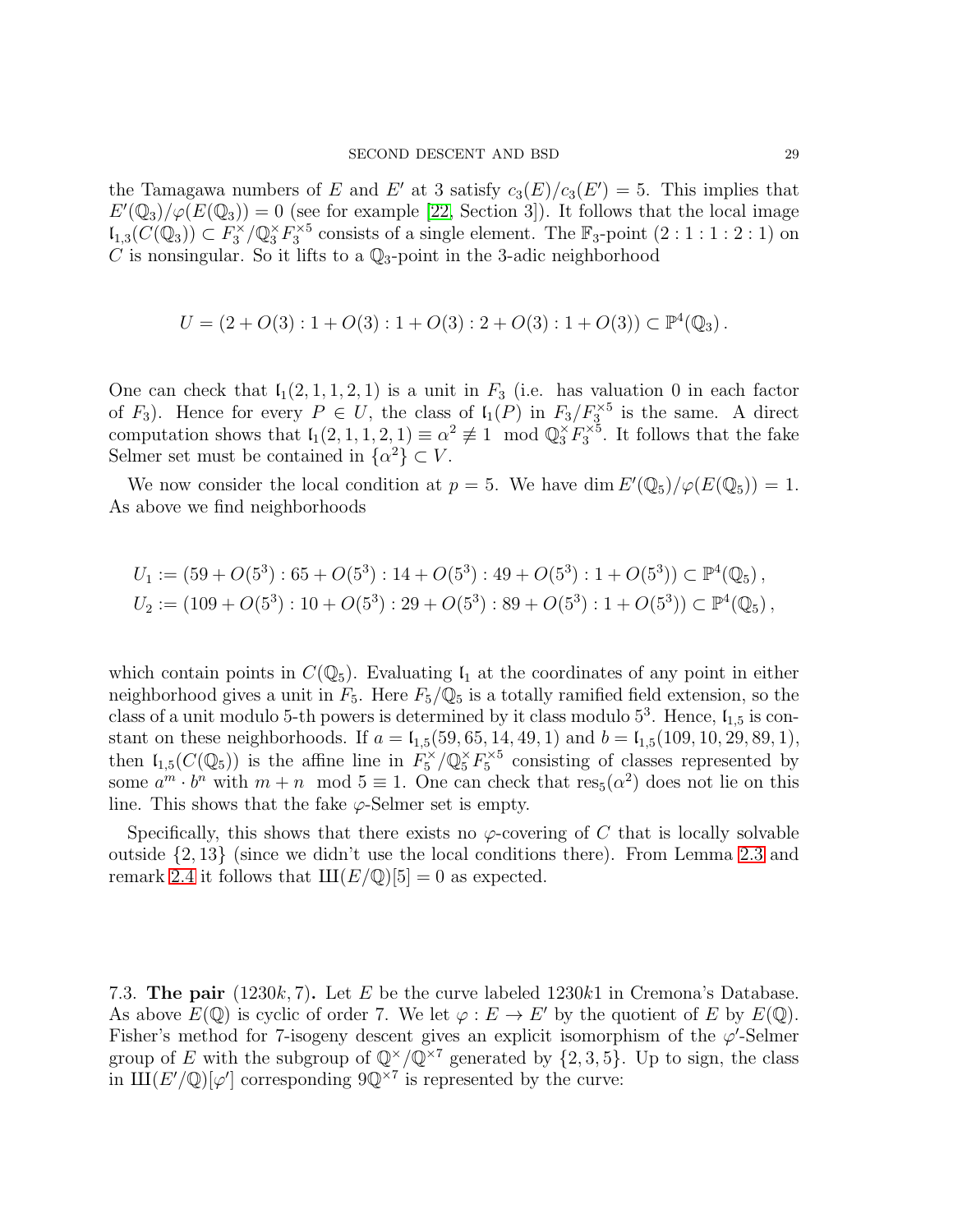$$
C: \begin{cases} 5u_1^2 - 3u_3u_6 + u_2u_7 &= 0 \\ 10u_1^2 - 3u_4u_5 + 12u_2u_7 &= 0 \\ 6u_2^2 + u_1u_3 - u_4u_7 &= 0 \\ 2u_2^2 + 2u_1u_3 - u_5u_6 &= 0 \\ 6u_3^2 + u_2u_4 - 5u_1u_5 &= 0 \\ 3u_3^2 + 3u_2u_4 - 5u_6u_7 &= 0 \\ u_4^2 + u_3u_5 - 10u_2u_6 &= 0 \\ 3u_4^2 + 18u_3u_5 - 50u_1u_7 &= 0 \\ 3u_5^2 + u_4u_6 - 10u_3u_7 &= 0 \\ 50u_1u_2 - 3u_5^2 - 6u_4u_6 &= 0 \\ 5u_1u_4 - 6u_6^2 - u_5u_7 &= 0 \\ 5u_2u_3 - u_6^2 - u_5u_7 &= 0 \\ 3u_2u_5 - u_1u_6 - 2u_7^2 &= 0 \\ 3u_3u_4 - 6u_1u_6 - 2u_7^2 &= 0 \end{cases}
$$

The first  $\varphi$ -descent shows that this curve violates the Hasse principle. The second  $\varphi$ -descent shows that it does not lift to an element of order 7 in  $III(E/\mathbb{Q})$ .

Any coordinate hyperplane intersects  $C$  in 7 distinct flexes. The most convenient to work with are those given by  $P = (0 : \theta^5 : -\theta^4 : -6\theta^3 : 6\theta^2 : 3\theta : -9)$  defined over  $F = \mathbb{Q}(\theta)$ , where  $\theta$  is a 7-th root of 9. The 7 possible choices correspond to the 7 distinct lifts of the class represented by C to the  $\varphi'$ -Selmer group.

The hyperplane defined by

$$
\mathfrak{l}_1=250111u_1-209538\theta u_2+102354\theta^2 u_3-29225\theta^3 u_4+29225\theta^4 u_5-34118\theta^5 u_6+23282\theta^6 u_7\,,
$$

meets  $C$  at  $P$  with multiplicity 7. Modulo the homogeneous ideal of  $C$  we have  $N_{F/\mathbb{Q}}(\mathfrak{l}_1) \equiv (41^{-2}u_1)^7$ , so again we may take  $c=1$ . We then compute the class group of  $\overline{F}$  (it is trivial) and generators for a finite, and prime to 7, index subgroup of the  $\{2, 3, 5, 7, 41\}$ -unit group of F. Using these we determine representatives in  $F^{\times}$  for the subset of the unramified outside  $\{2, 3, 5, 7, 41\}$ -subgroup of  $F^{\times}/\mathbb{Q}^{\times}F^{\times 7}$  consisting of elements whose norm is a 7-th power. This gives a 5-dimensional space which contains the fake  $\varphi$ -Selmer set. As in the previous example, the local conditions for  $p \in \{2, 3, 5, 7, 41\}$ can then be used to reduce this to the empty set, establishing that the  $\varphi$ -Selmer set of  $C$  is empty as well.

7.4. A full 5-descent. Consider the elliptic curve  $E/\mathbb{Q}$  with Weierstrass equation

$$
y^2 + xy + y = x^3 + x^2 - 12241995603x + 781027222459441.
$$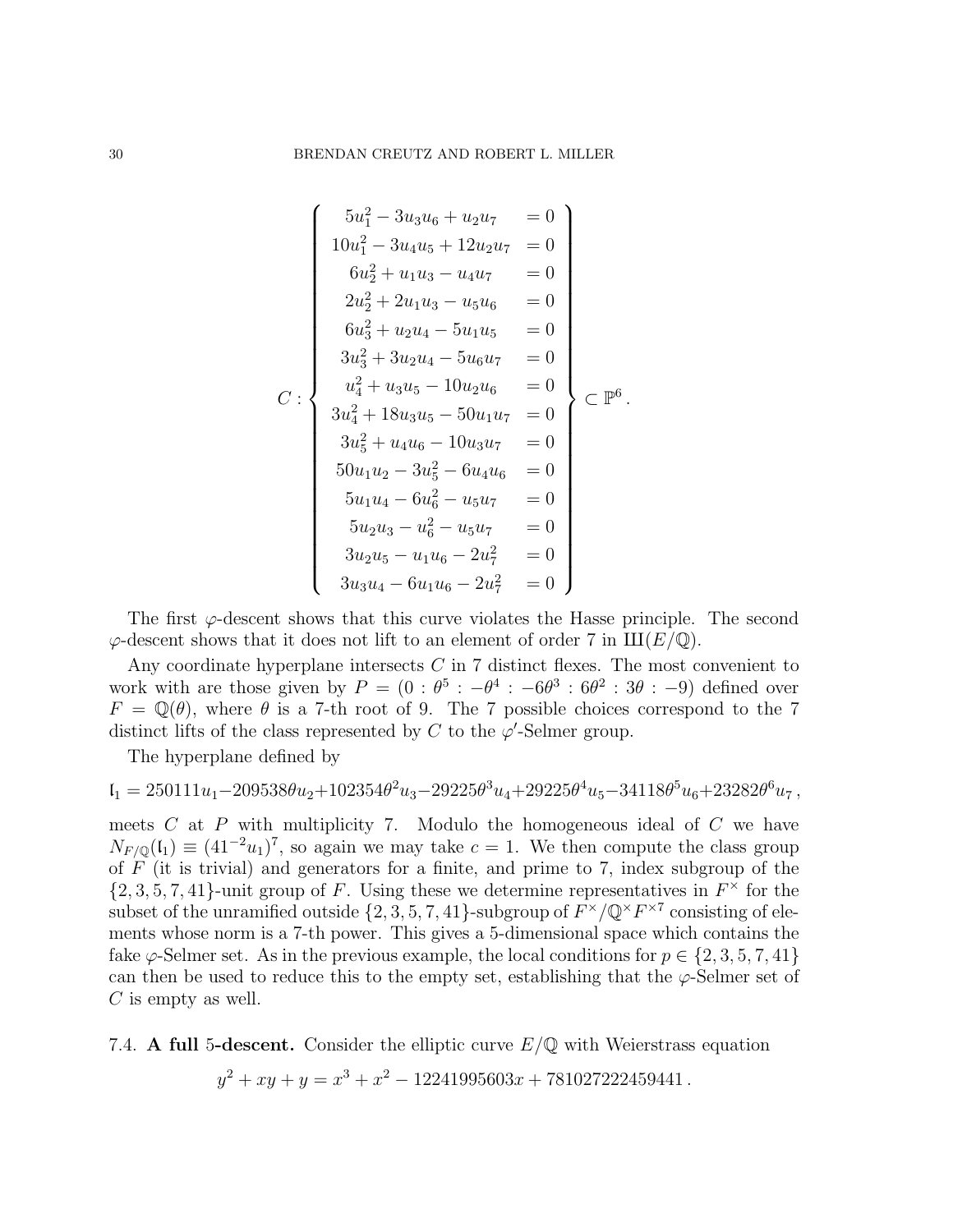An L-function computation shows that E has rank 1. Solving for  $\text{Reg}(E(\mathbb{Q})) \cdot \# \text{III}(E/\mathbb{Q})$ in the conjectural formula yields 242.0138.... This suggests that any point of infinite order in  $E(\mathbb{Q})$  will be very large. We do first and second 5-isogeny descents to compute a generating set for  $E(\mathbb{Q})$ .

 $E(\mathbb{Q})$  contains the point  $P = (-49091 : 35573052 : 1)$  of order 5. The quotient of E by the subgroup generated by P gives a 5-isogeny  $\varphi : E \to E'$ . The  $\varphi$ - and  $\varphi'$ -Selmer groups of  $E'$  and  $E$  have dimensions 0 and 2, respectively. This confirms the fact that  $E$  and  $E'$  have rank 1 and that there is no nontrivial 5-torsion in III for either curve. The genus one normal curve

$$
C: \begin{cases} 163u_1u_5 - u_2u_4 - u_3^2 &= 0 \\ u_1u_3 + u_2^2 - 326u_4u_5 &= 0 \\ u_1^2 + 467u_2u_5 - 2u_3u_4 &= 0 \\ u_1u_2 - 467u_3u_5 - 2u_4^2 &= 0 \\ u_1u_4 - u_2u_3 + 76121u_5^2 &= 0 \end{cases} \subset \mathbb{P}^4,
$$

together with the appropriate covering map  $C \to E$ , represents the image of a generator of the free part of  $E(\mathbb{Q})$  under the connecting homomorphism  $E(\mathbb{Q}) \to \text{Sel}^{(\varphi')}(E/\mathbb{Q})$ . We know  $C(\mathbb{Q})$  is nonempty, but a naive search still reveals no  $\mathbb{Q}$ -points. A  $\varphi$ -descent on C computes that the algebraic  $\varphi$ -Selmer set has size 1 (this is in agreement with the fact that  $\varphi$ -Selmer group of E' is trivial). Using the method of section [5](#page-19-0) we construct the corresponding  $\varphi$ -covering. To ensure the coefficients of our model are manageable we use the minimization and reduction algorithms for genus one normal curves implemented in Magma by Fisher [\[16\]](#page-32-19). What we obtain is the curve  $D \subset \mathbb{P}^4$  with defining equations

$$
5z_1z_2 - 2z_1z_3 + 3z_1z_4 + 4z_1z_5 - 5z_2^2 - 8z_2z_3 + 8z_2z_4 - 4z_2z_5 - 5z_3z_4 + z_3z_5 + 6z_4^2 - 2z_4z_5 + z_5^2 = 0,
$$
  
\n
$$
4z_1z_2 + 4z_1z_3 + 3z_1z_5 - 4z_2^2 - 7z_2z_3 - z_2z_4 - 4z_3^2 - 8z_3z_5 + 8z_4^2 - z_4z_5 + 4z_5^2 = 0,
$$
  
\n
$$
3z_1z_2 - 10z_1z_3 + z_1z_4 + 3z_1z_5 - 3z_2^2 + 6z_2z_3 - 6z_2z_4 + 3z_2z_5 - 6z_3z_5 - z_4^2 - 3z_4z_5 + 4z_5^2 = 0,
$$
  
\n
$$
5z_1z_2 + 2z_1z_3 + 3z_1z_4 + 3z_1z_5 - z_2^2 + 4z_2z_3 + 3z_2z_4 - 8z_2z_5 + 3z_3z_4 - 3z_3z_5 + 2z_4^2 - 6z_4z_5 - 2z_5^2 = 0,
$$
  
\n
$$
4z_1^2 + 9z_1z_2 - z_1z_3 - 5z_1z_4 + 2z_1z_5 - 9z_2^2 - z_2z_3 - z_2z_4 + 9z_2z_5 - 3z_3z_5 - 2z_4^2 + 3z_4z_5 - 10z_5^2 = 0,
$$

together with a degree 5 covering map  $D \stackrel{\pi}{\rightarrow} C$ . In a couple minutes one finds the rational point

 $Q = (8576638489 : 4495315592 : 7115424631 : -2573365369 : 8465644680) \in D(\mathbb{Q})$ .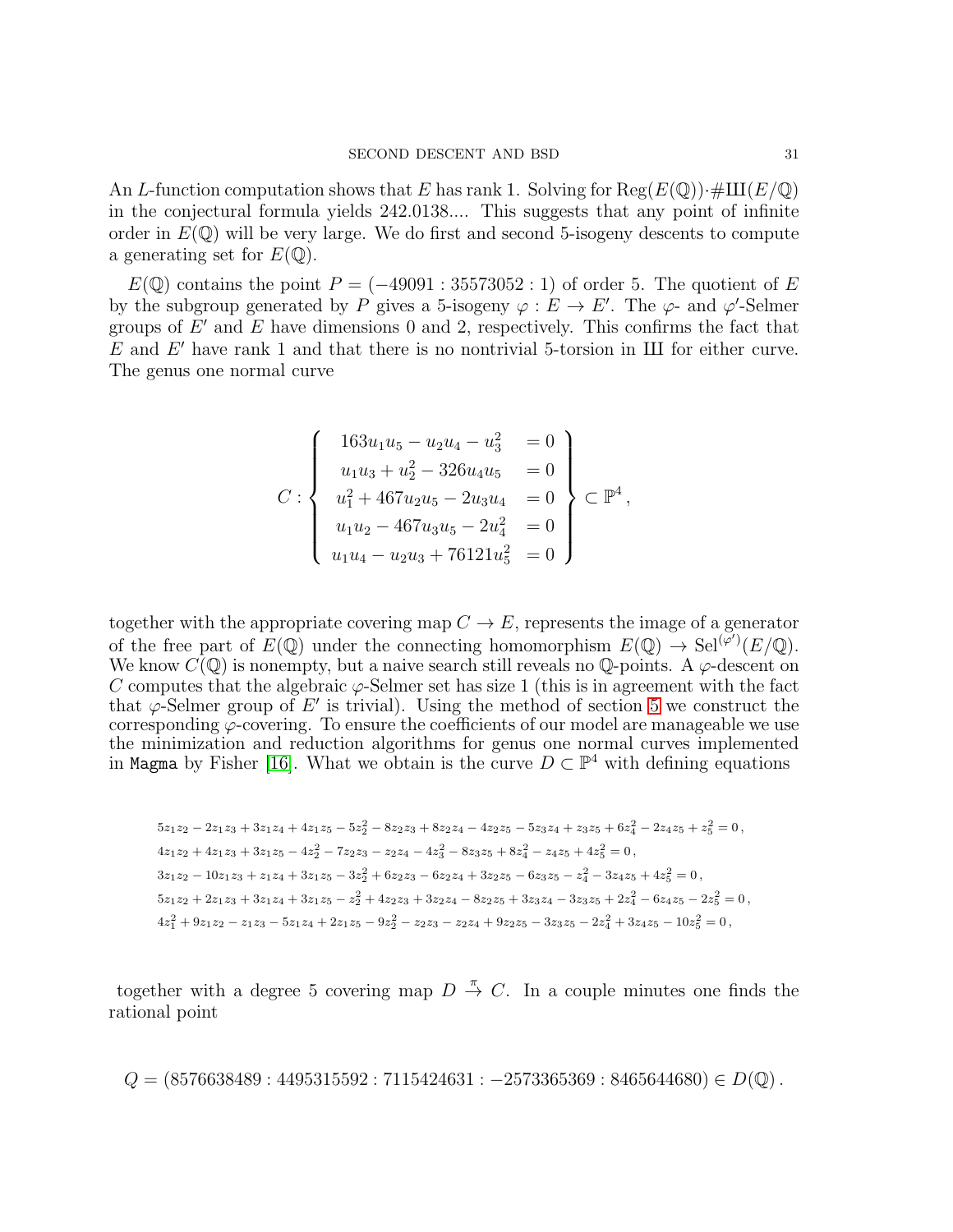As expected the coordinates of the image  $\pi(Q) \in C(\mathbb{Q})$  have approximately 5 times as many digits; they are

 $u_1 = -47781179424001250276101034444306427793974640994508803,$  $u_2 = -36805769809432466564750059701585425584354450037869765,$  $u_3 = 11567437127698252390861515883750795832342708671332291$ ,  $\label{eq:u4} u_4 = 24705602119472788155755723752744787614294729359169672\,,$  $u_5 = 99572421720530424479069471725920845332991347451591$ .

The image of Q under the composition  $D \to C \to E$  has infinite order. One can check directly that the canonical height of the point<sup>[1](#page-31-7)</sup> is  $242.0138...$  and that it, together with the torsion point P, generates  $E(\mathbb{Q})$ . Its image under  $\varphi$  generates  $E'(\mathbb{Q})$  (since  $E'(\mathbb{Q})/\varphi(E(\mathbb{Q})) \subset \text{Sel}^{(\varphi)}(E'/\mathbb{Q}) = 0$ . In particular, the smallest nontrivial point on E' has canonical height  $5 \cdot 242.0138... = 1210.069...$  So it would have been no easier to work on the isogenous curve.

Finding the generator via a 4-descent on E would likely have required searching for points on a 4-covering up to the impractical naive height of  $10^{13}$ . One could potentially improve this by extending to either an 8- or a 12-descent (both implemented in Magma). The later requires class and unit group computations in a number field of degree 8 and relatively large discriminant. While not entirely infeasible this would take a significant amount of time, even without requiring that the computations be performed rigorously. The 8-descent runs into problems factorizing a 1600 digit integer which plays much the same role as our constant  $c \in \mathbb{Q}^{\times}$ . By way of contrast, our computation was complete in about one minute (the majority of which was spent searching for points on  $D$ ).

# **REFERENCES**

- <span id="page-31-2"></span>[1] A. Bandini: Three-descent and the Birch and Swinnerton-Dyer conjecture, Rocky Mountain J. Math. 34 (2004), 13-27.
- <span id="page-31-1"></span>[2] B.J. Birch, H.P.F. Swinnerton-Dyer: *Notes on elliptic curves. II,* J. Reine Angew. Math. 218 (1965), 79–108.
- <span id="page-31-6"></span>[3] W. Bosma, J. Cannon, C. Playoust: *The Magma algebra system. I. The user language*, J. Symbolic Comput. 24 (1997), 235–265.
- <span id="page-31-0"></span>[4] C. Breuil, B. Conrad, F. Diamond, R. Taylor: *On the modularity of elliptic curves over* Q*: wild* 3*-adic exercises,* J. Amer. Math. Soc. 14 (2001), no. 4, 843–939.
- <span id="page-31-3"></span>[5] J.W.S. Cassels: *Arithmetic on curves of genus 1. IV. Proof of the Hauptvermutung*, J. Reine Angew. Math. 211 (1962), 95-112.
- <span id="page-31-5"></span>[6] J.W.S. Cassels: *Arithmetic on curves of genus 1. VIII. On conjectures of Birch and Swinnerton-Dyer*, J. Reine Angew. Math. 217 (1965), 180–189.
- <span id="page-31-4"></span>[7] C. Chevalley, A. Weil: *Un th´eor`eme d'arithmt´ıque sur les courbes alg´ebriques*, C.R. Acad. Sci. Paris 195 (1932), 570–572.

<span id="page-31-7"></span><sup>&</sup>lt;sup>1</sup>For the reader's sake the actual coordinates are omitted. The naive logarithmic height of the xcoordinate is just over 100. As one could have anticipated, this is approximately 10 times that of the coordinates of Q itself.